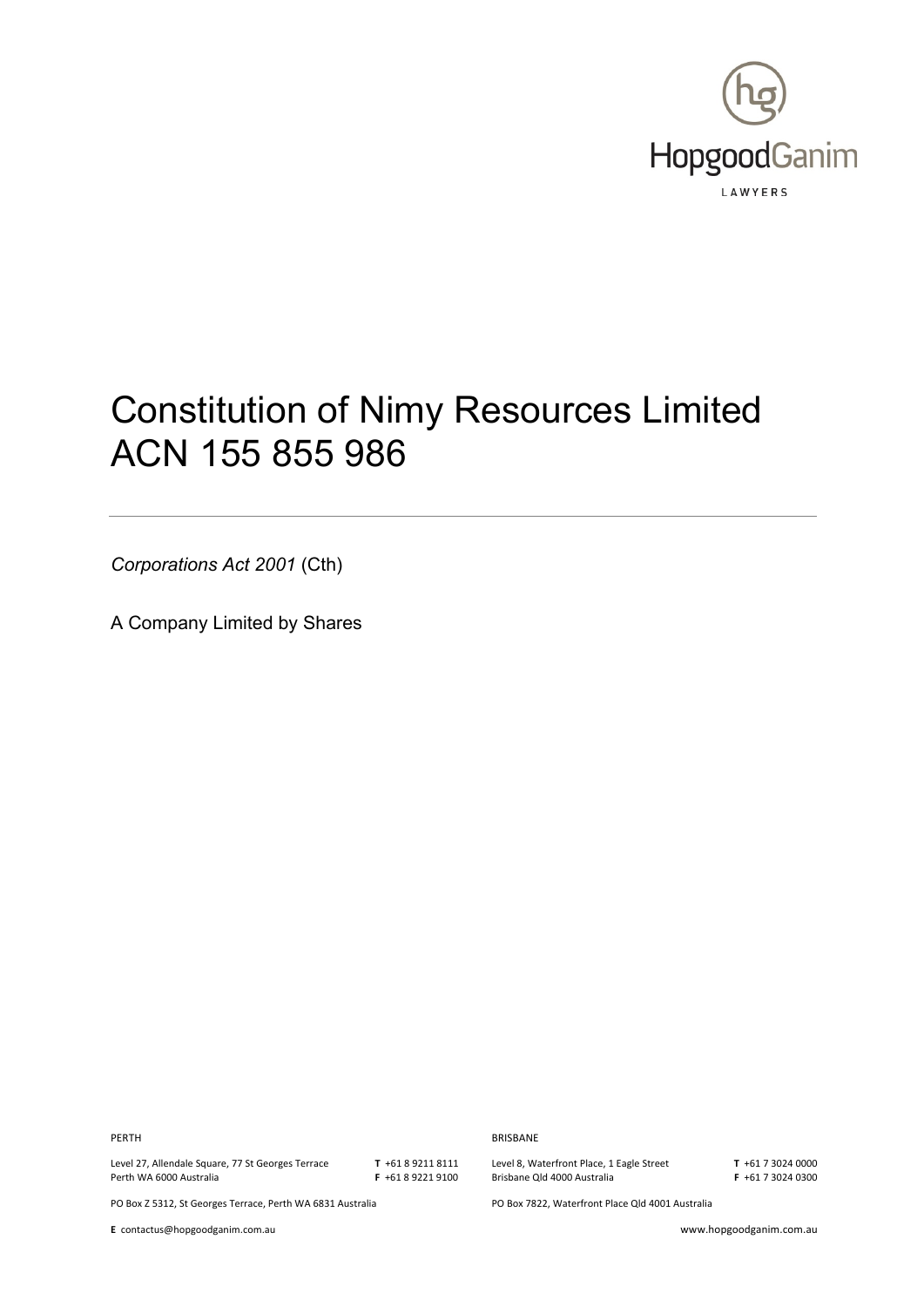# **Table of Contents**



| 1.              |                                                                           |  |
|-----------------|---------------------------------------------------------------------------|--|
| 2.              |                                                                           |  |
| 3.              |                                                                           |  |
| 4.              |                                                                           |  |
| 5.              |                                                                           |  |
| 6.              |                                                                           |  |
| 7.              |                                                                           |  |
| 8.              |                                                                           |  |
| 9.              |                                                                           |  |
| 10 <sub>1</sub> |                                                                           |  |
| 11.             |                                                                           |  |
| 12.             |                                                                           |  |
| 13.             |                                                                           |  |
| 14 <sub>1</sub> |                                                                           |  |
| 15.             |                                                                           |  |
| 16.             |                                                                           |  |
| 17.             |                                                                           |  |
| 18.             |                                                                           |  |
| 19.             |                                                                           |  |
| 20.             |                                                                           |  |
| 21.             |                                                                           |  |
| 22.             |                                                                           |  |
| 23.             |                                                                           |  |
| 24.             |                                                                           |  |
| 25.             |                                                                           |  |
| 26.             |                                                                           |  |
| 27.             |                                                                           |  |
| 28.             |                                                                           |  |
| 29.             |                                                                           |  |
| 30.             |                                                                           |  |
| 31.             |                                                                           |  |
| 32.             |                                                                           |  |
| 33.             |                                                                           |  |
| 34.             |                                                                           |  |
| 35.             | Qualification of Directors, Alternate Directors and Associate Directors28 |  |
| 36.             |                                                                           |  |
| 37.             |                                                                           |  |
| 38.             |                                                                           |  |
| 39.             |                                                                           |  |
| 40.             |                                                                           |  |
| 41.             |                                                                           |  |
| 42.             |                                                                           |  |
| 43.             |                                                                           |  |
| 44.             |                                                                           |  |
| 45.             |                                                                           |  |
| 46.             |                                                                           |  |
| 47.             |                                                                           |  |
| 48.             |                                                                           |  |
| 49.             |                                                                           |  |
|                 |                                                                           |  |
| 50.             |                                                                           |  |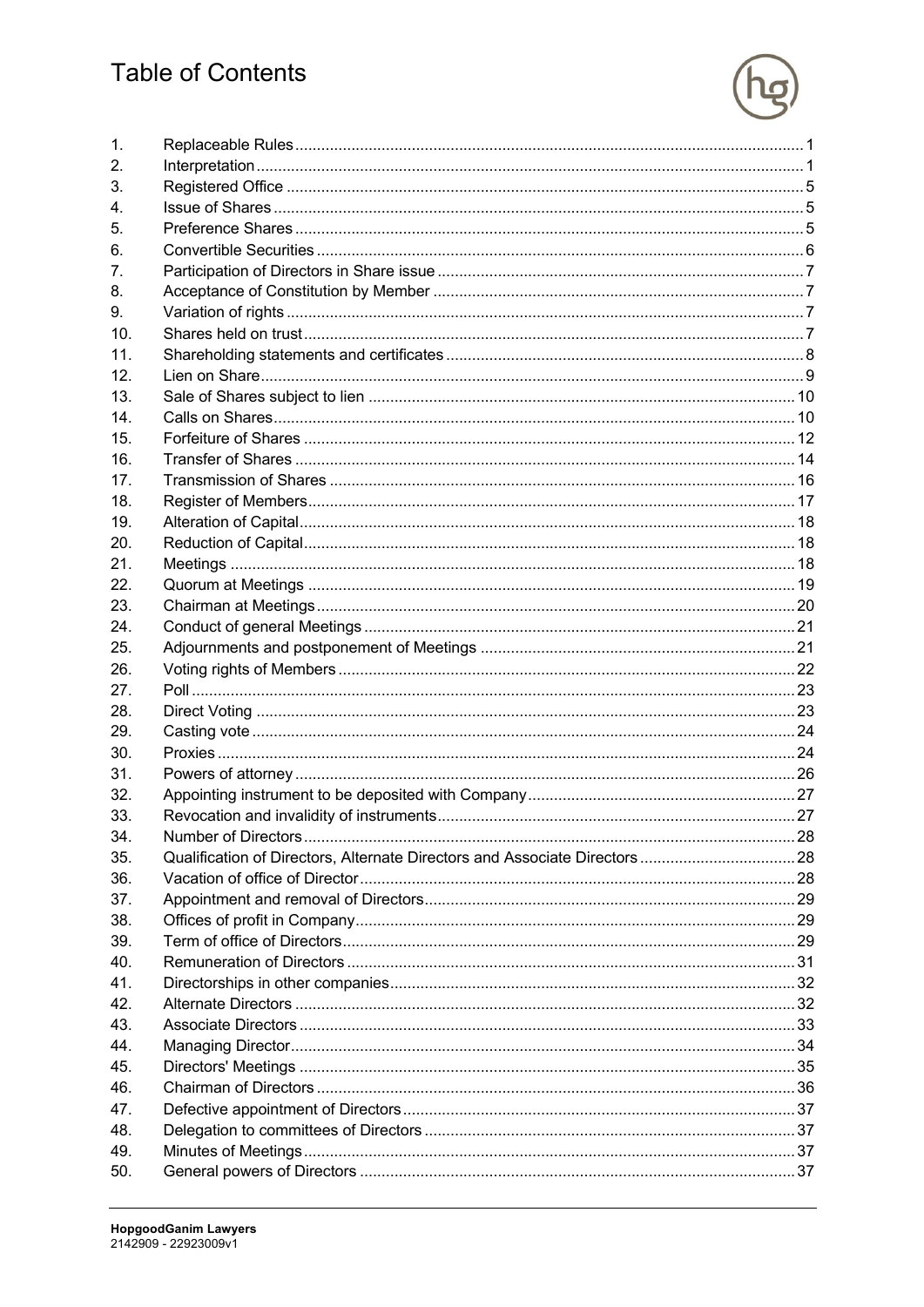# **Table of Contents**



| 51. |  |
|-----|--|
| 52. |  |
| 53. |  |
| 54. |  |
| 55. |  |
| 56. |  |
| 57. |  |
| 58. |  |
| 59. |  |
| 60. |  |
| 61. |  |
| 62. |  |
| 63. |  |
| 64. |  |
| 65. |  |
| 66. |  |
| 67. |  |
| 68. |  |
| 69. |  |
| 70. |  |
| 71. |  |
| 72. |  |
| 73. |  |
| 74. |  |
| 75. |  |
| 76. |  |
| 77. |  |
| 78. |  |
| 79. |  |
| 80. |  |
| 81. |  |
| 82. |  |
| 83. |  |
| 84. |  |
| 85. |  |
| 86. |  |
| 87. |  |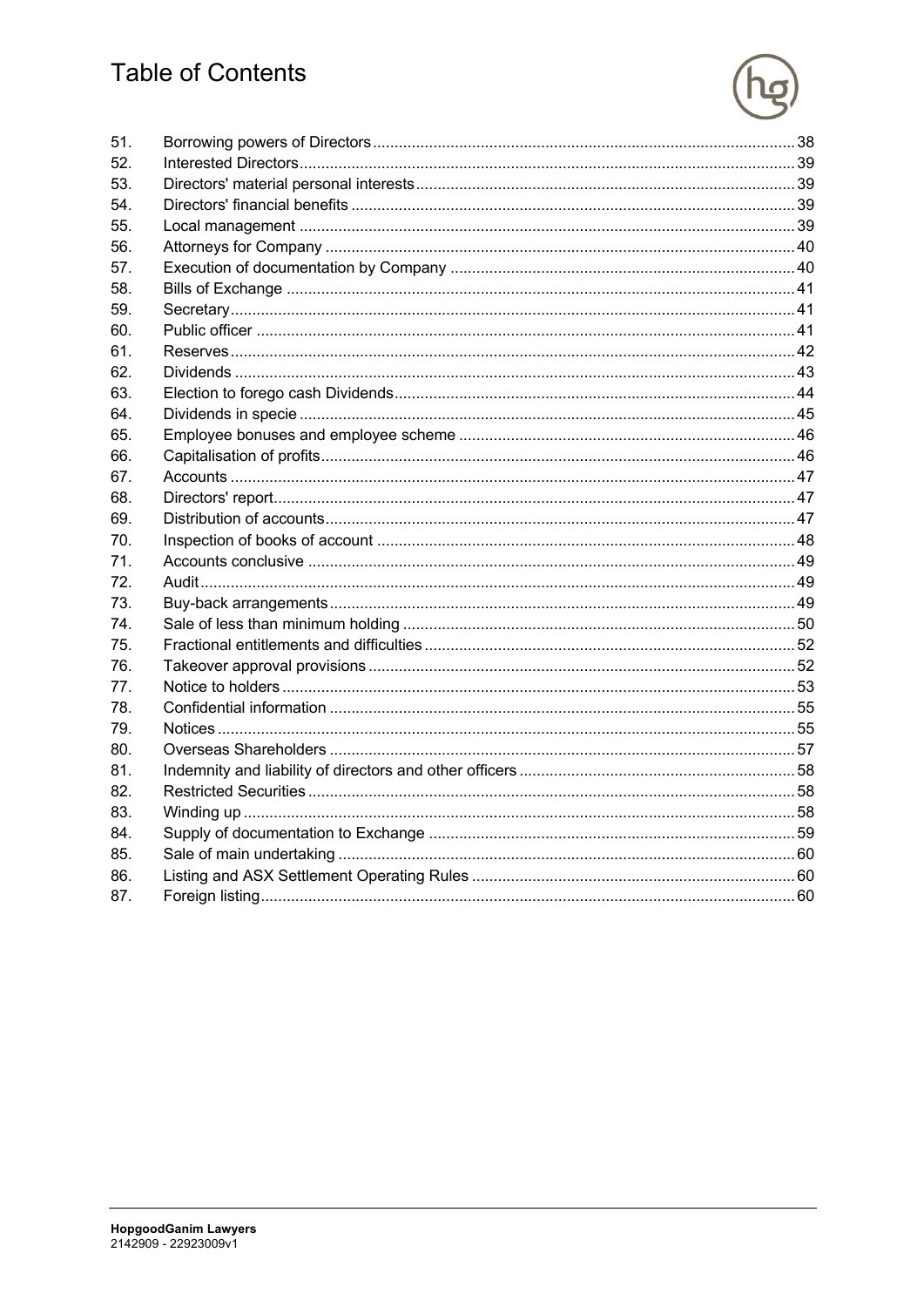

# **Constitution of Nimy Resources Limited**

#### **1. Replaceable Rules**

The provisions of the Corporations Act relating to a company's internal management which are described as replaceable rules do not apply to the Company.

#### **2. Interpretation**

2.1 In this Constitution, unless a contrary intention appears:

**ASIC** means the Australian Securities and Investments Commission.

**ASTC - Regulated Transfer** has the meaning given under regulation 1.0.02 of the Corporations Regulations (refer also to rule 2.10.1 and rule 2.13.1 of the ASX Settlement Operating Rules).

**ASX Settlement Operating Rules** means the settlement rules of the SCH.

**Auditor** means the auditor of the Company from time to time.

**Business Days** has the meaning given to it in the Listing Rules.

**Call Notice** means a notice given under Rule 15.1.

**Capital** or **Share Capital** means the Capital for the time being issued for the purposes of the Company.

**CHESS** has the meaning given in the ASX Settlement Operating Rules.

**CHESS holding** has the meaning given to it in the ASX Settlement Operating Rules.

**Claim** means any threat, claim or proceedings brought or made by a person against another person relating to or arising from any action, claim, Cost, demand, Damage, debt, expense, Liability, Loss, cause of action or proceeding of any kind, howsoever arising.

**Company** means Nimy Resources Limited ACN 155 855 986 .

**Constitution** means this Constitution as amended or added to from time to time.

**Corporate Representative** means an individual appointed as a Representative of a body corporate member of the Company under section 250D of the Corporations Act.

**Corporations Act** means the *Corporations Act 2001* (Cth).

**Corporations Regulations** means the *Corporations Regulations 2001* (Cth) as made under the Corporations Act as amended or replaced from time to time.

**Cost** includes any cost, charge, expense, outgoing, payment or other expenditure of any nature whatsoever including all legal fees on a full indemnity basis, and whether calculated on a time charge basis or otherwise.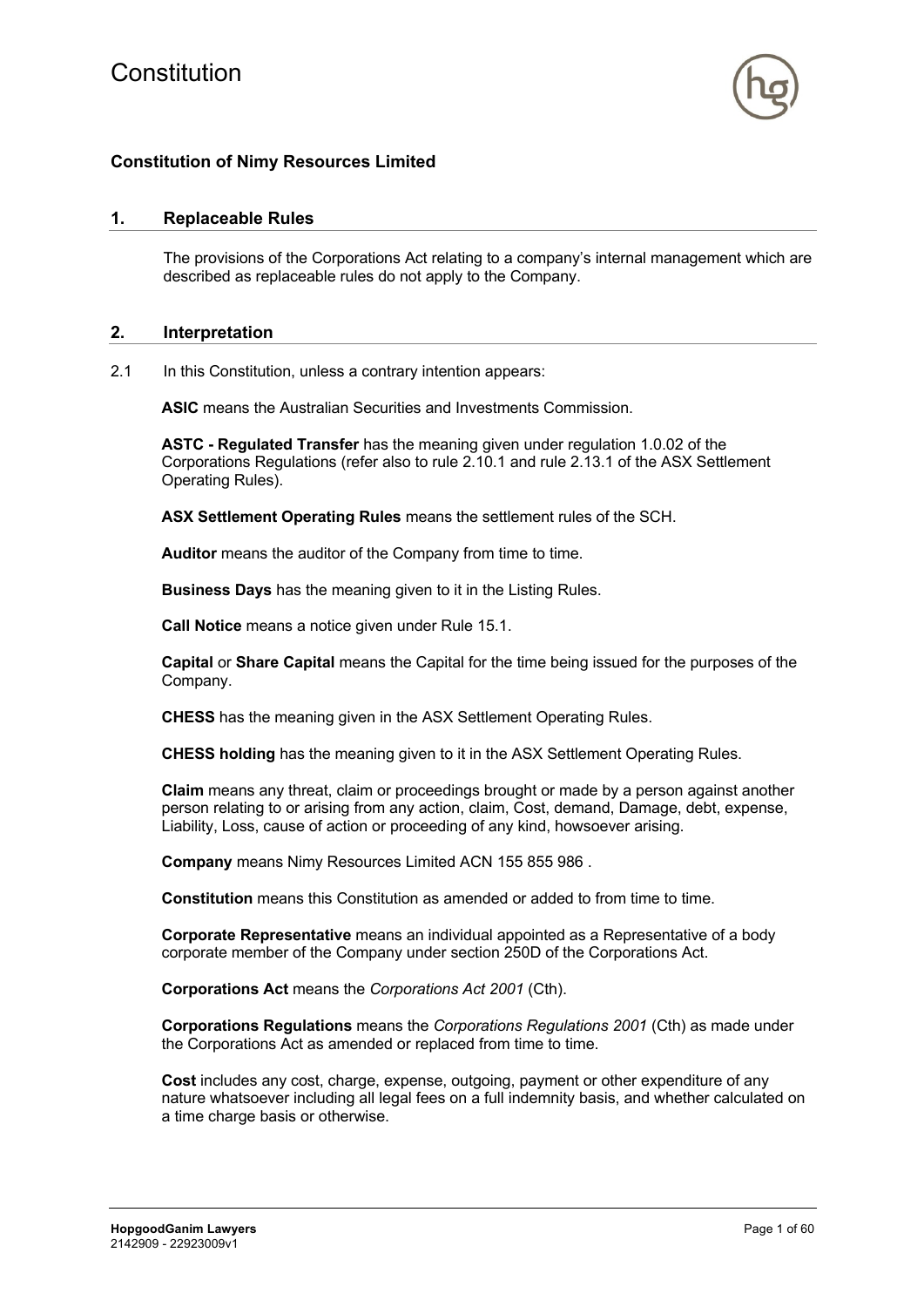

**Damage** includes any award, Cost, damage, expense, injunction, injury, judgment, liability, loss and order and includes any such damage suffered, incurred or sustained in connection with any Claim.

**Debenture** means debenture stock, bonds, notes and other securities and obligations of a corporation whether constituting a charge on its assets or not.

**Debt Securities** includes bonds, unsecured notes, unsecured deposit notes, mortgage debentures, mortgage debenture stock, Debentures, debenture stock and convertible unsecured notes as those terms are defined from time to time in the Listing Rules.

**Director** means any person acting as a director of the Company, regardless of that person's title.

**Directors** or **Board** means the whole or any number of the Directors of the Company for the time being assembled at a meeting of Directors, being not less than a quorum, or such one or more of them as shall have authority to act for the Company.

**Directors' Report** means a report referred to in part 2M.3 of the Corporations Act.

**Dispose** has the meaning given to it in the Listing Rules. A reference to **Disposal** has a corresponding meaning.

**Dividend** means any distribution to Members in relation to Shares as a dividend of any property (including, without limitation, money and shares (including bonus shares) or other securities of the Company or of any other body corporate).

**Equity** means the amount by which the Company's assets exceed the Company's liabilities in accordance with section 254T of the Corporations Act.

**Equity Securities** means shares (including preference shares), stock, stock units, units, and rights to or options to subscribe for any of the foregoing.

**Exchange** means ASX Limited ACN 008 624 691.

**Executive Director** includes any Director of the Company or of a subsidiary of the Company who is retained or otherwise acts in an executive capacity.

**Financial Report** has the meaning given to it in section 9 of the Corporations Act.

**Financial Statements** has the meaning given to it in section 9 of the Corporations Act.

**Home Branch** means a branch of the Exchange designated as such by the Exchange for administrative purposes.

**Issuer Sponsored Holding** has the meaning given to it in the ASX Settlement Operating Rules.

**Joint Holders** means two or more persons holding any Share in the Capital of the Company, whatever their interest may be in that Share.

**Liabilities** means any and all liabilities, debts or obligations, quantified or unquantified, whether actual or contingent, present or future, qualified or unqualified or incurred jointly or severally with any other person. A reference to **Liability** has a corresponding meaning.

**Listed** means admitted to the Official List of the Exchange.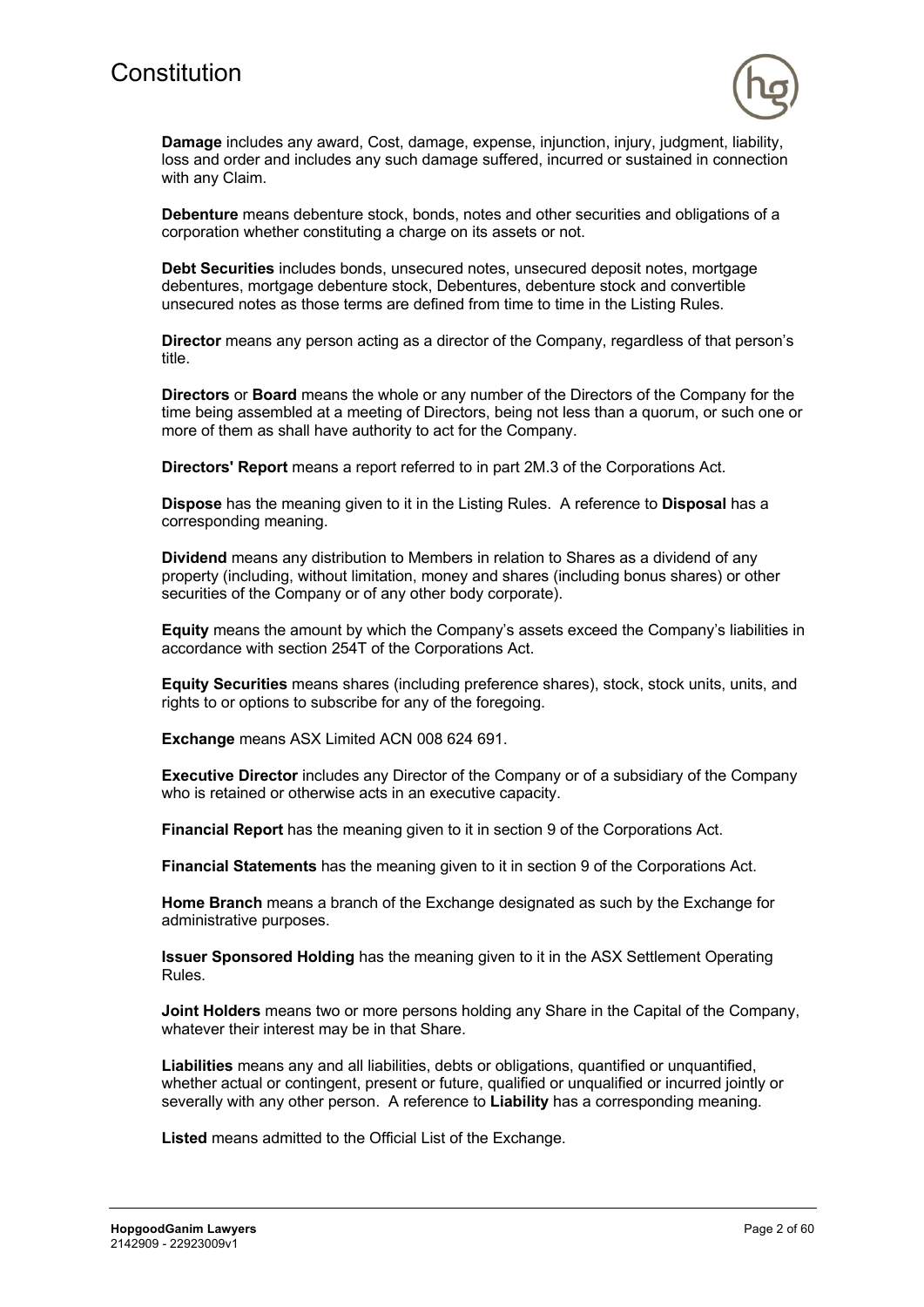

**Listing Rules** or **LR** means the Listing Rules of the Exchange and any other rules of the Exchange which are applicable while the Company is admitted to the Official List of the Exchange, each as amended or replaced from time to time, except to the extent of any expressed written waiver by the Exchange.

**Loss** means any and all losses (including loss of profit and loss of expected profit), claims, actions, liabilities, damages, expenses, diminution in value or deficiencies of any kind (whether indirect, consequential or otherwise and whether known or asserted on or before Completion) including all (on a full indemnity basis) and other expenses reasonably incurred in connection with investigating or defending any claims or actions and a reference to **Losses** has a corresponding meaning.

**Managing Director** means any person appointed as such under Rule 44 and includes any Acting Managing Director.

**Marketable Parcel** means marketable parcel as defined in the Listing Rules.

**Meeting** means a duly constituted meeting of Members, or a class of Members, and being either:

- (a) an annual general meeting; or
- (b) a general meeting.

**Member** means a person who is registered for the time being as a shareholder or stockholder in the Register of the Company, including the person's personal representatives and assigns.

**Month** means a calendar month.

**Notice** means any notice of a general meeting of Members or class of Members and any explanatory memorandum or other documents accompanying any such notice.

**Office** means the registered office for the time being of the Company.

**Officer** has the meaning given in section 9 of the Corporations Act.

**Official List** means the official list of the Exchange.

**Ordinary Shares** means ordinary Shares in the Capital of the Company.

**Paid** or **Paid up** means amounts paid and does not include amounts credited as paid or paid up.

**Prime Rate** means, in relation to any interest made payable on any sum under this Constitution, the rate charged from time to time by the bankers for the Company on overdraft accounts in excess of \$100,000.00.

**Proper ASTC Transfer** has the meaning given in regulation 1.0.02 of the Corporations Regulations.

**Register** means the Register of Members kept under the Corporations Act or the Listing Rules and, where appropriate, includes branch registers and sub-registers.

**Related Body Corporate** has the meaning given in section 50 of the Corporations Act.

**Restricted Securities** has the meaning given in the Listing Rules.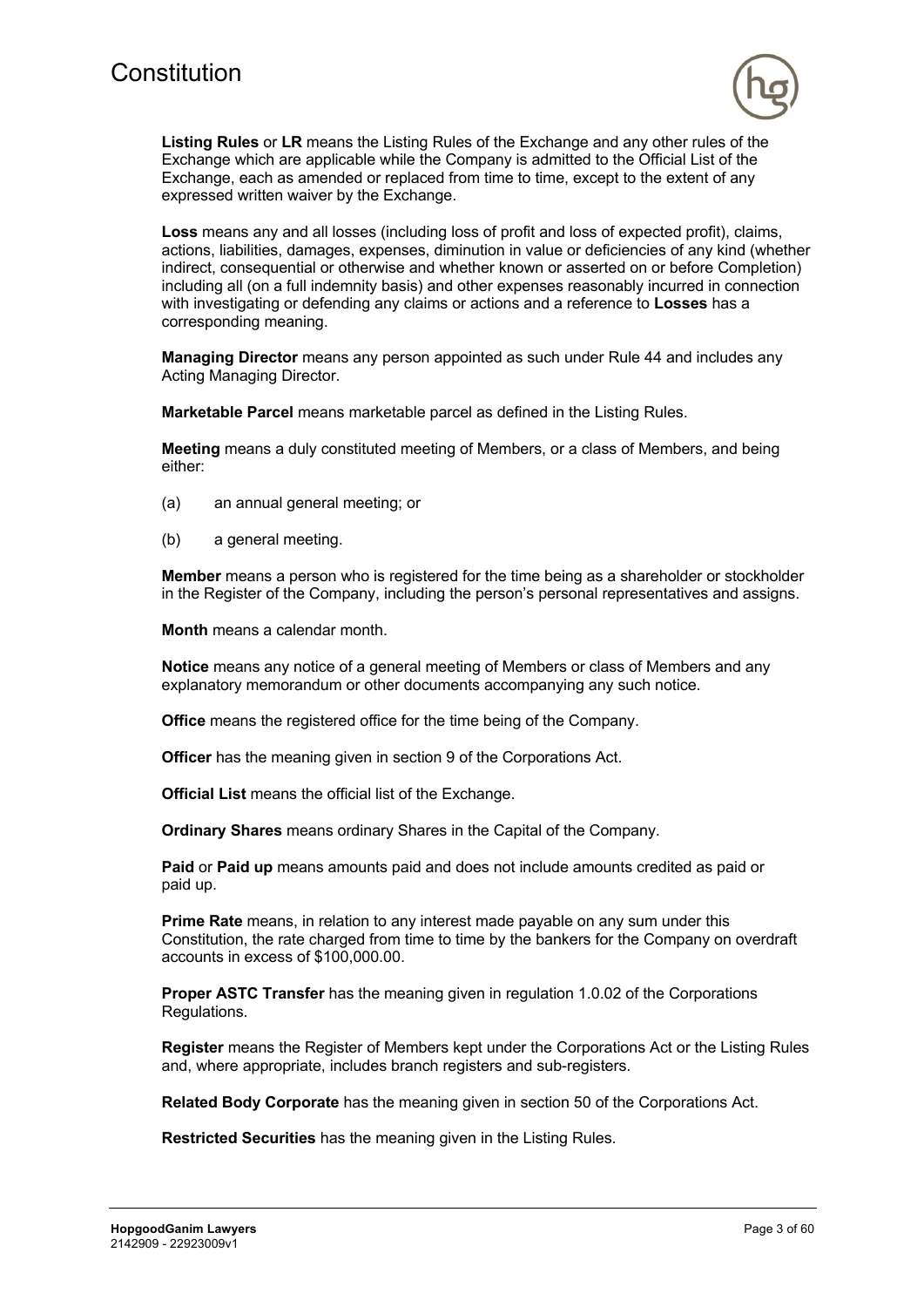

**Rule** means a provision of this Constitution as amended or added to from time to time.

**SCH Register** means the facilities established by the SCH to record holdings of Securities of the Company in accordance with the ASX Settlement Operating Rules and includes both issuer sponsored and broker sponsored facilities.

**Secretary** means any person appointed to perform the duties of Secretary of the Company and includes the acting Secretary where appropriate.

**Securities** has the meaning given in section 9 of the Corporations Act.

**Securities Clearing House** or **SCH** means any securities clearing house approved by ASIC in Australia.

**Shares** means shares in the Capital of the Company and includes stock except where a distinction between shares and stock is expressed or implied.

**State** means the State of Queensland.

**Takeover Bid** has the meaning given in section 9 of the Corporations Act.

- 2.2 Terms used in this Constitution and not defined in Rule 2.1 have the meaning given to them in the Corporations Act or the Listing Rules, as the case may be.
- 2.3 Unless the contrary intention appears, a reference in this Constitution to:
	- (a) a document includes any variation or replacement of it despite any change in the identity of the parties;
	- (b) one gender includes the others;
	- (c) the singular includes the plural and the plural includes the singular;
	- (d) a person, partnership, corporation, trust, association, joint venture, unincorporated body, government body or other entity includes any other of them;
	- (e) a clause, subclause or paragraph is to a clause, subclause or paragraph of this Constitution;
	- (f) a party to a document includes the party's executors, administrators, successors, substitutes (including a person who becomes a party by novation) and permitted assigns;
	- (g) any statute, ordinance, code or other law includes regulations and other instruments under any of them and consolidations, amendments, re-enactments or replacements of any of them;
	- (h) money is to Australian dollars, unless otherwise stated; and
	- (i) writing means printing, typewriting and all other means of representing or reproducing words in visible form, including handwriting.
- 2.4 Where, by a provision of this Constitution, a document including a notice is required to be signed, that requirement may be satisfied in relation to an electronic communication of the document in any manner permitted by law or by any State or Commonwealth law relating to electronic transmissions (including electronic signature) or in any other manner approved by the Directors.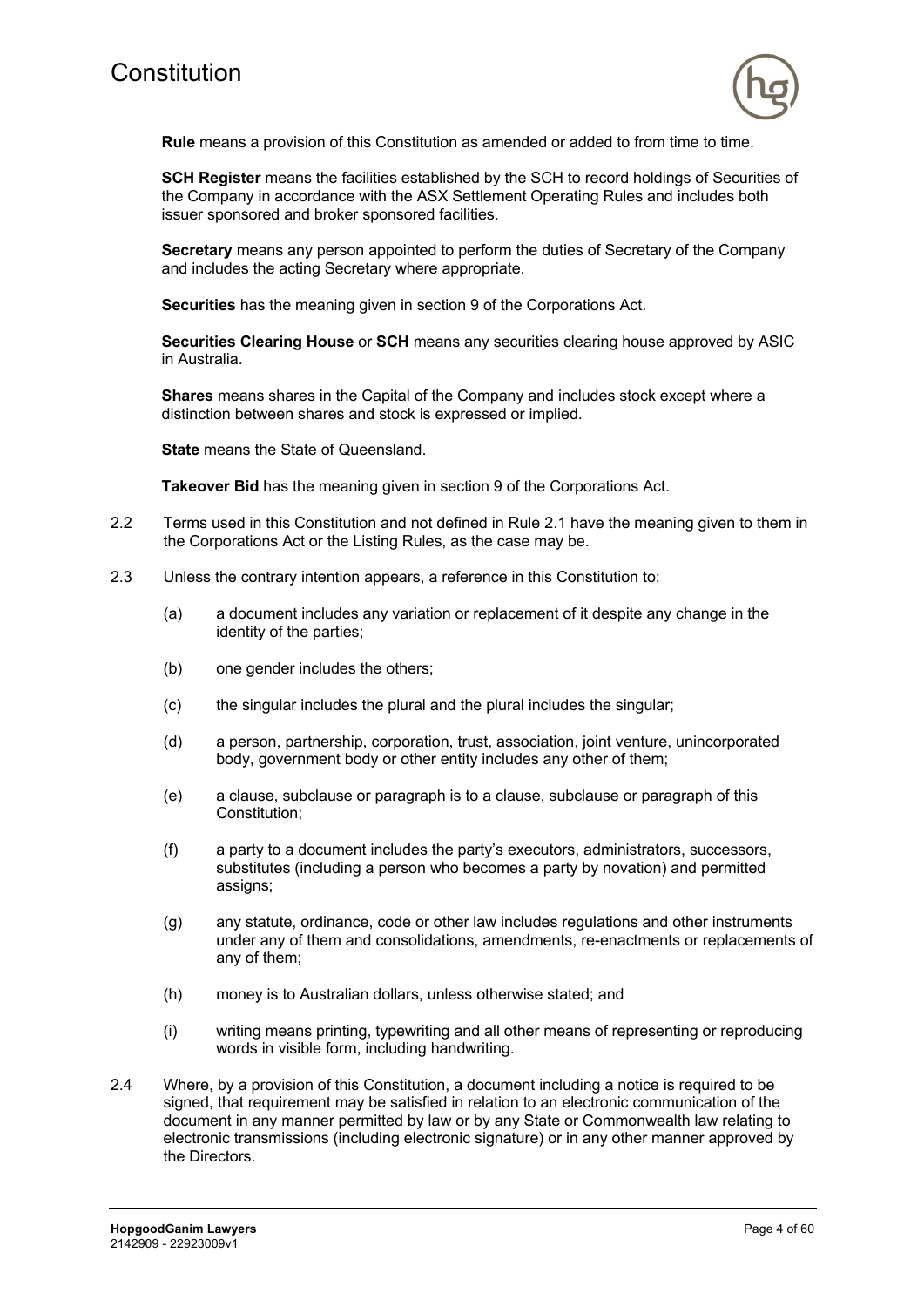

- 2.5 The words include, including, such as, for example and similar expressions are not to be construed as words of limitation.
- 2.6 Where a word or expression is given a particular meaning, other parts of speech and grammatical forms of that word or expression have a corresponding meaning.
- 2.7 Headings, any table of contents or index and references to provisions of the Listing Rules and the ASX Settlement Operating Rules are for convenience only and do not affect the interpretation of this Constitution.

# **3. Registered Office**

The Directors shall determine the place of the Office.

#### **4. Issue of Shares**

- 4.1 Subject to the provisions of this Constitution, all matters relating to the issue of Shares shall be under the control of the Directors who may issue, allot or otherwise dispose of the same to such person or persons on such terms and conditions and with such rights and privileges attached and at such times as the Directors may think fit.
- 4.2 Subject to the provisions of this Constitution and any resolution passed in accordance with Rule 19, the Directors may issue new Shares with or without any special conditions, preferences or priority either as to Dividends or Capital or both and with any other special rights or advantages. In the absence of any special conditions or rights, such new Shares when issued shall be held on the same conditions as if they had been Ordinary Shares in the original Capital, and shall be subject to the provisions of this Constitution that relate to Ordinary Shares in the Company.
- 4.3 Where the Company is Listed, any allotment of Shares or other Securities in the Company and dispatch of certificates (or list of allotments to the Member's uncertificated account, as the case may be) shall take place in the manner prescribed in the Listing Rules.
- 4.4 Where the Company is Listed, the Company shall only be entitled to issue such Securities as permitted under the Listing Rules.

[See LR 6.2]

#### **5. Preference Shares**

- 5.1 Subject to the Corporations Act and without prejudice to any special rights previously conferred on the holders of any existing Shares or classes of Shares the Directors may issue any Shares:
	- (a) with a preferential, deferred or qualified right to Dividends, or in the distribution of assets of the Company, or both;
	- (b) subject to Rule 5.3, with a special or qualified right of voting or without a right of voting; or
	- (c) with any other special privileges or advantages over or equally with any Shares previously issued or then about to be issued,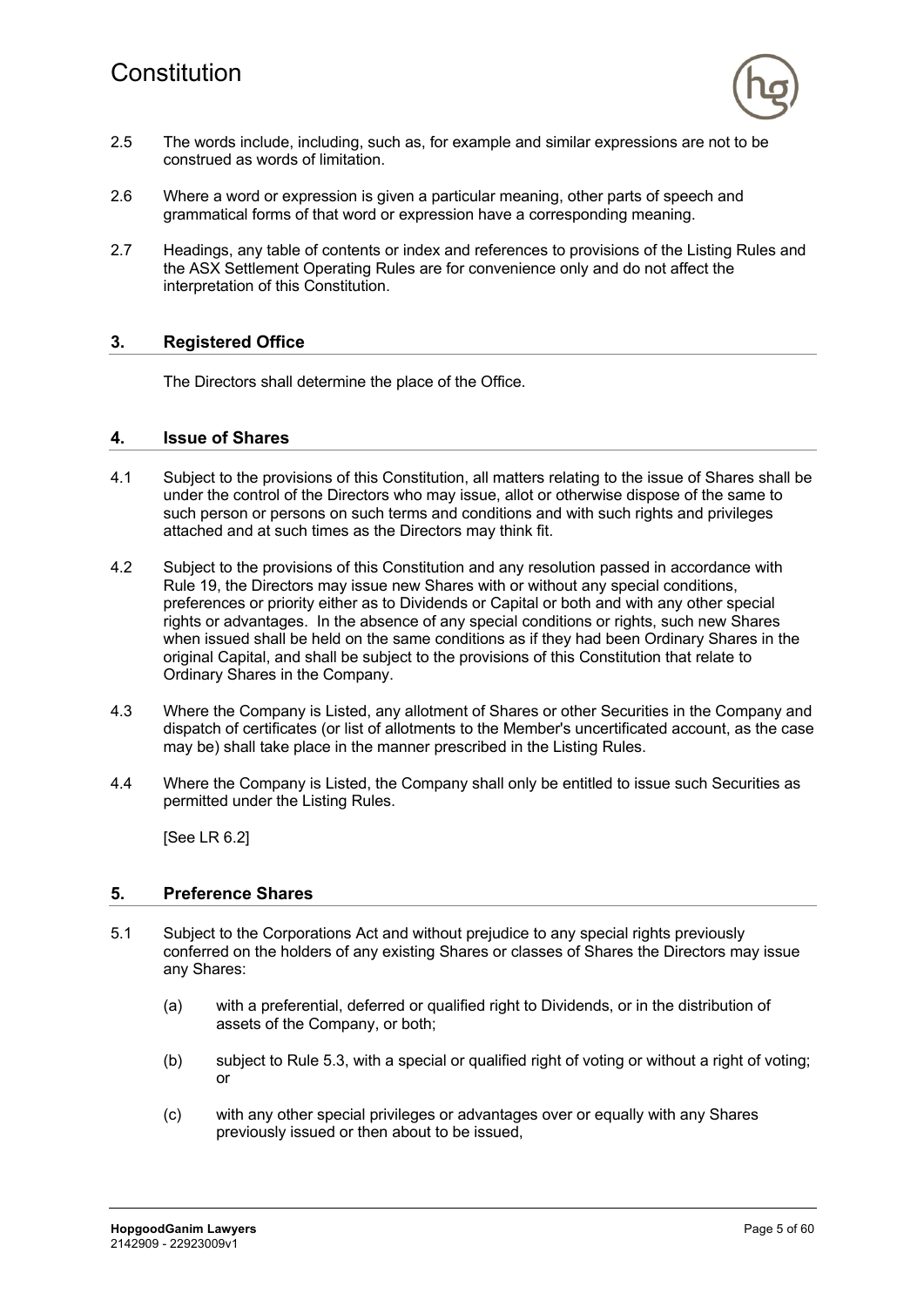

subject to any conditions or provisions and on such terms as the Directors shall determine. Any preference Share may be issued on the terms that it is or at the option of the Company is liable to be redeemed.

- 5.2 If a Company has preference Shares on issue, the holders of the preference Shares shall have the same rights as the holders of Ordinary Shares to:
	- (a) receive notices, reports and Financial Statements; and
	- (b) attend Meetings of the Company.

[See LR 6.7]

- 5.3 Preference shareholders shall have no voting rights at any Meeting of the Company other than:
	- (a) during a period when all or part of a Dividend in respect of the preference Share is in arrears;
	- (b) on a proposal to reduce the Capital of the Company;
	- (c) on a resolution to approve the terms of a buy-back agreement;
	- (d) on a proposal that affects rights attaching to preference Shares;
	- (e) on a proposal to wind up the Company;
	- (f) on a proposal for the disposal of the whole of the Company's property, business and undertaking; or
	- (g) during the winding up of the Company.

[See LR 6.3 and 6.4]

5.4 Where the Company is Listed, preference shareholders shall be entitled to a Dividend determined in accordance with the Listing Rules.

[See LR 6.5]

5.5 Preference shareholders shall also be entitled to a return of Capital in preference to the holders of Ordinary Shares in the Company when the Company is wound up.

[See LR 6.6]

#### **6. Convertible Securities**

Without prejudice to any of the powers of the Directors conferred by Rule 4, the Directors may create and issue any Equity Securities or Debt Securities (**Convertible Securities**) on the following terms:

- (a) they are or may become convertible into Ordinary Shares;
- (b) the Directors may issue Ordinary Shares to the holders of Convertible Securities under the terms of issue; and
- (c) such other terms as the Directors may decide.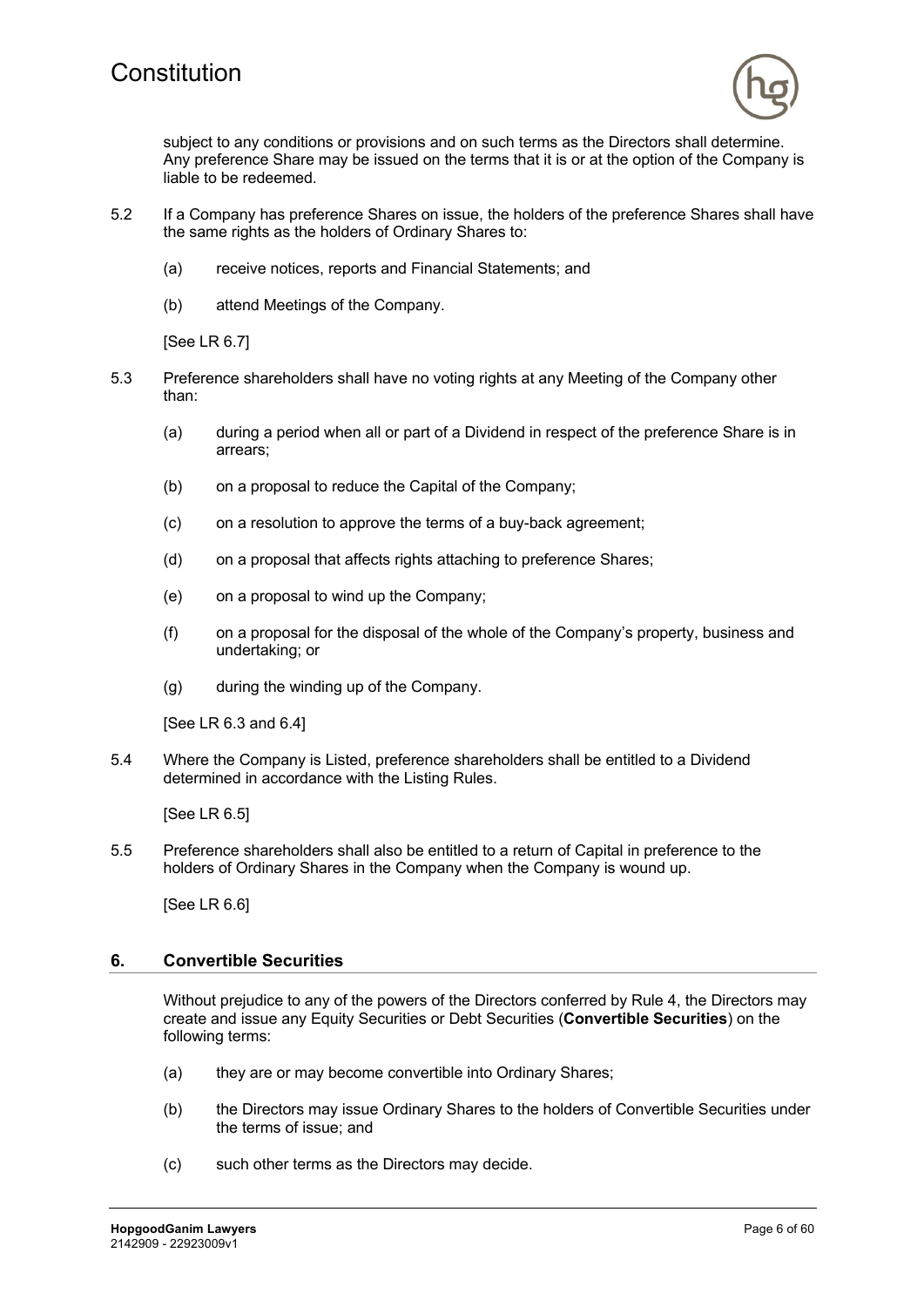

# **7. Participation of Directors in Share issue**

Where the Company is Listed, a Director of the Company or any person who would be regarded for the purposes of division 2 of part 1.2 of the Corporations Act as being an associate of any Director may only participate (directly or indirectly) in an issue by the Company of Securities with rights of conversion to equity as permitted by the Listing Rules.

[See Chapter 10 of the LR generally]

#### **8. Acceptance of Constitution by Member**

A person who becomes a Member agrees to observe and perform the provisions of the Constitution and any regulations or by-laws which may be made under the Constitution.

### **9. Variation of rights**

- 9.1 If at any time the share Capital is divided into different classes of Shares, preference Capital (other than redeemable preference Capital) shall not be repaid, and the rights attached to any class of Shares (unless otherwise provided by the terms of issue of the Shares of that class) shall not at any time, be varied without:
	- (a) the consent in writing of the holders of 75% of the issued Shares of that class; or
	- (b) the sanction of a special resolution passed at a separate Meeting of the holders of the Shares of that class (**Class Meeting**).
- 9.2 At any Class Meeting:
	- (a) the quorum shall be persons holding or representing by proxy 25% of the nominal amount of the varied issued Shares of the class;
	- (b) Any holders of Shares of that class present in person or by proxy at a Class Meeting may demand a poll,

but otherwise the provisions of this Constitution dealing with Meetings shall apply.

- 9.3 The rights conferred on the holders of the Shares of any class issued with preferred or other rights shall not unless expressly provided by the terms of issue of the Shares of that class, be deemed to be varied by the creation or issue of further Shares ranking equally with those Shares.
- 9.4 The issue of Securities ranking in priority to, or any conversion of existing Securities to Securities ranking equally or in priority to an existing class of preference Shares shall be deemed a variation of the rights attached to that existing class of preference Shares.
- 9.5 The rights conferred on the holders of the Shares of any class shall be deemed to be varied by any special resolution to alter Rule 9.

#### **10. Shares held on trust**

- 10.1 The Company will recognise the rights of the registered holder of any Share.
- 10.2 Even where the Company has notice of equitable, contingent, future, or partial interest in any Share or unit of a Share (**Beneficial Interest**), no person will be recognised by the Company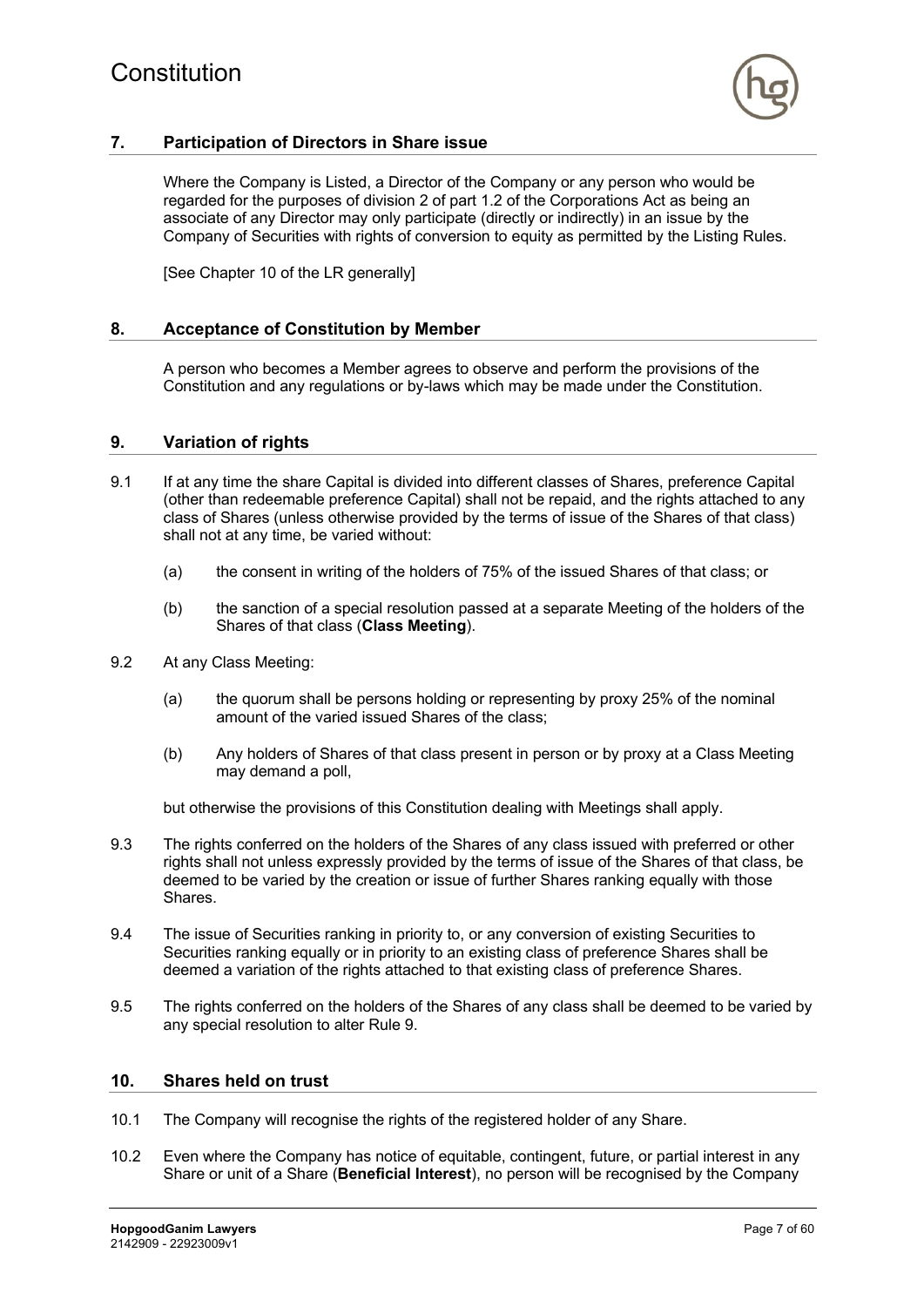

as holding any Beneficial Interest and the Company will not be bound by or be compelled in any way to recognise any Beneficial Interest except as required by:

- (a) law;
- (b) this Constitution;
- (c) the ASX Settlement Operating Rules in the event that the Company is Listed; or
- (d) an order of a court of competent jurisdiction.

#### **11. Shareholding statements and certificates**

- 11.1 Subject to Rules 11.3 and 11.6, the Company will issue to every person whose name is entered as a Member in the Register either a holding statement or share certificate (as the case may be) issued in accordance with the Corporations Act, the Listing Rules and the ASX Settlement Operating Rules.
- 11.2 Where a Share or Shares are held jointly by several persons the Company will only be required to issue one holding statement or certificate, and delivery of a holding statement or certificate for a Share to one of several Joint Holders shall be sufficient delivery to all Joint Holders.
- 11.3 The Company shall renew any share certificate which becomes worn out, defaced, lost or destroyed at the time and in the manner required by the provisions of Corporations Act.
- 11.4 The Company shall:
	- (a) register all:
		- (1) proper ASTC Transfers; and
		- (2) paper-based registrable transfer forms;
	- (b) split certificates, renunciations and transfer forms;
	- (c) issue certificates and transmission receipts;
	- (d) effect conversions between sub-registers;
	- (e) mark or note transfer forms; and
	- (f) where the Company is Listed, do those other matters referred to in Listing Rule 8.14 of the Listing Rules,

without charge, except where the issue of certificates is to replace those lost or destroyed, or as otherwise permitted by Rule 16.4(c) or Listing Rule 8.14.1.

[See LR 8.14]

- 11.5 The Company shall issue within five Business Days a certificate in replacement of a certificate already issued only if:
	- (a) the certificate to be replaced is received by the Company for cancellation and is cancelled; or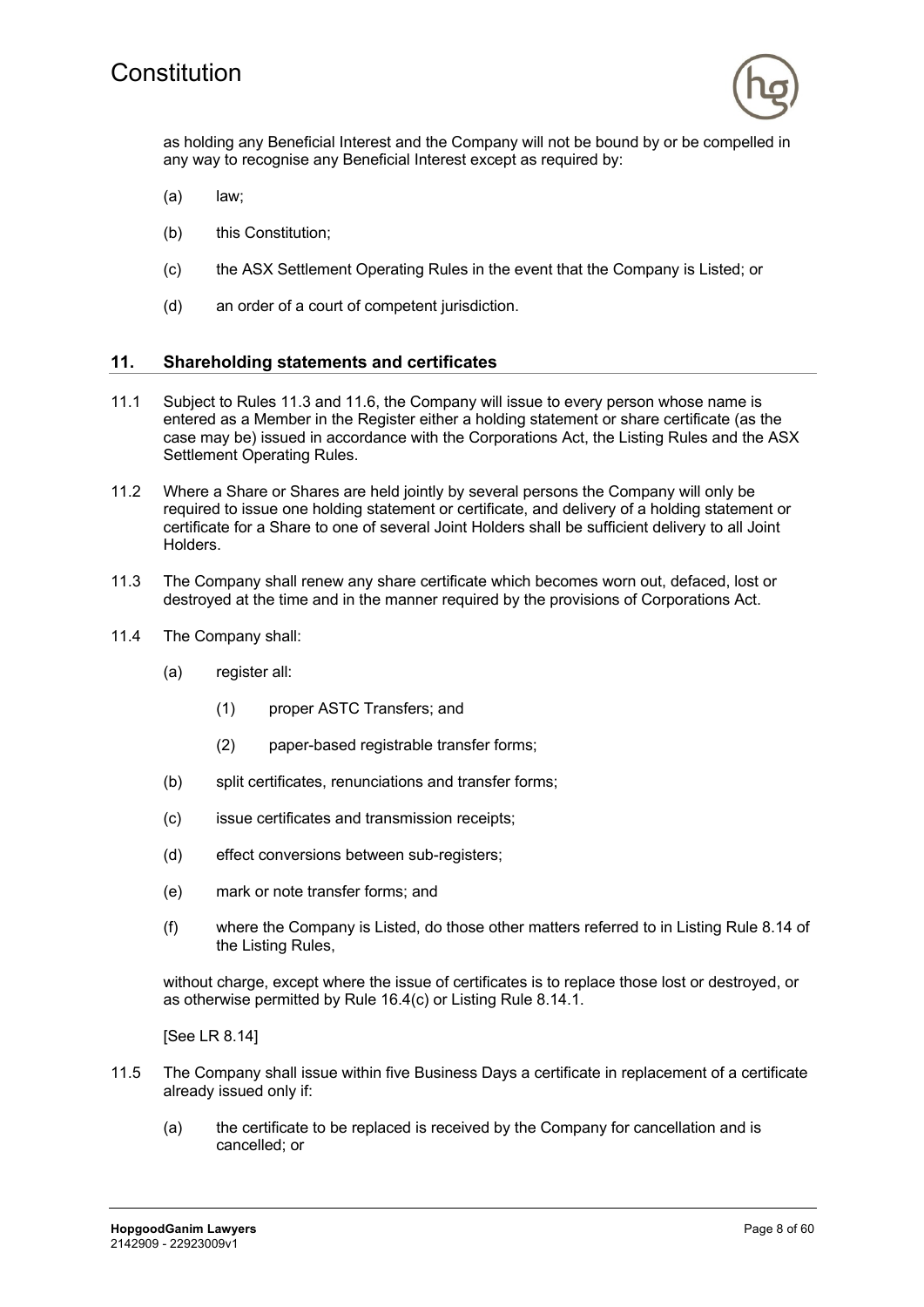

(b) subject to Rule 11.3, satisfactory evidence has been received by the Company that the certificate previously issued has been lost or destroyed and has not been pledged, sold or otherwise disposed of.

A certificate issued to replace a certificate which has been lost or destroyed shall be clearly endorsed "issued in lieu of lost or destroyed certificate".

- 11.6 Despite the provisions of this Rule 11, the Company shall not be required to issue a certificate for Shares held by a Member and may cancel a certificate without issuing a replacement certificate where:
	- (a) this is permitted by the Corporations Act; or
	- (b) where the Company is Listed this is:
		- (1) permitted by the Listing Rules; or
		- (2) permitted by the ASX Settlement Operating Rules.
- 11.7 The provisions of the Listing Rules and the ASX Settlement Operating Rules shall regulate the manner in which the Company deals with the delivery up and cancellation of certificates for the purposes of converting the Securities to an SCH register.

#### **12. Lien on Share**

- 12.1 The Company shall have a first and paramount lien and charge for:
	- (a) unpaid calls and unpaid instalments (and reasonable interest and expenses payable) due in respect of the specific Shares registered in the name of each Member in respect of which such calls or instalments is or are due and unpaid respectively and on the proceeds of sale of such Shares;
	- (b) amounts (and corresponding reasonable interest and expenses payable) owed for acquiring Shares under an employee incentive scheme; and
	- (c) amounts (and corresponding reasonable interest and expenses payable) required by law to be Paid that have been Paid in respect of the Shares of a holder or a deceased former holder,

and the lien shall extend to the Shares and any Dividends from time to time declared in respect of such Shares.

- 12.2 The Directors may at any time declare any Share to be wholly or in part exempt from the provisions of this Rule.
- 12.3 The Company shall be entitled to take all reasonable steps considered necessary to protect its rights to any lien or charge created under this Rule.
- 12.4 Unless a contrary intention is expressly shown, the registration of a transfer shall operate as a waiver of the Company's lien (if any) on a Share, but notwithstanding any such waiver, the transferor shall remain liable to pay to the Company all money which, at the date of registration of the transfer, was payable by it to the Company in respect of the Share, but such liability shall cease on the Company receiving payment of all money outstanding in respect of the Share.
- 12.5 Where the Company is Listed, the provisions of Rule 12.1 to Rule 12.4 inclusive shall apply subject to the provisions of the ASX Settlement Operating Rules.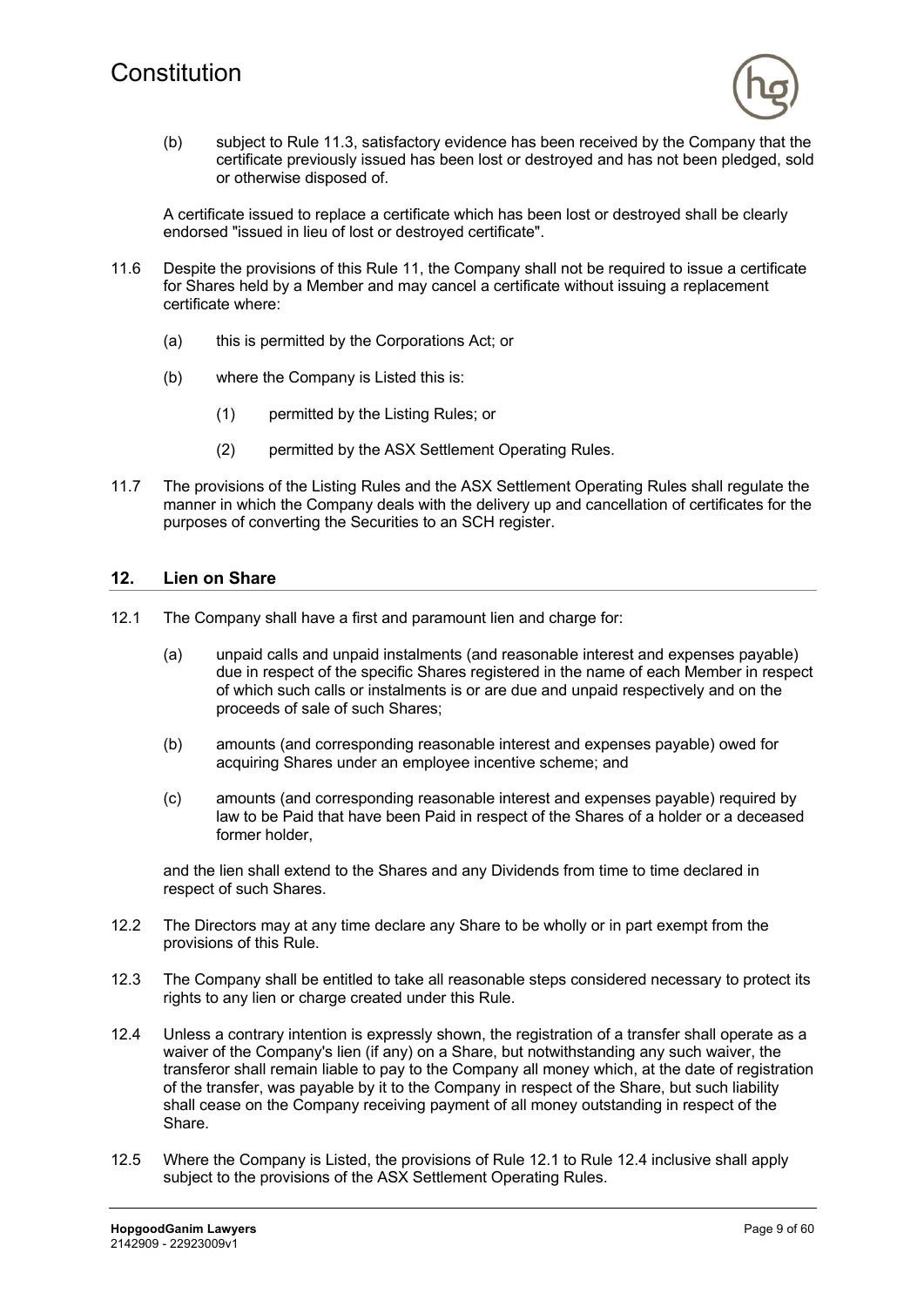

# **13. Sale of Shares subject to lien**

- 13.1 The Company may sell in such manner as the Directors think fit, any Shares on which the Company has a lien (**Lien Sale**), but no sale shall be made unless:
	- (a) there is unpaid money in respect of which the lien exists;
	- (b) a notice in writing stating and demanding payment of such money has been given to the registered holder for the time being of the Shares or the person entitled to the Shares by reason of the Member's death or bankruptcy; and
	- (c) a period of 14 days has elapsed since the giving of the notice.
- 13.2 The following shall apply to a Lien Sale:
	- (a) to give effect to any such sale the Directors may authorise any person to effect a transfer of the Shares sold to the relevant purchaser;
	- (b) the purchaser shall be registered as the holder of the Shares comprised in any such transfer, and it shall not be bound to see to the application of the purchase money, nor shall a purchaser's title to the Shares be affected by any irregularity or invalidity in the proceedings in reference to the sale; and
	- (c) the purchaser shall be deemed to hold the Share free from all calls, instalments, interest and expenses due prior to such purchase.
- 13.3 Unless the Directors do not require production of a certificate to effect the transfer, the holder of the certificate of any Share sold under this Rule shall be bound to deliver the certificate to the Directors and if it fails to do so the Company may, without prejudice to any of the Company's rights against such holder, cancel the share certificate.
- 13.4 The proceeds of the Shares sold shall be received by the Company and applied to the payment of all Share sale expenses and in payment of any outstanding lien. Any residue shall be paid to the person entitled to the Shares at the date of the sale unless another lien on the Shares has arisen in respect of sums which were not presently payable before the sale.

#### **14. Calls on Shares**

- 14.1 The Directors may at any time after allotment, make calls on the Members in respect of any money which remains unpaid on their Shares except where the conditions of allotment in respect of the Shares made payments payable at fixed times.
- 14.2 Directors may require a call to be paid in instalments.
- 14.3 The Directors may, on the issue of Shares, differentiate between the holders as to the amount of calls to be paid and the times of payment.
- 14.4 Where the Company is Listed, the Company shall immediately notify the Exchange of any call to be made in respect of Shares.

[See LR 3.10.2]

- 14.5 A Member shall pay the amount of any call made on it to the persons and at the times and places nominated by the Directors.
- 14.6 Each Member on whom a call is to be made shall be given such prior notice prescribed under the Listing Rules before the due date for payment and such notice shall state: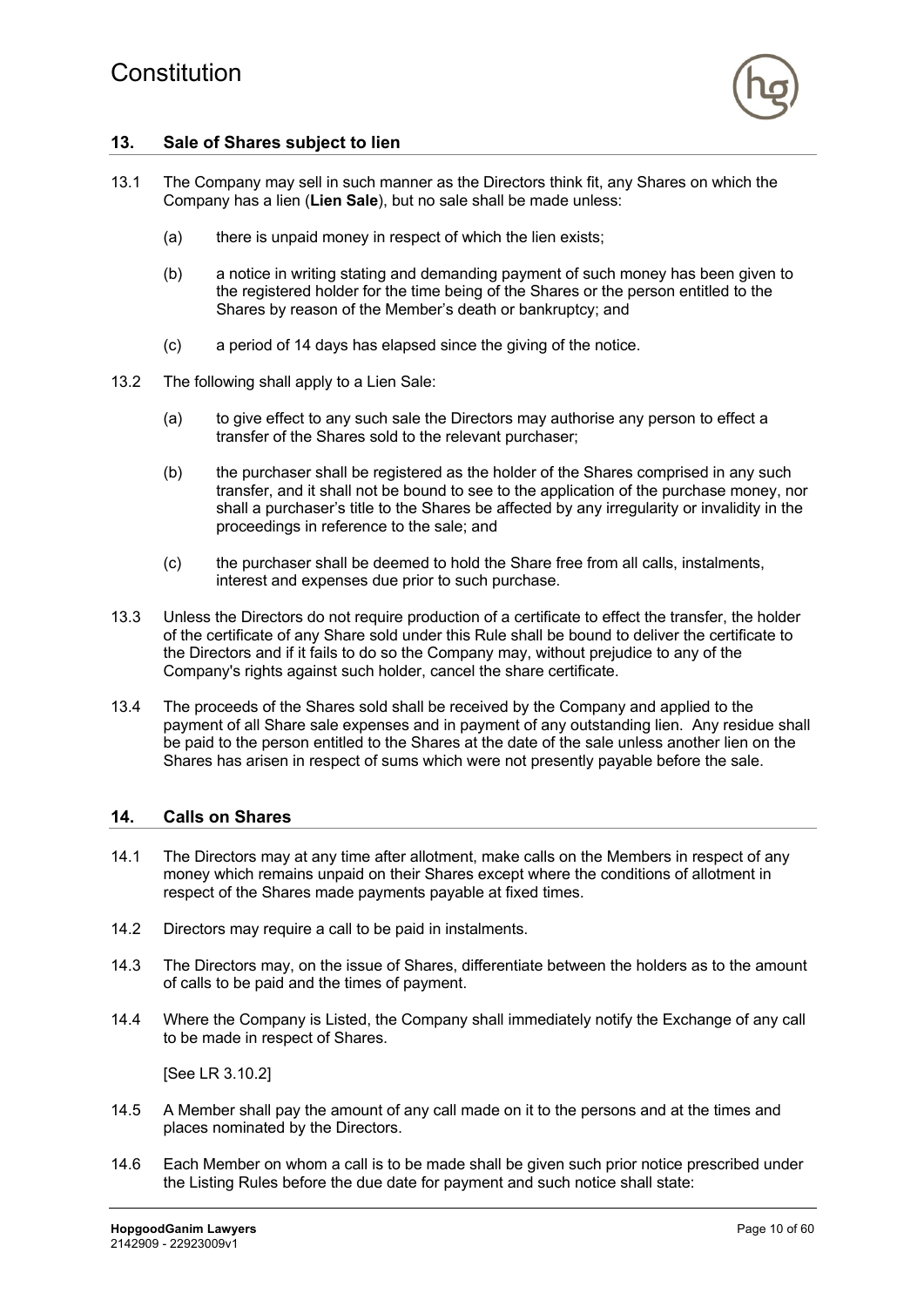# Constitution



- (a) the name of the shareholder;
- (b) the number of partly Paid Shares held by the shareholder;
- (c) the amount of the call;
- (d) the due date for payment;
- (e) the consequences of non-payment of the call;
- (f) the last day for trading of the Shares on which the call is to be made (which shall be the business day prior to the due date for payment);
- (g) the last day for acceptance at the office of the Register of lodgements of transfers of the Shares on which the call is to be made (which shall be no earlier than that number of Business Days prior to the due date for payment as specified in the Listing Rules); and
- (h) where the Company is Listed:
	- (1) the latest available market price on the Exchange of the Shares on which the call is being made (or the instalment due) before the date of issue of the call notice;
	- (2) the highest and lowest market price on the Exchange of the Shares on which the call is being made (or the instalment due) during the three Months immediately preceding the date of issue of the call notice and the respective dates of those sales;
	- (3) the latest available market sale price on the Exchange of the Shares on which the call is being made (or the instalment due) immediately before the announcement to the Exchange that it is intended to make a call; and
	- (4) where the Company has quoted Shares that are (or would be if fully Paid) in the same class as the Shares on which the call is being made, the information required by Rules 14.6(h)(1) - 14.6(h)(3) if the Shares the subject of the call were fully Paid.

[See paragraph 4.2 of Appendix 6A of the LRs]

- 14.7 Where the Company is Listed, Rule 14.6 shall apply subject to the Listing Rules and the ASX Settlement Operating Rules.
- 14.8 Notwithstanding anything contained in Rule 14.6, the Directors may by notice in writing to the Members revoke the call at any time before the date nominated for payment of the call.
- 14.9 A call shall be deemed to have been made at the time when a resolution of the Directors authorising the call was passed.
- 14.10 The Joint Holders of a Share shall be jointly and severally liable to pay all instalments and calls in respect of such Share, and such several liability shall be enforceable against the estate of any deceased Joint Holder.
- 14.11 If a sum called in respect of a Share is not Paid before or on the day appointed for payment, the person from whom the sum is due shall pay interest on the sum from the day appointed for payment to the time of actual payment at the rate of 1% per annum in excess of the Prime Rate but the Directors shall have the discretion to waive payment of that interest wholly or in part, or may accept payment of the same by instalments.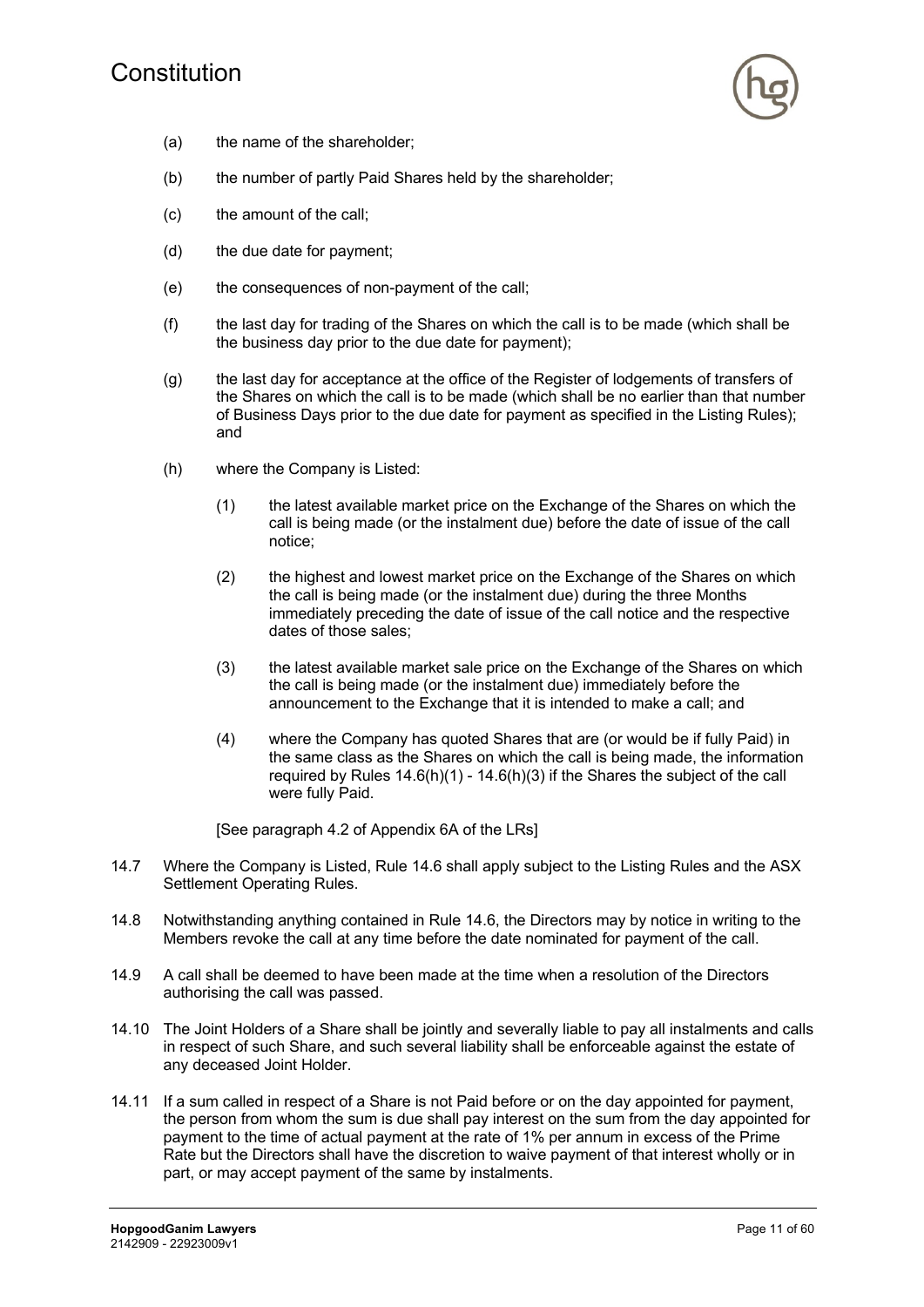

- 14.12 In any action by the Company against any Member for the recovery of any money payable on any allotment of Shares or due under any call or instalment or in respect of any Share it shall be sufficient to prove that:
	- (a) the name of the Member sued is entered in the Register as the holder or one of the holders of the Shares in respect of which the debt accrued;
	- (b) that the resolution making the allotment or call is duly recorded in the minute book; and
	- (c) that the notice of such allotment or call was duly given to such Member,

and the proof of these matters shall be conclusive evidence of the debt and it shall not be necessary to prove the appointment of the Directors who made the allotment or call or that a quorum was present at the meeting of Directors at which the allotment or call was made, or any other matter.

- 14.13 Any sum which by the terms of issue of a Share becomes payable on allotment or at any fixed date shall for the purposes of this Constitution be deemed to be a call duly made and payable on the date on which by the terms of issue the same becomes payable and if not Paid all the relevant provisions of this Constitution as to payment of interest and expenses, forfeiture, lien or otherwise shall apply as if the sum had become payable by virtue of a duly notified call.
- 14.14 The Directors may if they think fit receive from any Member willing to advance the same all or any part of the money uncalled and unpaid on any Shares held by the Member. The Directors may pay interest on all or any part of the money so advanced until the same would but for the advance become payable. Interest shall be paid at such rate as the Directors and the Member making the advance shall agree. The Company is under no obligation to repay the same but the Directors may repay the whole or any part of such money on giving the Member at least one Month's notice. Amounts paid on Shares and advanced calls shall not confer the right to participate in Dividends.

# **15. Forfeiture of Shares**

- 15.1 If a Member fails to pay any call or instalment of a call on the day appointed for payment, the Directors may, at any time after the day appointed for payment, during such time as any part of the call or instalment remains unpaid, serve a Call Notice on the Member requiring payment of so much of the call or instalment as is unpaid, together with any interest which may have accrued and all expenses that may have been incurred by the Company by reason of such non-payment.
- 15.2 The Call Notice shall:
	- (a) name a further day (not earlier than the expiration of 14 days or ten Business Days, whichever period shall be the greater, from the date of the Call Notice) on or before which the payment required by the Call Notice is to be made; and
	- (b) state that, in the event of non-payment at or before the time appointed (**Relevant Day**), the Shares in respect of which the call is made or the instalment is payable will be liable to be forfeited.
- 15.3 If the requirements of any such Call Notice are not complied with by the Relevant Day, any Share in respect of which the Call Notice has been given may at any time after the Relevant Day, before the payment required by the notice has been made (together with all Dividends or other distributions declared in respect of the forfeited Shares and unpaid), be forfeited by a resolution of the Directors to that effect.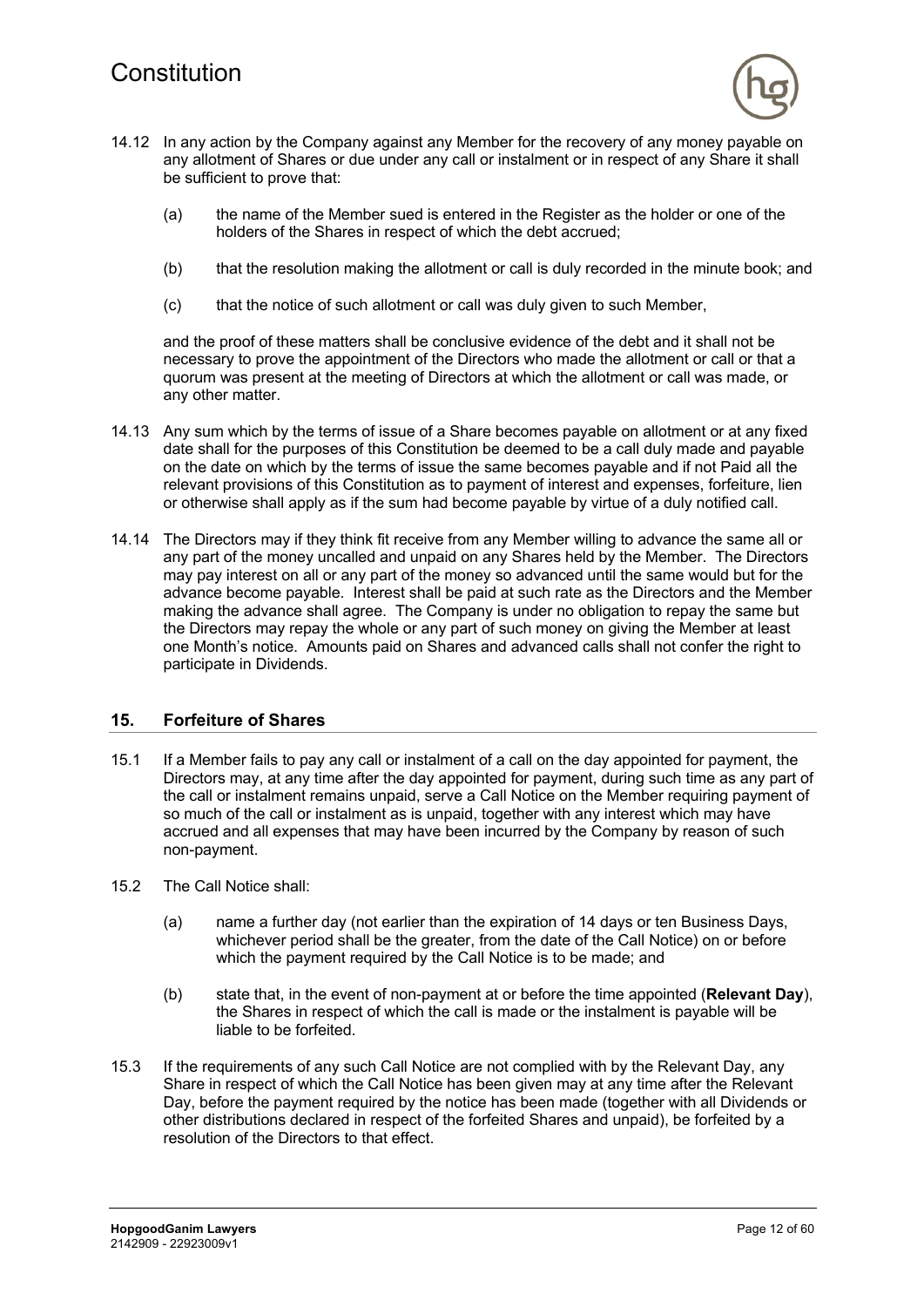

- 15.4 When any Share is so forfeited, notice of the forfeiture shall be given to the Member in whose name it stood immediately prior to the forfeiture and an entry of forfeiture with the date that the Share was forfeited shall be entered in the Register.
- 15.5 Any Shares forfeited in accordance with the terms of this Rule shall be re-issued, sold or otherwise disposed of in accordance with the provisions of the Corporations Act and, in the event the Company is Listed, in accordance with the provisions of the Listing Rules.
- 15.6 A person whose Shares have been forfeited shall cease to be a Member in respect of the forfeited Shares, but shall remain liable to pay and shall pay to the Company all money which, at the date of forfeiture, was payable by that person to the Company in respect of the Shares (together with interest at the rate of 1% per annum in excess of the Prime Rate from the date of forfeiture on the money for the time being unpaid if the Directors think fit to enforce payment of such interest), but this liability shall cease if and when the Company receives payment in full of all such money in respect of the Shares.
- 15.7 In the event of any Share being forfeited and sold the residue of the proceeds of such sale after the satisfaction of the money due and unpaid in respect of such Share and accrued interest and expenses incurred by the Company in relation to the forfeiture shall be held in trust until paid to the Member in whose name such Share stood immediately prior to the forfeiture or to the executors administrators or assigns of the Member, or as the Member directs. The Company shall make such payment of the residue of the sale proceeds within five Business Days of the receipt of the relevant share certificate.
- 15.8 The Directors may at any time before any forfeited Share is sold or otherwise disposed of with the consent of the Member in whose name the Share stood immediately prior to the forfeiture annul the forfeiture on such terms and conditions as they shall think fit.
- 15.9 A statement in writing by a Director or the Secretary of the Company that:
	- (a) the call or instalment Paid in respect of any Share was made or was due;
	- (b) the Call Notice was duly served;
	- (c) default in payment of the call or instalment was made; and
	- (d) a Share in the Company has been duly forfeited by a resolution of the Directors to that effect on a date stated in the statement,

shall be conclusive evidence of the facts stated in the statement as against all persons claiming to be entitled to the Share and of the title of the Company to dispose of the Share.

- 15.10 The Directors may accept a surrender of any Share by way of compromise of any question as to the holder being properly registered in respect of the Share. Any Shares so surrendered may be disposed of in the same manner as forfeited Shares.
- 15.11 The Company may receive the consideration, if any, given for a forfeited Share or a surrendered Share on any sale or disposition and the Directors may authorise any person to transfer the Share to the person to whom the Share is sold or disposed of and that person shall then be registered as the holder of the Share, and shall not be bound to see to the application of the purchase money, if any, nor will title to the Share be affected by any irregularity or invalidity in the proceedings in reference to the forfeiture, sale, surrender or disposal of the Share. The remedy of any person aggrieved by any such sale or disposal shall lie in damages only against the Company.
- 15.12 To the extent that it may be necessary, the Directors are authorised to do all acts and to take all reasonable steps to effect the sale of any Shares the subject of this Rule 15 subject to, in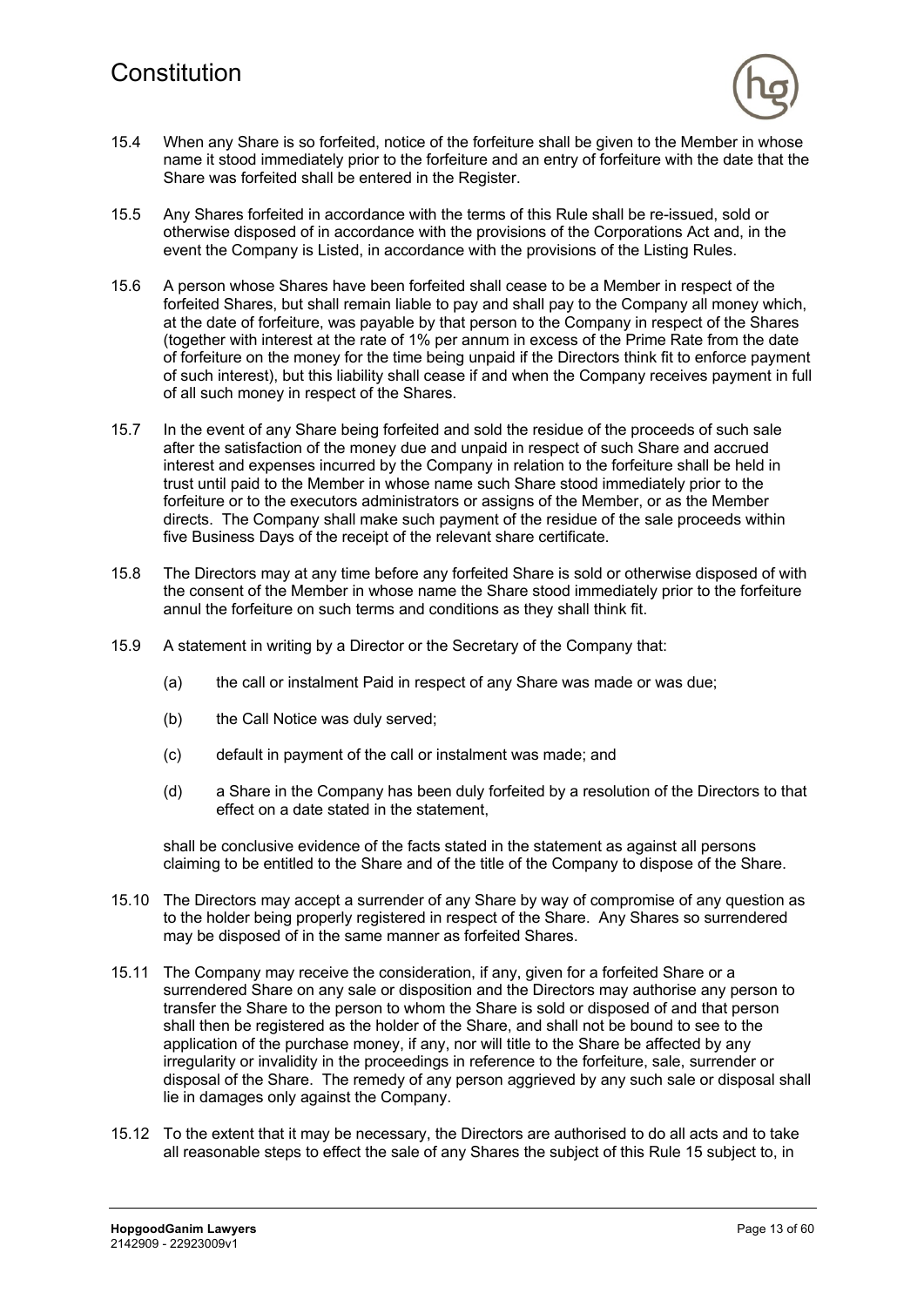

the event that the Company is Listed, the requirements of the Listing Rules or the ASX Settlement Operating Rules.

#### **16. Transfer of Shares**

- 16.1 The Company may participate in any computerised or electronic system for market settlement, securities transfer and registration conducted in accordance with the Corporations Act, the Listing Rules and the ASX Settlement Operating Rules.
- 16.2 If the Company participates in a system of the kind referred to in Rule 16.1, then notwithstanding any other provision of this Constitution, the Company shall comply with and give effect to the ASX Settlement Operating Rules.
- 16.3 Subject to the provisions of this Rule and the Corporations Act, Securities in the Company may be transferred as follows:
	- (a) in the case of an ASTC Regulated Transfer, in any manner required or permitted by the Listing Rules or the ASX Settlement Operating Rules; and
	- (b) in other cases, in the following form, or in common form (or in any form approved or adopted by the Exchange, or in any form approved by the Directors) or as near to the form as circumstances will permit:

Nimy Resources Limited

I,

of

in consideration of the sum of

paid to me by (Purchaser)

of

transfer to the Purchaser the ………………………… shares numbered ……………….. to ……………………..inclusive standing in my name in the Register of Members to hold the same unto the Purchaser absolutely subject to the conditions on which I held the same immediately before the execution of this form. And I, the Purchaser, agree to take the said shares subject to such conditions.

Signed the day of

(Signatures of transferor and transferee)

- 16.4 In the case of all non-ASTC Regulated Transfers, the following provisions shall apply:
	- (a) when a Share to be transferred is not distinguished by a separate number, the instrument of transfer shall specify the total number of Shares to be transferred and when a Share to be transferred is distinguished by a separate number, the instrument of transfer shall, in addition to specifying the total number of Shares to be transferred, specify the distinguishing number or numbers of the Shares being transferred;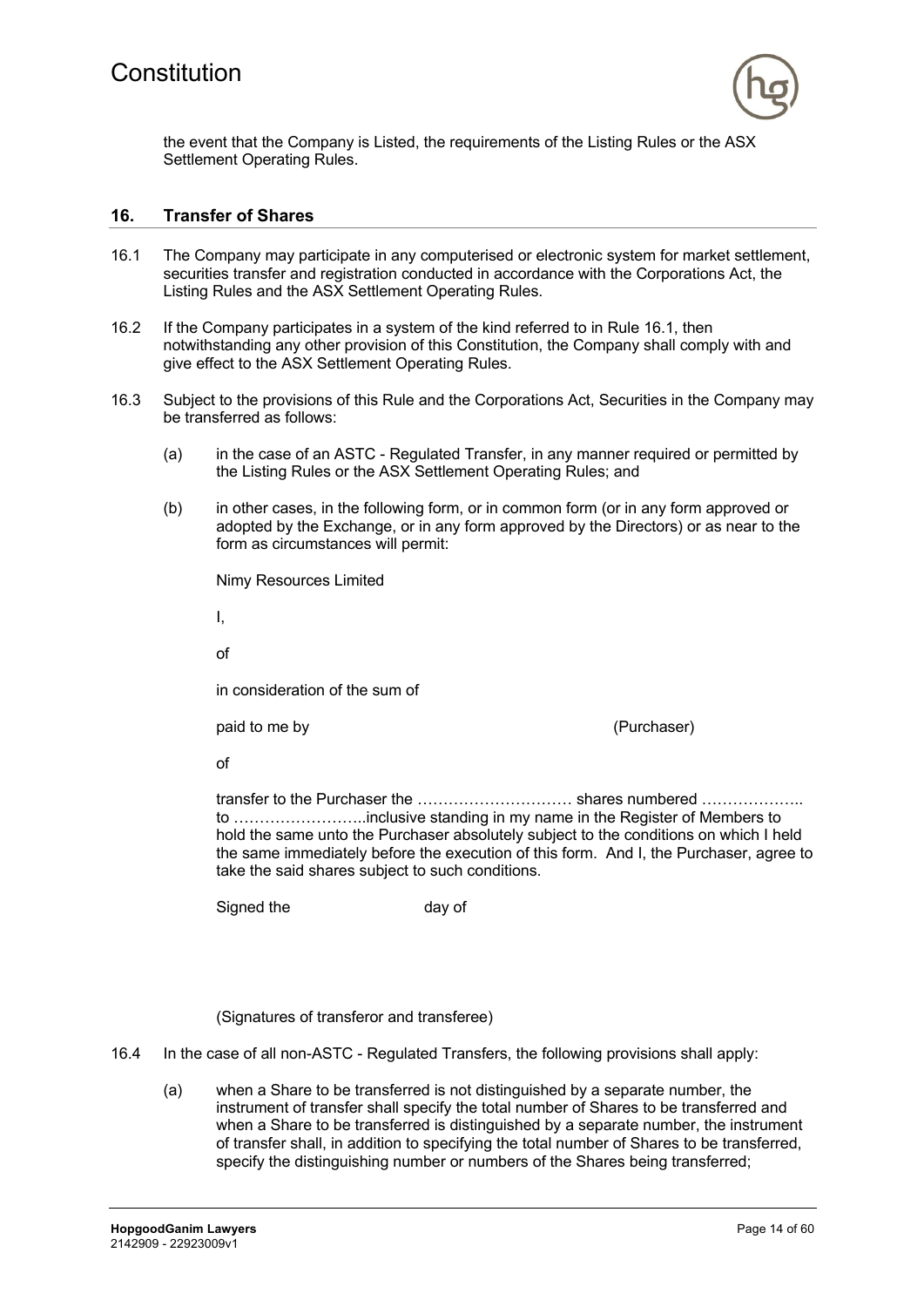

- (b) the transferor shall be deemed to remain the holder of such Share until the name of the transferee is entered in the Register in respect;
- (c) the Company may charge a reasonable fee for registering a paper based transfer in registrable form;

[See LR 8.14]

- (d) every instrument of transfer shall be left at the Office for registration accompanied by the following:
	- (1) the certificate of the Share to be transferred;
	- (2) such other evidence to be transferred and such other evidence as the Directors may reasonably require to prove the title of the transferor or his right to transfer the Share, the due execution of the transfer and the due compliance with the requirements of any law;
- (e) despite Rule 16.4(d), if, in accordance with the Corporations Act:
	- (1) a certificate covering Shares to be transferred has not been issued by the Company; and
	- (2) the instrument of transfer covering such Share is not required to be accompanied by a certificate,

the instrument of transfer left at the Office for registration need not be accompanied by such a certificate;

- (f) if transfer or stamp duty is payable on the transfer of Shares, every instrument of transfer shall be presented to the Company duly stamped, or certified in accordance with the provisions of part 7.11 division 2 of the Corporations Act that stamp duty has been or will be paid. The Directors may require production of evidence that the provisions of any other Commonwealth or State statute imposing a tax or duty on the transfer have been complied with;
- (g) the instrument of transfer, when registered, shall be retained by the Company for such period as may be required by law, after which it may be destroyed at any time. Any instrument of transfer which the Directors shall decline to register shall be returned to the person lodging it, except in the case of fraud;
- (h) the Company shall dispatch within three Business Days or (in the event that the Company is Listed), such other time as provided by the Listing Rules, after the day of lodgement of a registrable transfer of Securities of the Company a certificate in respect of such Securities and a balance certificate for any remainder. Where a marking is made against a certificate, the Company, in the absence of instructions to the contrary, shall dispatch to the seller of those Securities or if so instructed, to the lodging broker within three Business Days or (in the event that the Company is Listed) such other time as laid down by the Listing Rules, from the date of the last marking, a balance certificate for the number of Securities against which no marking has been made;

[See Appendix 8A of the LR]

(i) where an instrument of transfer of Shares is signed by a Member or his attorney, and the Member was of unsound mind at the time the Member executed the transfer or the power of attorney under which such transfer was signed, or subsequently became of unsound mind, the Company shall be under no liability for registering as a Member of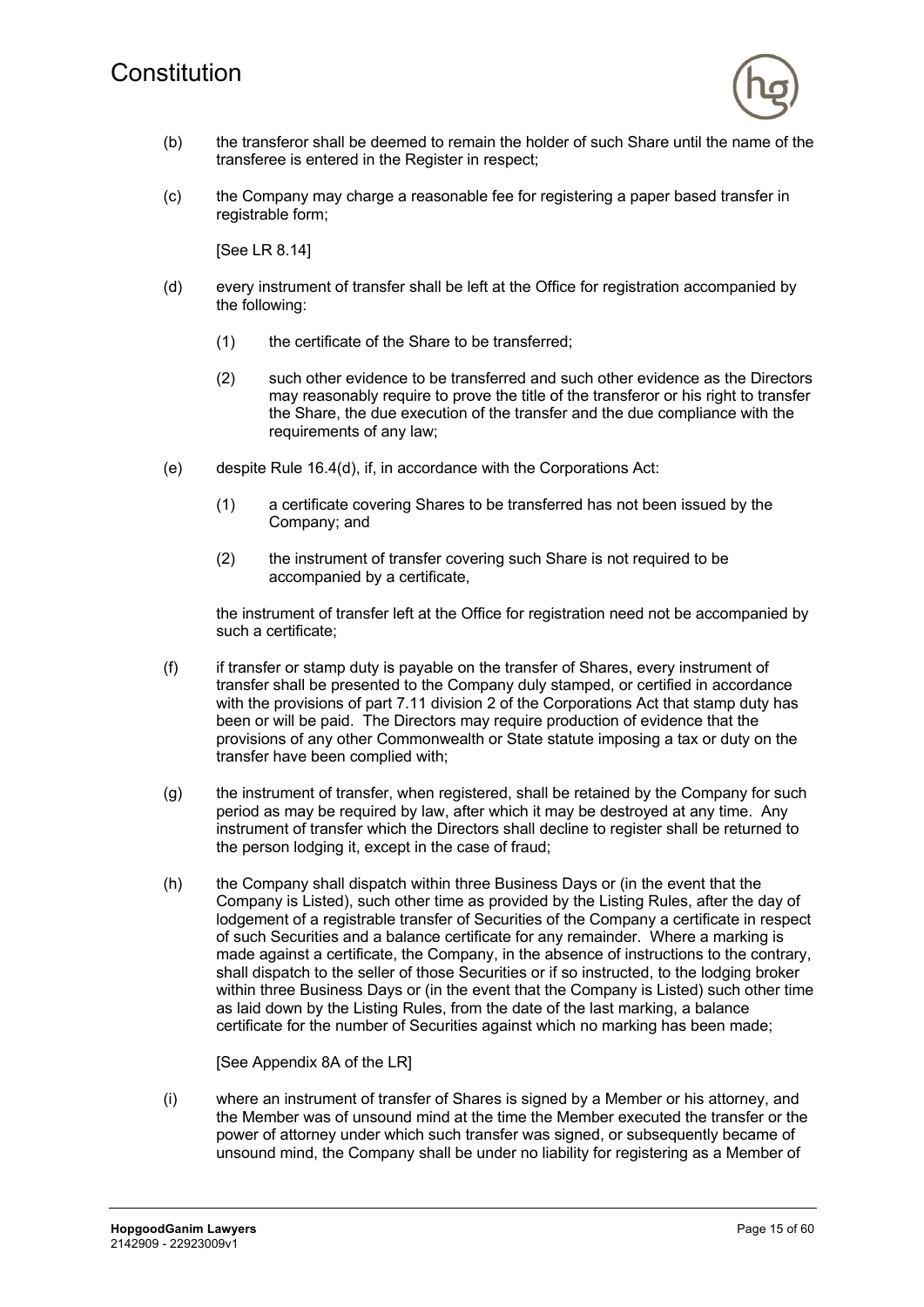

the transferee of such Shares if the Company had no notice of such unsoundness of mind at the time of the registration of the transfer.

16.5 Except as required by law and subject to Rules 16.6 and 82.1, the Company shall not refuse to register or fail to register or give effect to any transfer of Shares in registrable form lodged with the Company.

[See LR 8.10, LR 8.10.1]

16.6 Where the Company is listed it shall not refuse, prevent, delay or in any way interfere with the registration of a Proper ASTC Transfer or seek to apply a holding lock to prevent a Proper ASTC Transfer unless permitted to do so by the Listing Rules or the ASX Settlement Operating Rules, as the case may be.

[See LR 8.10]

16.7 If, when permitted to do so, the Directors refuse to register a transfer of Shares or apply a holding lock, the Company shall give to the lodging party written notice of the refusal and the precise reasons for such action within five Business Days after the date on which the transfer was lodged with the Company.

[See LR 8.10.2, LR 8.10.3]

# **17. Transmission of Shares**

- 17.1 In the case of the death of a Member, the survivor or survivors where the deceased was a Joint Holder and the legal personal representatives of the deceased where the Member was a sole holder, shall be the only persons recognised by the Company as having any title to the Member's interest in the Shares but nothing in these Rules shall release the estate of a deceased Joint Holder from any liability in respect of any Share which had been jointly held by the Member with other persons.
- 17.2 Any person becoming entitled to a Share in consequence of the death or bankruptcy or liquidation of a Member may, on such evidence being produced as may from time to time properly be required by the Directors and subject to these Rules, elect either:
	- (a) to be registered as holder of the Share; or
	- (b) subject to the provisions of this Constitution, the Listing Rules and the ASX Settlement Operating Rules (in the event that the Company is Listed as the case may be) with respect to the transfer of Shares, effect a transfer of the Shares,

but the Directors shall, in either case, have the same right to decline or suspend registration as they would have had in the case of a transfer of the Share by that Member before the death, bankruptcy or liquidation of the Member.

- 17.3 Any person lawfully administering the estate of a Member under the provisions of any law relating to mental health or any law relating to the administration of estates of patients or infirm persons shall, subject to the provisions set out in Rule 17.2, have the same rights as are set out in Rule 17.2.
- 17.4 If, under Rule 17.2 or Rule 17.3, a person elects to be registered as the holder of any Share that person shall deliver or send to the Company a notice in writing signed by that person and confirming the election.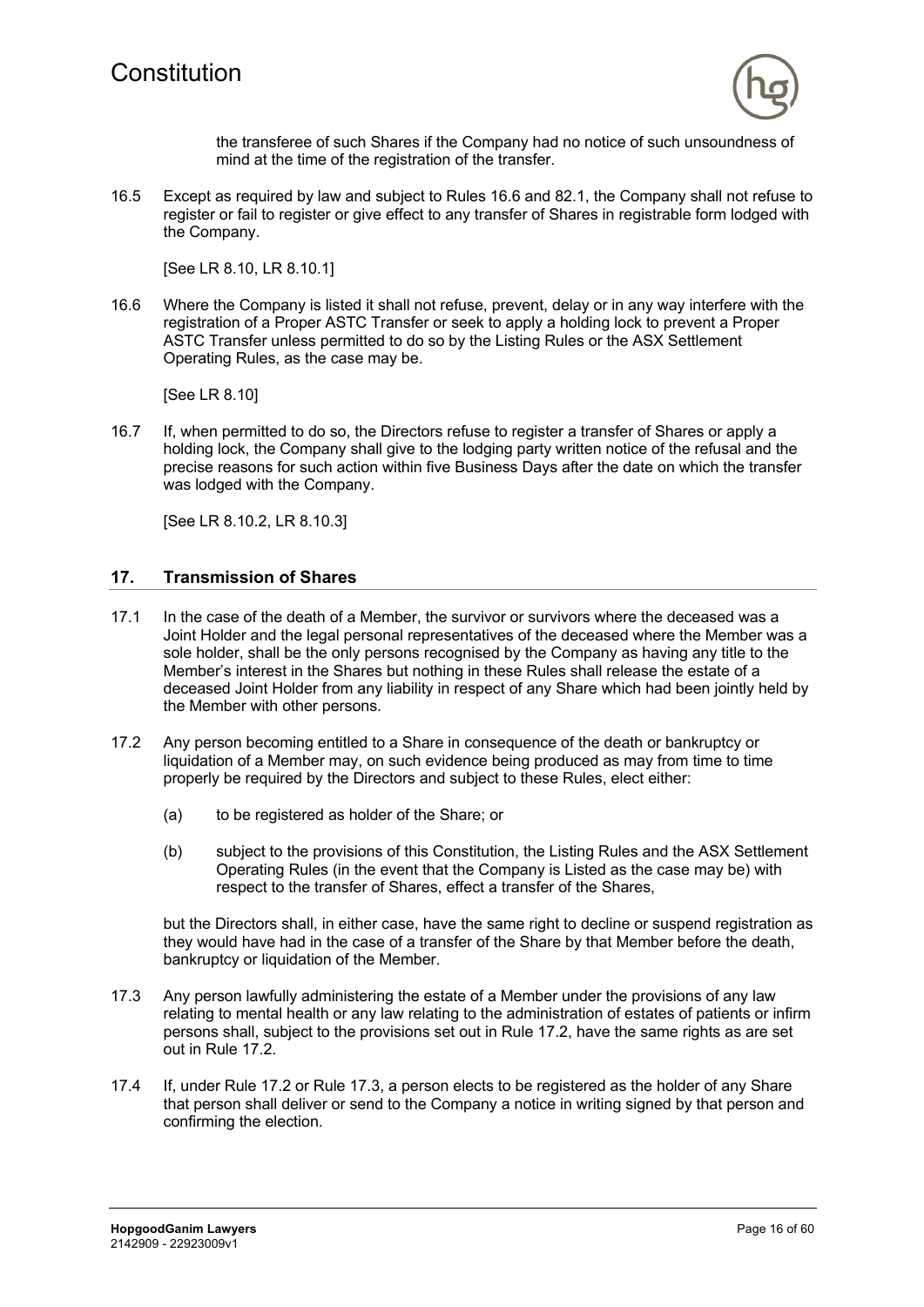

- 17.5 If, under Rule 17.2 or Rule 17.3, a person elects to transfer the Share to another person, that person shall testify its election by executing in favour of that person a transfer of the Share or effecting an SCH regulated transfer of the Share to that person (as the case may be).
- 17.6 All limitations, restrictions and provisions of this Constitution relating to the right to transfer and the registration of transfers of Shares (including ASTC - Regulated Transfers) shall be applicable to any notice of transfer referred to in Rule 17.4 or Rule 17.5 respectively as if the Member who has died or has become bankrupt or has gone into liquidation or whose estate is being administered as set out in Rule 17.3 has signed such notice of transfer.
- 17.7 Where the registered holder of any Share dies or becomes bankrupt its personal representative or the assignee of its estate, as the case may be, shall on the production of such evidence as may from time to time be properly required by the Directors in that behalf, be entitled to the same Dividends and other advantages, and to the same rights (whether in relation to meetings of the Company, or to voting, or otherwise), as the registered holder would have been entitled to if the registered holder had not died or become bankrupt and where two or more persons are jointly entitled to any Share in consequence of the death of the registered holder they shall, for the purposes of this Constitution, be deemed to be Joint Holders of the Share.
- 17.8 Until a person entitled by transmission to any Shares has proved its title to the satisfaction of the Directors, the Company may retain any Dividend or bonus declared on such Shares.
- 17.9 The provisions of this Rule 17 shall be subject to the operation of the ASX Settlement Operating Rules to any Securities registered at a Securities Clearing House.

### **18. Register of Members**

- 18.1 The transfer books and the Register shall be kept by the Secretary under the control of the Directors (or in such other manner as permitted by the Corporations Act) and may be closed during such time as the Directors think fit in accordance with the requirements of:
	- (a) the Corporations Act; and
	- (b) if the Company is Listed, the Listing Rules and the ASX Settlement Operating Rules.
- 18.2 Where the Company is Listed, the Directors shall immediately notify the Exchange of any intention to:
	- (a) fix a record date to determine entitlements to a reduction of Capital stating the record date, which shall be that date specified in the Listing Rules; and
	- (b) fix any other record date and the reason therefore, stating the record date, which shall be that number of Business Days specified from time to time in the Listing Rules or the ASX Settlement Operating Rules after the notification, and the address of share registries at which documents will be accepted for registration until 5.00pm on the record date or in the case of a Proper ASTC Transfer, until such later time on the record date as may be permitted by the ASX Settlement Operating Rules.

[See LR 3.20 and Appendices 3A and 7A of the LR]

18.3 In the event of there being at any one time more than three persons jointly holding Securities in the Company, the Directors may only record the first three persons in the register and the names of all other holders shall be disregarded for the purposes of registration.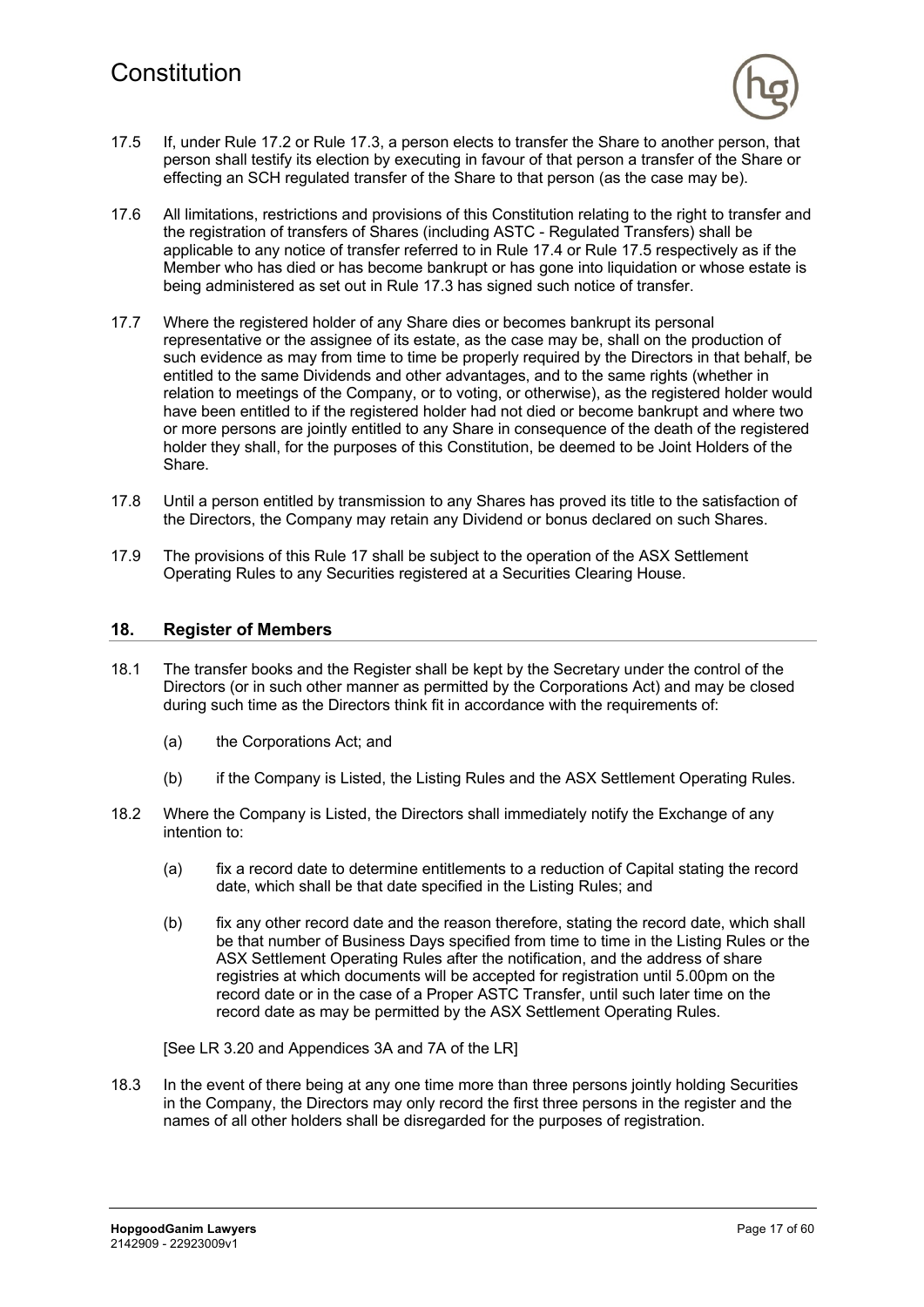### **19. Alteration of Capital**

The Company in Meeting may from time to time by ordinary resolution:

- (a) without limiting the power of the directors pursuant to Rule 4.1, increase the Share Capital in such manner and to such extent as the resolution shall prescribe;
- (b) consolidate all or any of its Share Capital into Shares of smaller number;
- (c) subdivide its Shares or any of them into Shares of a larger number and in the case of a subdivision of a partly Paid Share, the proportion between the amount paid and the amount (if any) unpaid on each both before and after subdivision must remain the same; or
- (d) cancel Shares which at the date of the passing of the resolution have not been taken or agreed to be taken by any person or which have been forfeited and diminish the amount of its Share Capital by the amount of the Shares so cancelled.

#### **20. Reduction of Capital**

- 20.1 Subject to Rule 9, the Company may, in accordance with the Corporations Act, reduce its Share Capital or any Capital account in any manner and with, and subject to, any incident, authority or consent required by law.
- 20.2 The Directors may do all the things necessary and expedient to obtain the confirmation of any reduction of Capital which the Company desires to effect.

#### **21. Meetings**

- 21.1 An annual general meeting of the Company shall be held in accordance with the provisions of the Corporations Act.
- 21.2 The Directors shall convene a Meeting of the Company:
	- (a) on the requisition of a majority of Directors;
	- (b) on the requisition of such other person as shall be entitled to requisition such Meeting under the law; or
	- (c) on the Board so resolving,

and the Directors shall comply with any provisions of the Corporations Act with respect to the convening of such Meetings.

- 21.3 Subject to the provisions of the Corporations Act relating to special resolutions, special notice and agreements for shorter notice:
	- (a) where the Company is Listed, 28 days' notice; or
	- (b) otherwise, 21 days' notice,

at the least (exclusive of the day on which the notice is served or deemed to be served, but inclusive of the day for which notice is given) shall be given to such persons as are entitled to receive such notices from the Company under this Constitution which notice shall specify the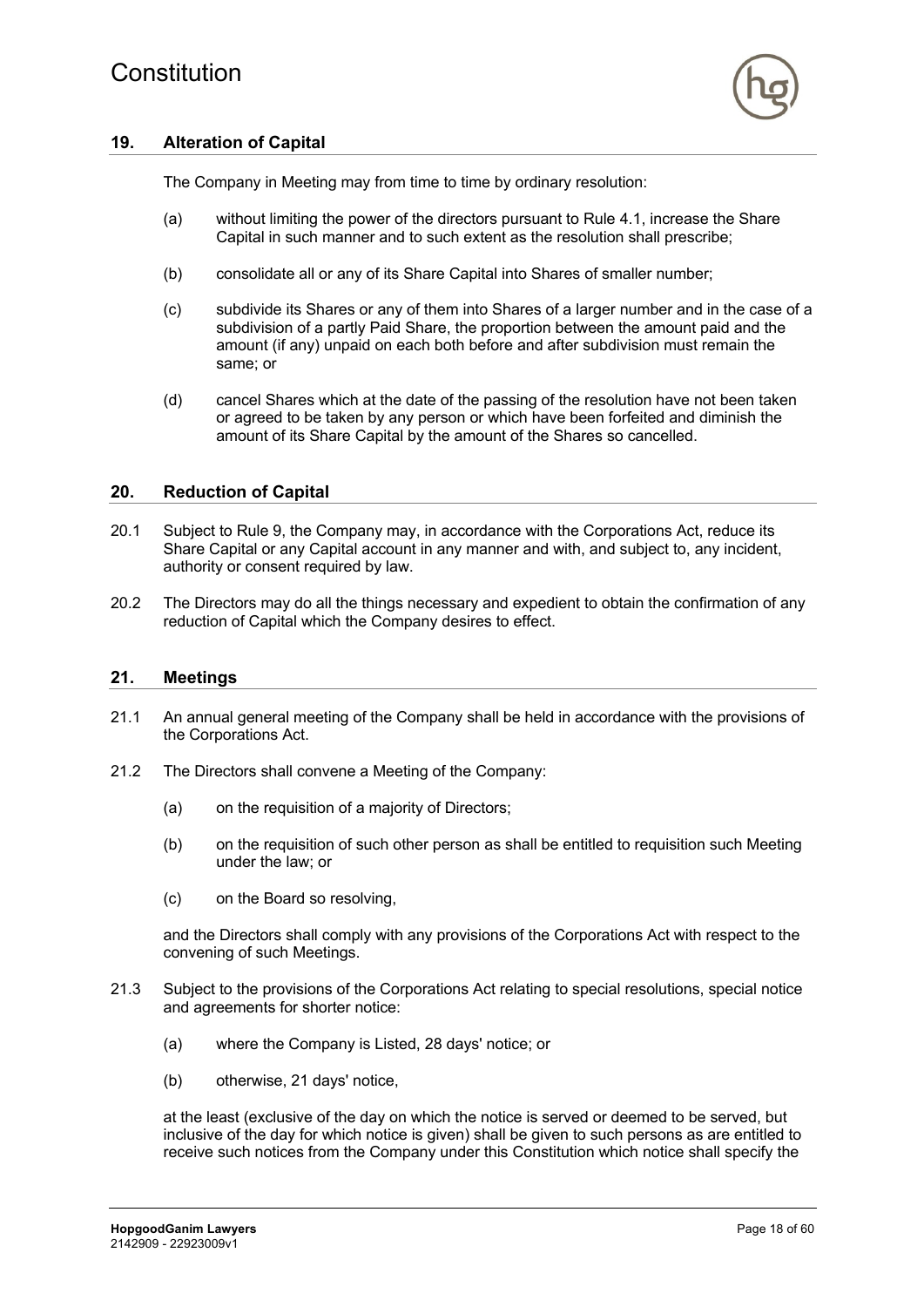

place, the day and the hour of the Meeting and, except as provided by Rule 21.4, the general nature of the business to be transacted at the Meeting.

- 21.4 It is not necessary for a notice of annual general meeting to state that the business to be transacted at the Meeting includes the declaring of a Dividend, the consideration of Financial Statements and the reports of the Directors and Auditors, the election of Directors in the place of those retiring by rotation or otherwise or the appointment and fixing of the remuneration of the Auditors.
- 21.5 The accidental omission to give the notice required by this Constitution to any of the Members or the non-receipt of such notice by any Member shall not invalidate any resolution passed at a Meeting or adjournment of the Meeting.
- 21.6 Where the Company is listed, the Company shall give the Home Branch a copy of all documents it proposes to send to persons entitled to receive those documents from the Company in respect of every Meeting, immediately prior to dispatch of the same.

[See LR 3.17]

21.7 Every notice given to such persons as are entitled to receive such notices from the Company under the provisions of this Constitution shall be accompanied by a form of proxy in a form substantially in accordance with the form set out in Rule 30 of this Constitution. The form of proxy shall be blank as far as the person primarily to be appointed as proxy is concerned.

[See LR 14.2]

#### **22. Quorum at Meetings**

- 22.1 No business shall be transacted at any Meeting unless a quorum of Members is present at the time when the meeting proceeds to business.
- 22.2 The Company may hold a Meeting at two or more venues in Australia or at such other place as may be determined by the Directors using any form of technology which gives the Members a reasonable opportunity to participate.
- 22.3 If the place of the Meeting is determined by the Directors not to be a physical location and is facilitated by an instantaneous communication device which, by itself or in conjunction with other arrangements:
	- (a) gives the general body of Members a reasonable opportunity to participate in the business of the Meeting; and
	- (b) enables the Members to vote on a show of hands, on a poll or by direct voting as permitted by Rule 28,

a Member present at the place is taken to be present at the Meeting and entitled to exercise all rights of a member present.

- 22.4 If a separate meeting place is linked to the main place of a Meeting by an instantaneous communication device which, by itself or in conjunction with other arrangements:
	- (a) gives the general body of Members in the separate meeting place a reasonable opportunity to participate in the business of the Meeting in the main place; and
	- (b) enables the Members in the separate meeting place to vote on a show of hands, on a poll or by direct voting as permitted by Rule 28,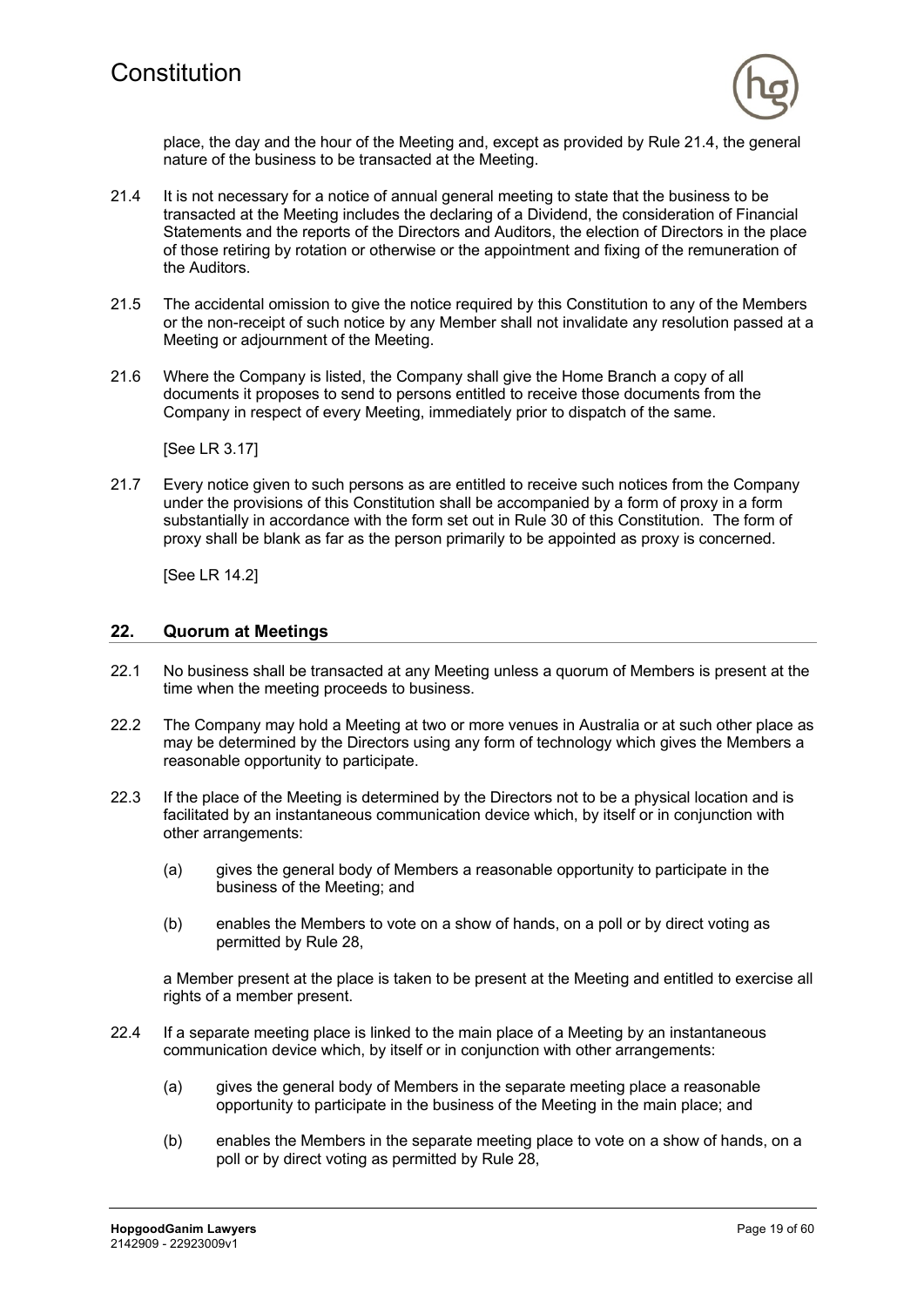

a Member present at the separate meeting place is taken to be present at the Meeting and entitled to exercise all rights as if he or she was present at the main place.

- 22.5 If the technology used in accordance with Rule 22.2 encounters a technical difficulty, whether before or during the Meeting, which results in a Member not being able to participate in the Meeting, the Chairman may, subject to the Corporations Act and this Constitution, allow the Meeting to continue or may adjourn the Meeting either for such reasonable period as may be required to fix the technology or to such other time and location as the Chairman deems appropriate.
- 22.6 Subject to Rule 22.7, three Members present (including in attendance in accordance with Rules 22.3 or 22.4) shall be a quorum.
- 22.7 If within fifteen minutes from the time appointed for the Meeting a quorum is not present, the Meeting:
	- (a) if convened on the requisition of Members, shall be dissolved; and
	- (b) in any other case, it shall stand adjourned to the same day in the next week at the same time and place, but no notice of such adjournment shall be required to be given to the Members. If at the adjourned Meeting a quorum is not present within half an hour from the time appointed for the Meeting, the Meeting shall proceed with whatever may be the number of Members present, and those Members present shall be deemed to constitute a quorum.
- 22.8 In this Rule, **Member** present includes a person attending in person, as a proxy or attorney of a Member or as a Corporate Representative of a corporation which is a Member including in attendance in accordance with Rules 22.3 or 22.4.

#### **23. Chairman at Meetings**

- 23.1 The Chairman of Directors or, in the absence of the Chairman of Directors, the Deputy Chairman (if any) shall be entitled to take the chair at every Meeting.
- 23.2 The Directors shall be entitled to elect a Director or any other person as Chairman for all or part of any Meeting.
- 23.3 If at any Meeting:
	- (a) the Company has no Chairman of Directors, Deputy Chairman or Chairman appointed in accordance with Rule 23.2;
	- (b) neither the Chairman of Directors, the Deputy Chairman nor the Chairman appointed in accordance with Rule 23.2 is present within 15 minutes after the time appointed for holding the Meeting; or
	- (c) neither the Chairman of Directors, the Deputy Chairman nor the Chairman appointed in accordance with Rule 23.2 is willing to act as Chairman,

the Members present shall choose another Director as Chairman and if no other Director is present, or if all the Directors present decline to act, then the Members shall choose one of their number to be Chairman.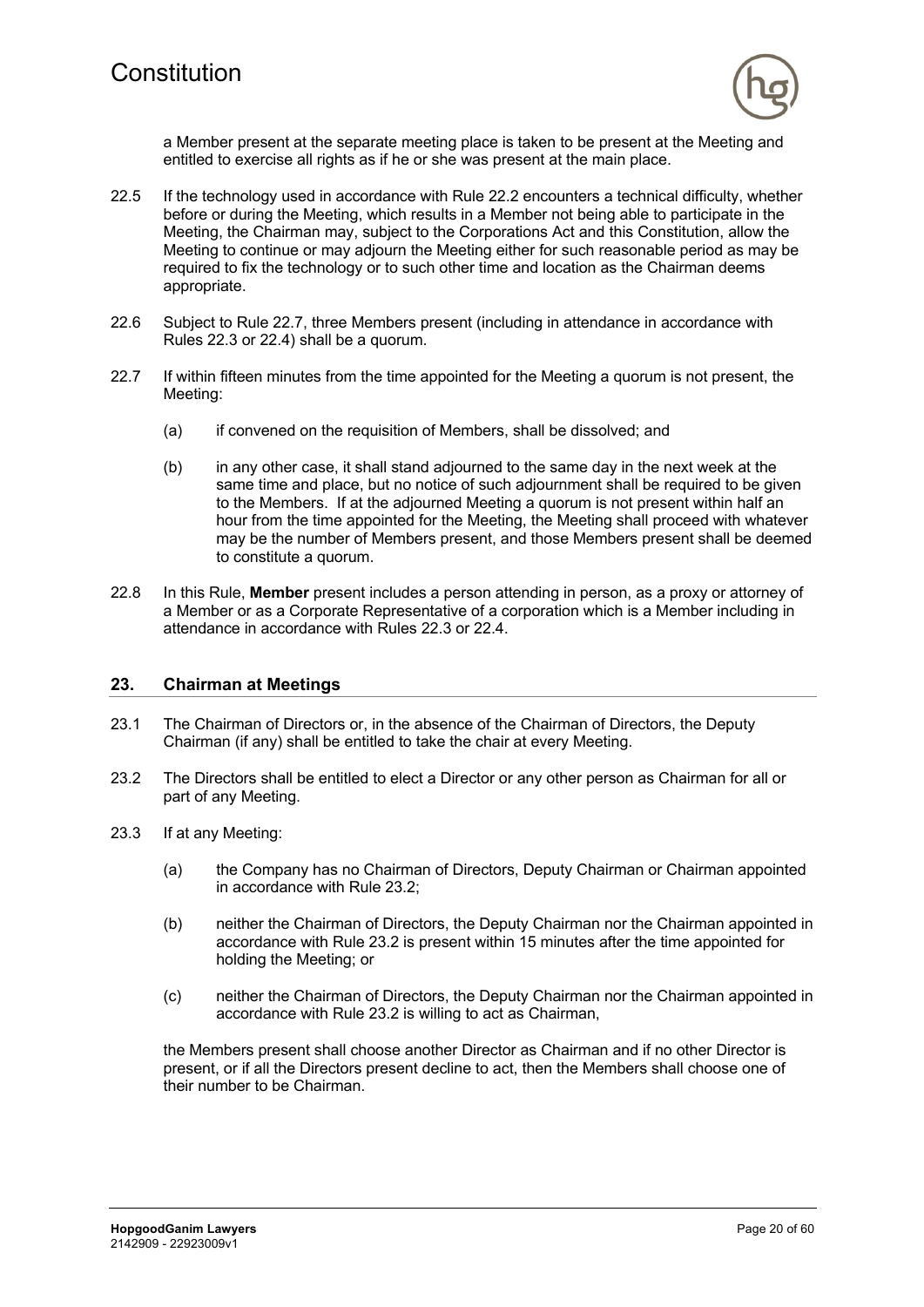

# **24. Conduct of general Meetings**

- 24.1 The Chairman shall at any time prior to, at or during a Meeting determine:
	- (a) the conduct of the Meeting;
	- (b) the security arrangements to apply to the Meeting; and
	- (c) the procedures to be adopted at the Meeting, which in the Chairman's opinion are necessary or desirable for proper and orderly debate or discussion (including limiting the time that a person may speak on a motion or other item of business) and the proper and orderly casting or recording of votes at the Meeting.
- 24.2 The Chairman or any person acting with the Chairman's authority may at any meeting:
	- (a) require any person wishing to attend to comply with any search or other security arrangements;
	- (b) refuse access to the Meeting to any person who does not comply with the security arrangements;
	- (c) refuse access to the Meeting to any person who possesses a recording or broadcasting device; or
	- (d) refuse access to the Meeting to any person who possesses any item or chattel considered to be dangerous, offensive or disruptive to the Meeting.
- 24.3 At any Meeting, the Chairman may, if it is considered necessary or desirable for the proper and orderly conduct of the Meeting:
	- (a) stop debate or discussion on any business, resolution, motion or question; and
	- (b) if appropriate, require the business, resolution, motion or question to be voted on by the Members.
- 24.4 A Director shall be entitled to attend and speak at any Meeting.

#### **25. Adjournments and postponement of Meetings**

- 25.1 Subject to Rule 25.2, the Chairman may:
	- (a) with the consent of any Meeting at which a quorum is present, adjourn the Meeting from time to time and from place to place; and
	- (b) without the consent of any Meeting, adjourn the Meeting from time to time and from place to place where it appears the facilities are inadequate to enable all persons to attend and be heard at the Meeting or it is impossible for the Chairman to maintain order or to enable the conduct of a poll.
- 25.2 Any poll duly demanded on the election of a Chairman of a Meeting, or on any question of adjournment, shall be taken at the Meeting without adjournment.
- 25.3 No business shall be transacted at any adjourned Meeting other than the business left unfinished at the Meeting from which the adjournment took place.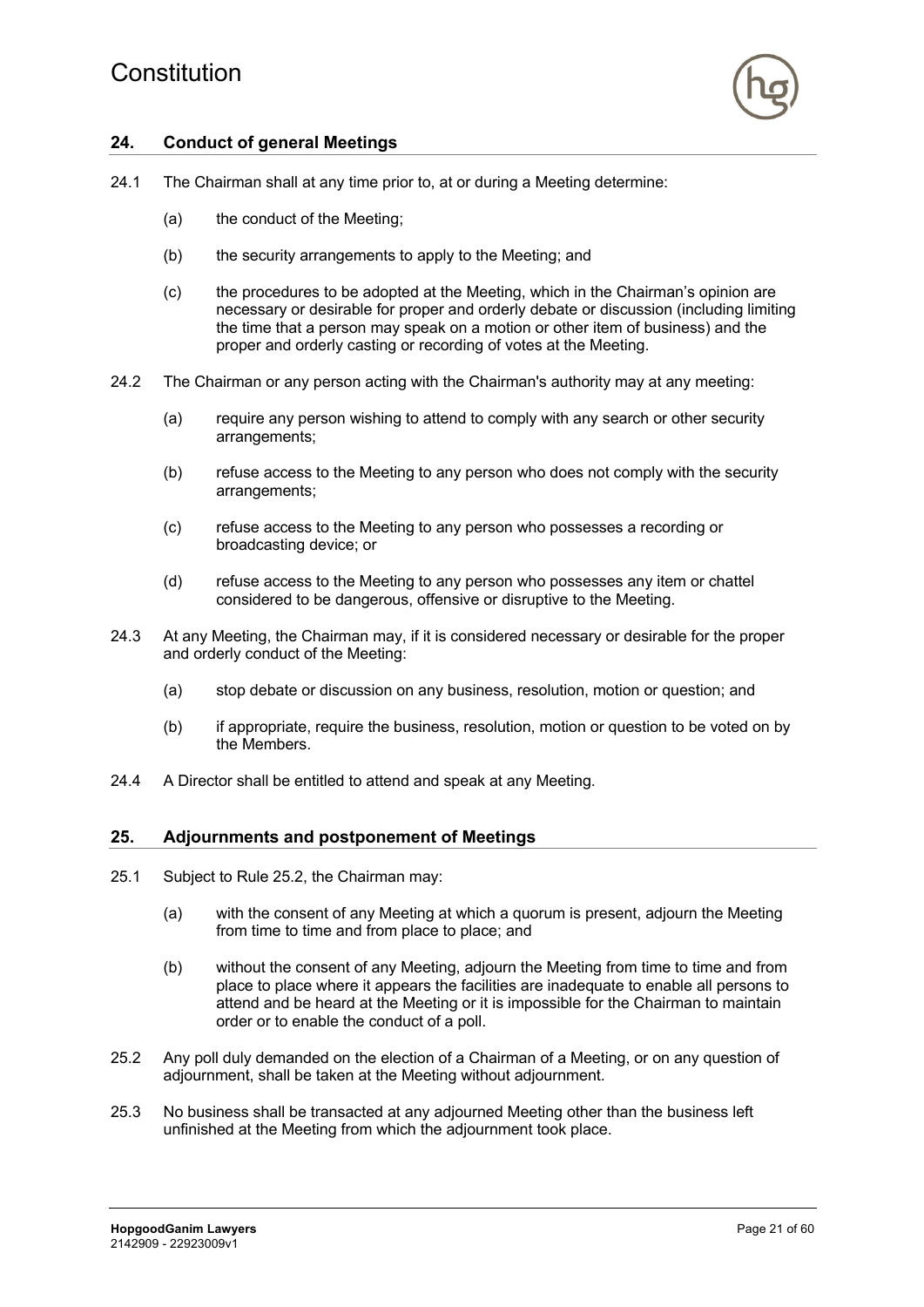

- 25.4 When a Meeting is adjourned for 14 days or more, seven days' notice shall be given of the place, date and time of the adjourned Meeting but it shall not be necessary to specify in such notice the nature of the business to be transacted at such adjourned Meeting.
- 25.5 Save as provided in Rule 25.4, it shall not be necessary to give any notice of an adjournment or of the business to be transacted at an adjourned Meeting.
- 25.6 The Directors may postpone any Meeting from time to time by giving notice to all Members of the place, date and time of the postponed Meeting but it shall not be necessary to specify in such notice the nature of the business to be transacted at the postponed Meeting.

### **26. Voting rights of Members**

- 26.1 Subject to this Constitution, a holder of Ordinary Shares in the Company shall be entitled to be present at any Meeting, and to vote in respect of Ordinary Shares held by the holder. Any Member present at any Meeting may decline to vote on any question put to that Meeting, but shall not by so doing be considered absent from the Meeting. A Member may use direct voting if permitted by and subject to compliance with Rule 28 and any regulations adopted under Rule 28.2.
- 26.2 Unless otherwise provided in this Constitution, every Member present in person (including in attendance in accordance with Rules 22.3 or 22.4) or by proxy or by attorney or (in the case of a body corporate) by Corporate Representative shall be entitled:
	- (a) on a show of hands, to one vote; and

[See LR 6.8]

(b) subject to Rule 26.7, on a poll, to one vote for each Share of which the Member is the holder.

[See LR 6.9]

- 26.3 Except where otherwise provided by the Corporations Act or this Constitution, every question to be decided by any Meeting shall be decided by a majority on a show of hands by persons present who are Members, or proxies or attorneys or Corporate Representatives entitled to act under this Constitution, unless immediately on the declaration of the result of the show of hands a poll be directed by the Chairman of the Meeting, demanded in the manner provided in Rule 27 or the Directors determine that the direct voting will be available in accordance with Rule 28.
- 26.4 Unless a poll is demanded, a declaration by the Chairman that a resolution has in a show of hands been carried or carried unanimously, or by a particular majority, or lost, and an entry to that effect in the minutes of the Meeting is conclusive evidence of the fact without proof of the number or proportion of the votes recorded in favour of or against the resolution.
- 26.5 Where any persons are registered as Joint Holders of a Share any one of such persons may vote at any Meeting either personally (including in attendance in accordance with Rules 22.3 or 22.4) or by proxy or Corporate Representative in respect of such Share as if the person was solely entitled and if more than one Joint Holder is present at any Meeting personally or by proxy attorney or Corporate Representative the senior of such persons shall alone be entitled to vote in respect of the jointly held Share. Seniority shall be determined by the order in which the names of the holders stand in the Register.
- 26.6 A Member holding Shares in respect of which all sums due and payable to the Company have not been Paid shall not be entitled to attend and vote at Meetings in respect of such Shares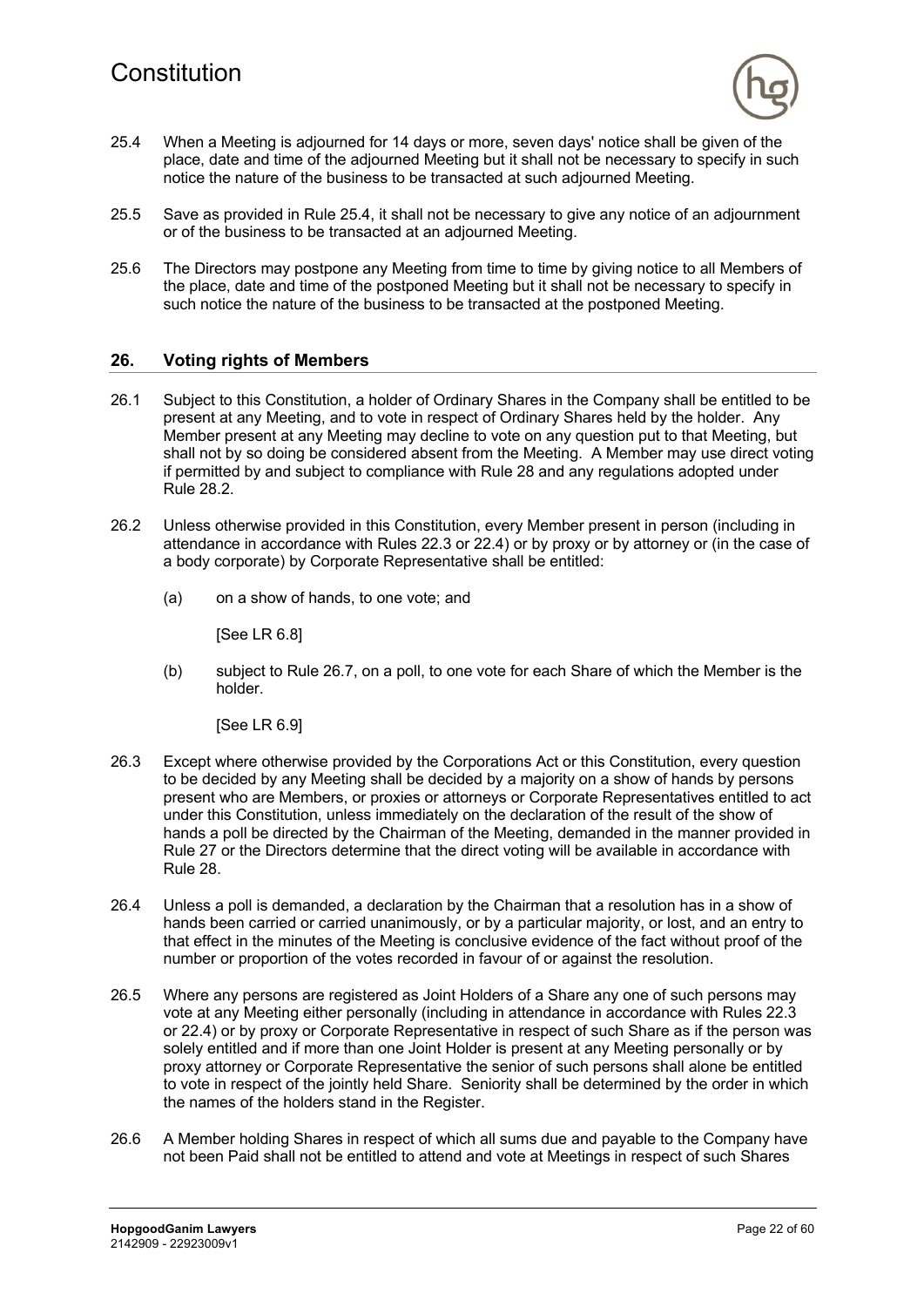

but shall be entitled to attend Meetings and vote in respect of all other Shares held in respect of which no sums are due and payable to the Company.

26.7 Where a poll is demanded, a Member holding partly Paid Shares shall be entitled, for each Share, to a fraction of a vote equivalent to the proportion which the amount Paid up (not credited) bears to the total issue price for the Share (excluding amounts credited).

[See LR 6.9]

- 26.8 A Member who is of unsound mind or whose personal estate is liable to be dealt with in any way under the law relating to mental health may vote, whether on a show of hands or on a poll, by his Committee or by the Public Trustee or by such other person as properly has the management of his estate, and such Committee, Public Trustee or other person may vote by proxy or attorney.
- 26.9 No objection shall be raised to the qualification of any voter except at the Meeting or adjourned Meeting at which the vote objected to is given or tendered, and every vote not disallowed at such Meeting shall be valid for all purposes. Any such objection made in due time shall be referred to the Chairman of the Meeting whose decision shall be final and conclusive.

# **27. Poll**

- 27.1 Subject to this Constitution, a poll may be demanded by:
	- (a) the Chairman, at any time;
	- (b) not less than five Members having the right to vote on the resolution present in person or by proxy, attorney or Corporate Representative (including any of them in attendance in accordance with Rules 22.3 or 22.4); and
	- (c) by any one or more Members present in person or by proxy, attorney or Corporate Representative (including any of them in attendance in accordance with Rules 22.3 or 22.4) holding Shares conferring a right to vote on the resolution, being Shares on which an aggregate sum has been Paid up equal to not less than 5% of the total sum Paid up on all the Shares conferring that right.
- 27.2 Any poll demanded under this Constitution shall be taken at such time and place and in such manner as the Chairman of the Meeting shall direct and, subject to Rule 25.2, shall be taken either at once, or after an interval or adjournment, and the result of the polls shall be deemed to be the resolution of the Meeting at which the poll was demanded.
- 27.3 The demand of a poll shall not prevent the continuance of a Meeting for the transaction of any business other than the question on which the poll has been demanded.
- 27.4 The demand of a poll may be withdrawn at any Meeting before the conduct of such poll.

#### **28. Direct Voting**

- 28.1 The Directors may determine that at any Meeting, a Member who is entitled to attend and vote on a resolution at that Meeting is entitled to a direct vote in respect of that resolution. A "direct vote" includes a vote delivered to the Company by post, fax, or other electronic means approved by the Directors.
- 28.2 The Directors may prescribe regulations, rules and procedures in relation to direct voting, including specifying the form, method and timing of giving a direct vote at a Meeting in order for the vote to be valid.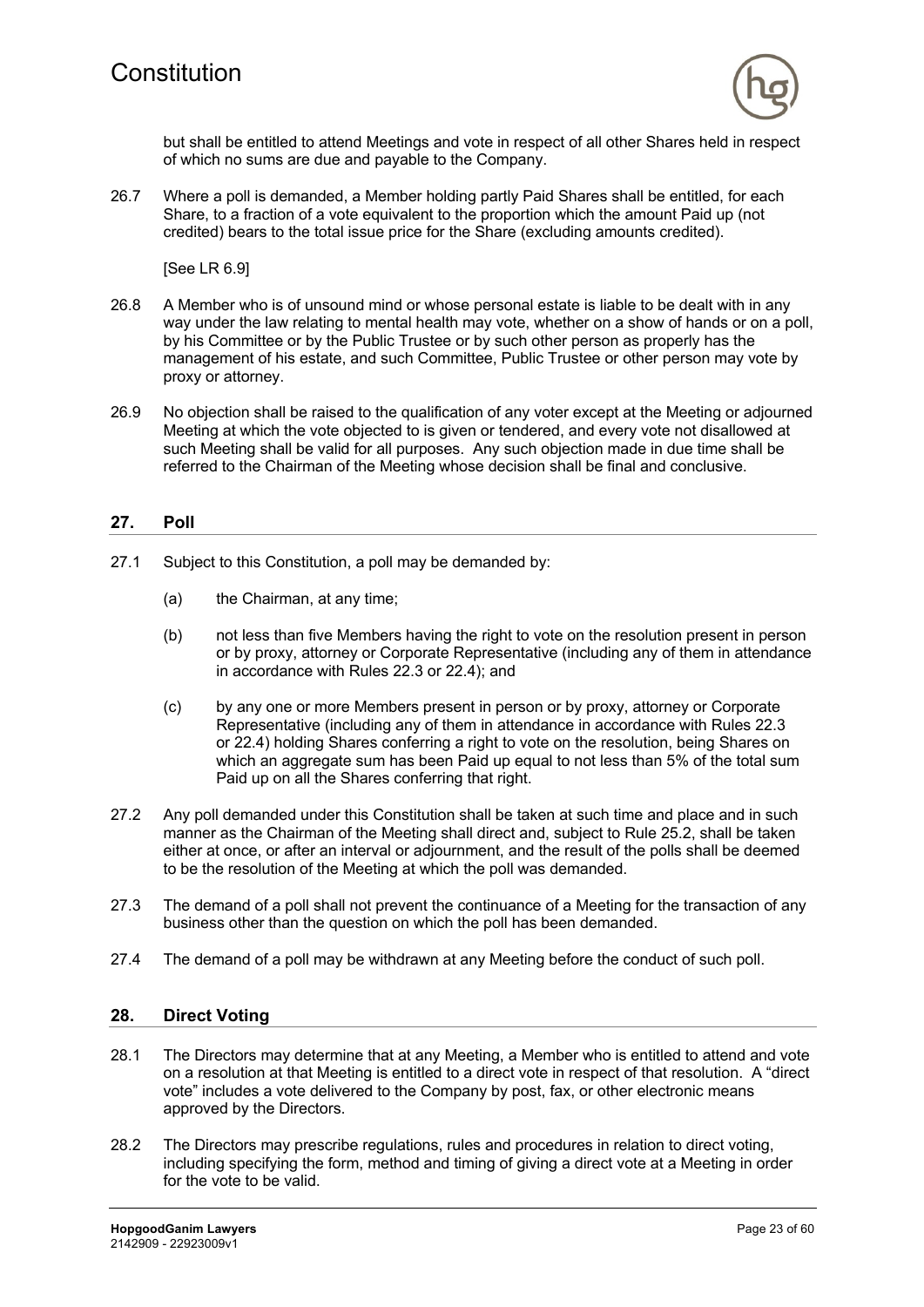

#### **29. Casting vote**

The person in the chair at a Meeting shall not, in the case of an equality of votes on a show of hands or on a poll, have a second or casting vote.

#### **30. Proxies**

- 30.1 Any person who is entitled to attend and vote at any Meeting of the Company may appoint:
	- (a) where the Member is entitled to cast one vote on a poll, one person; or
	- (b) where the Member is entitled to cast more than one vote on a poll, not more than two other persons,

(whether Members or not) as the Member's proxy or proxies to attend and vote at the Meeting on the Member's behalf.

- 30.2 A proxy appointed to attend and vote at a Meeting on behalf of a Member shall have the same right as the Member to speak at the Meeting.
- 30.3 A Member may instruct the Member's proxy or proxies to vote for or against, or abstain from voting on, any specific resolution submitted to a Meeting at which such proxy or proxies are present.

[See LR 14.2.1]

- 30.4 Where a Member appoints two proxies:
	- (a) the appointment may specify the proportion or number of votes that the proxy may exercise; and
	- (b) otherwise, each proxy may exercise half of the votes.
- 30.5 Despite anything to the contrary contained in this Constitution, if a Member appoints one proxy only, that proxy shall be entitled to vote on a show of hands, but if a Member appoints two proxies, neither proxy shall be entitled to vote on a show of hands.
- 30.6 If a Member appoints:
	- (a) one proxy only, that proxy shall be entitled on a poll to one vote for each Share held by the appointor Member; or
	- (b) two proxies, each proxy shall be entitled on a poll to that number of votes determined in accordance with Rule 30.4.
- 30.7 Where a proxy and a Member who appointed such proxy both attend at the Meeting or adjourned Meeting, or on the taking of a poll:
	- (a) where the proxy is appointed to represent the whole of a Member's voting rights, the Member shall not be entitled to vote at the Meeting or adjourned Meeting or to vote on the poll, as the case may be, unless notice in writing of the revocation of the instrument appointing such proxy shall have been received at the place for deposit of proxies or by the Chairman before the Meeting or adjourned Meeting or the poll is taken; and
	- (b) where the proxy is appointed for a specified portion of that Member's voting rights only, the Member shall be entitled to vote at the Meeting or adjourned Meeting or to vote on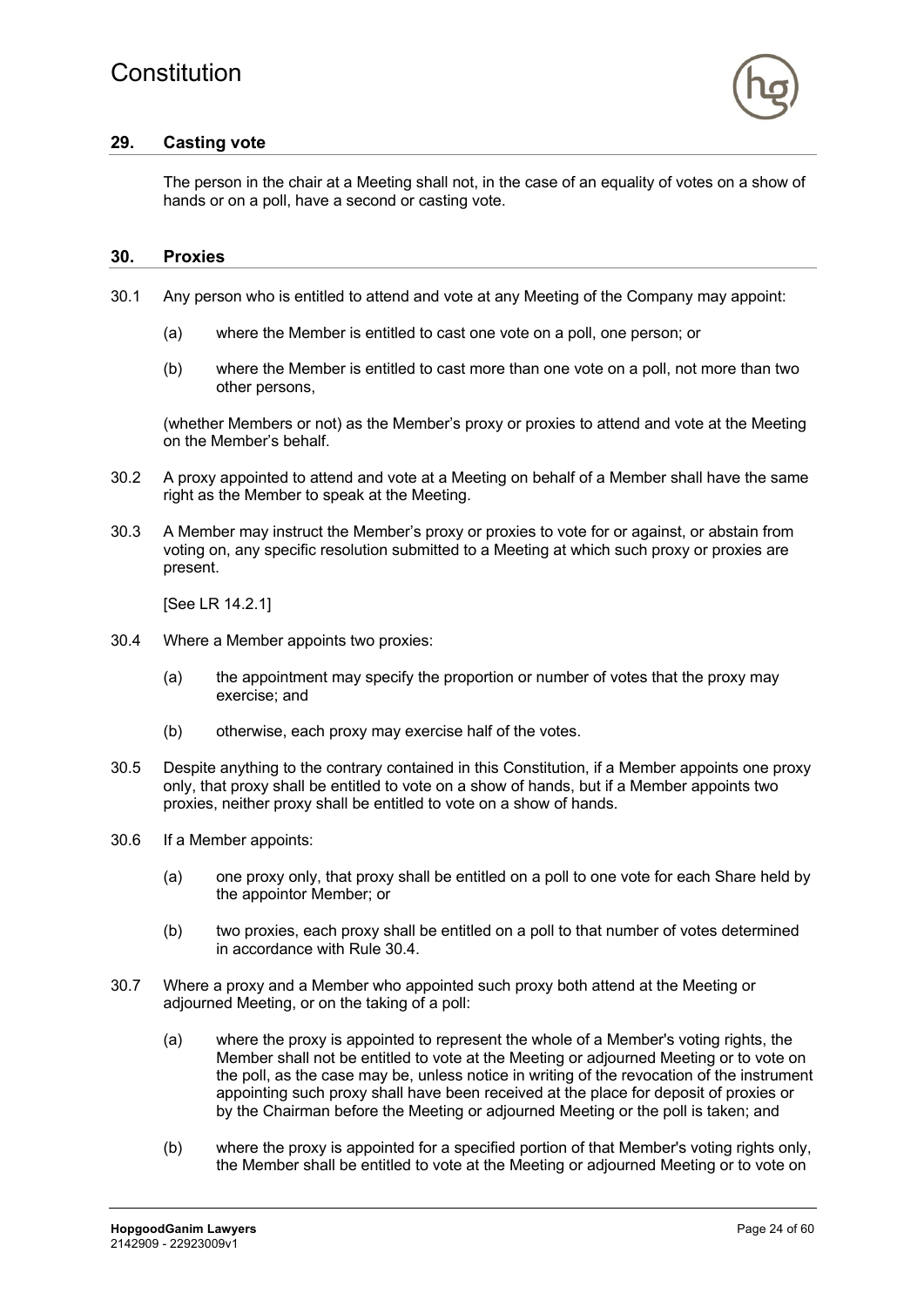

the poll as if the Shares or the portion of Shares in respect of which the Member has not appointed a proxy were the only Shares held by the Member provided that in this case the proxy shall not be entitled to vote on a show of hands.

- 30.8 The instrument appointing a proxy shall be in writing under the hand of the appointor or the appointor's attorney duly authorised in writing or if such appointor is a corporation, properly executed by the corporation under the Corporations Act.
- 30.9 Despite anything else in this Constitution:

**Nimy Resources Limited**

- (a) where any Share is jointly held, the instrument appointing a proxy may be signed by the Joint Holders of such Share or by any one or more of them; and
- (b) where more than one person is entitled by transmission under Rule 17 to a Share in the Company, the instrument appointing a proxy may be signed by all the persons so entitled or any one or more of them.
- 30.10 A proxy shall not remain in force for a period of more than three Months from the date of the proxy, unless such proxy is incorporated in a power of attorney.
- 30.11 Every instrument of proxy whether for a specified Meeting or otherwise shall be in the following form or in any other form which the Directors may approve or which may be required by the Corporations Act or (in the event that the Company is Listed) the Listing Rules:

| I,                                                                                                                                                                                                                                                                                                                                                                                                                                 |
|------------------------------------------------------------------------------------------------------------------------------------------------------------------------------------------------------------------------------------------------------------------------------------------------------------------------------------------------------------------------------------------------------------------------------------|
| οf                                                                                                                                                                                                                                                                                                                                                                                                                                 |
| appoint                                                                                                                                                                                                                                                                                                                                                                                                                            |
| οf                                                                                                                                                                                                                                                                                                                                                                                                                                 |
| or                                                                                                                                                                                                                                                                                                                                                                                                                                 |
| (a)                                                                                                                                                                                                                                                                                                                                                                                                                                |
| οf                                                                                                                                                                                                                                                                                                                                                                                                                                 |
| in respect of  per cent of my voting rights in the Company;                                                                                                                                                                                                                                                                                                                                                                        |
| and                                                                                                                                                                                                                                                                                                                                                                                                                                |
| (b)                                                                                                                                                                                                                                                                                                                                                                                                                                |
| οf                                                                                                                                                                                                                                                                                                                                                                                                                                 |
| in respect of  per cent of my voting rights in the Company                                                                                                                                                                                                                                                                                                                                                                         |
| or failing her/him or them, the Chairman of the Meeting as my proxy or proxies to vote for me<br>and on my behalf at the General Meeting (or annual general meeting as the case may be) of<br>the Company to be held on the<br>day of<br>and at any<br>adjournment. Subject to the Corporations Act and the Listing Rules, the Chairman of the<br>Meeting intends to vote undirected proxies [in favour of/against] resolution []. |
| This form is to be used *in favour of<br>the resolution<br>**against                                                                                                                                                                                                                                                                                                                                                               |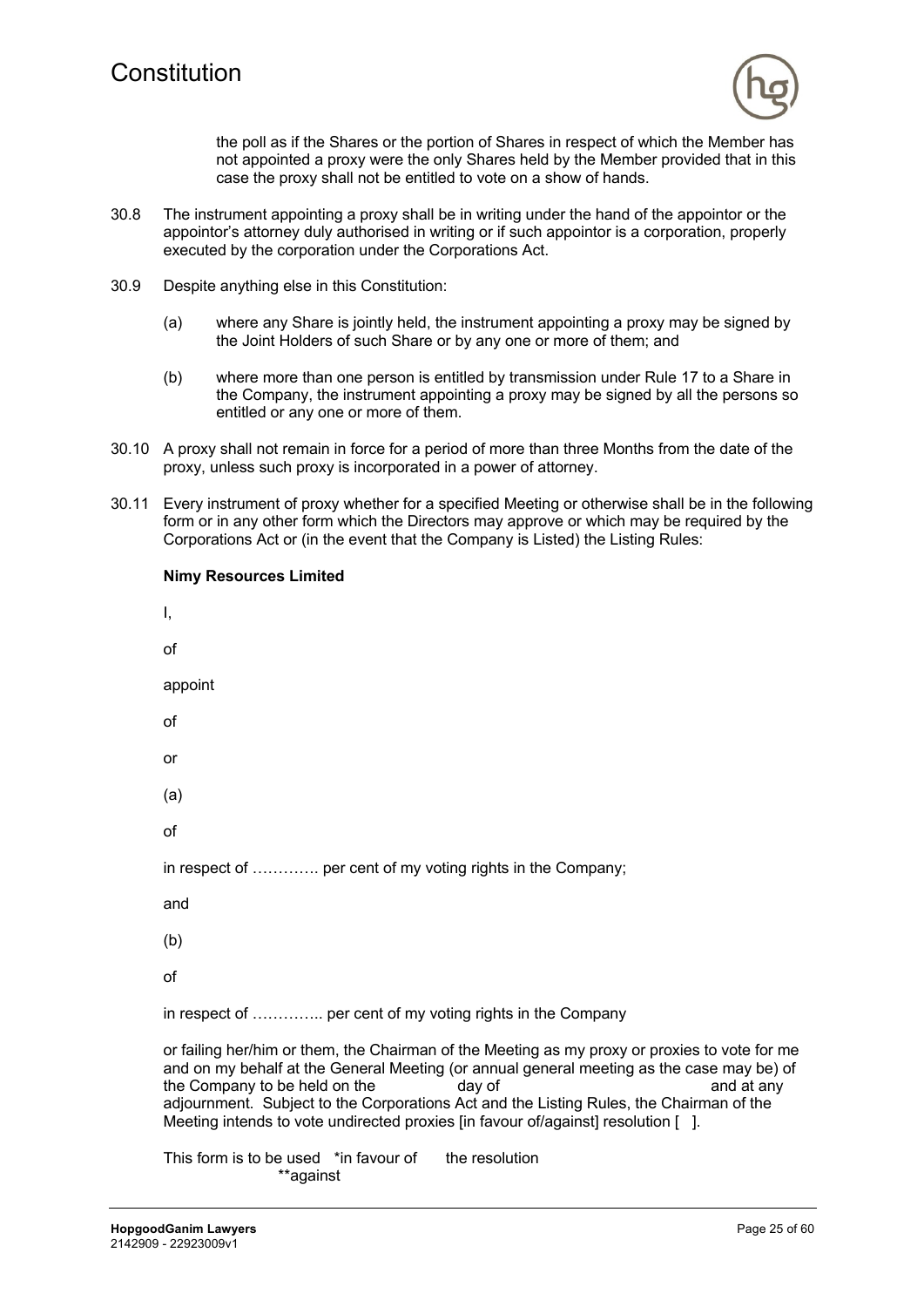

Signed this day of

...................................................................

Signature of Member

\*(Strike out whichever is not desired or is inapplicable) \*\*To be inserted if desired.

[See LR 14.2.2]

- 30.12 Any instrument appointing a proxy which is entitled to be used at a Meeting at which any resolution is proposed to be passed shall clearly indicate that the holder of the proxy is entitled to vote for or against such resolution as directed by the Member or failing such direction, at the discretion of the holder of the proxy.
- 30.13 For the purposes of Rule 30.8, a proxy appointment received at an electronic address or provided by other electronic means will be taken to be signed or authenticated by the appointor if:
	- (a) a personal identification code allocated by the Company to the appointor has been input into the appointment;
	- (b) the appointment has been verified in another manner approved by the Directors; or
	- (c) it is otherwise authenticated in accordance with the Corporations Act.

#### **31. Powers of attorney**

- 31.1 Any Member may by power of attorney appoint an attorney to attend and act and vote at any Meetings of the Company on behalf of such Member and as his or its proxy without any special appointment other than such power of attorney (**Attorney**).
- 31.2 An Attorney shall be appointed in writing under the hand and seal of the Member and attested by one witness, or if the appointor is a corporation, properly executed by the corporation under the Corporations Act.
- 31.3 An Attorney appointed in accordance with this Rule may, within the limits of the relevant power of attorney and whether the Attorney is a Member of the Company or not, appoint in writing as proxy on behalf of the appointor, a person (whether a Member of the Company or not) who shall be deemed to be the proxy of such appointor.
- 31.4 An Attorney appointed in accordance with this Rule, whether the Attorney is a Member of the Company or not, may on behalf of the Attorney's appointor, within the limits of the relevant power of attorney, sign any consent which the appointor would under this Constitution be required or entitled to sign.
- 31.5 Any Attorney appointed in accordance with this Rule and any substitute Attorney or proxy appointed may attend and take part in the proceedings of and vote at all Meetings of the Company (or any Meeting of any class of shareholders in the Company of which such Member is a Member) so long as the power of attorney shall remain in force in the same manner as the Member could do if the Member was personally present. If the power of attorney is expressed to be given for value, the votes of the Attorney or substitute Attorney or proxy shall take precedence over the votes of the Member or of any other proxy appointed by or claiming under the Member.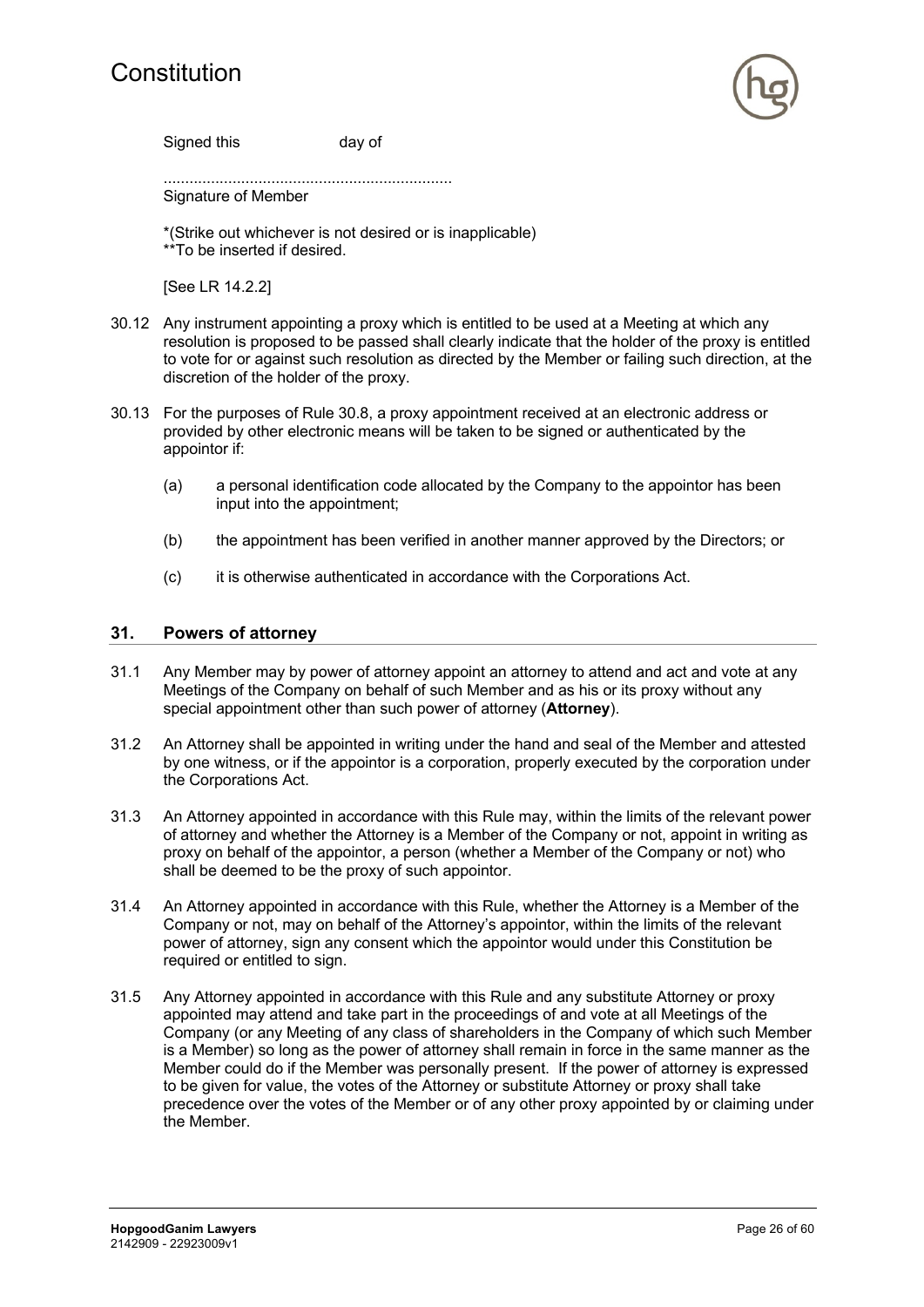

# **32. Appointing instrument to be deposited with Company**

- 32.1 The following instruments shall be deposited at the Office or at such other place as is specified for that purpose:
	- (a) any instrument appointing a proxy under Rule 30, together with the power of attorney or other authority, if any, under which it is signed; and
	- (b) any power of attorney under Rule 31.
- 32.2 Any such instrument shall be forwarded to the Company not less than 48 hours before the time for holding the Meeting or adjourned Meeting at which the person named in the instrument proposes to vote or, in the case of a poll, not less than 48 hours before the time appointed for the taking of the poll.
- 32.3 Any instrument which is not deposited with the Company in the manner and within the time provided in this Rule is invalid.
- 32.4 Subject to the Corporations Act, a copy of any of the instruments referred to in Rule 32.1 may be deposited at the Office if such copy has been certified as being a true and correct copy by either a Justice of the Peace, Solicitor or Notary Public.
- 32.5 Despite anything else in this Constitution, where a Corporate Representative is appointed and:
	- (a) the appointment is a standing one, the certificate appointing a Corporate Representative is not required to be produced to the Company prior to the commencement of a Meeting at which a Corporate Representative proposes to attend where:
		- (1) the certificate appointing the Corporate Representative has been previously produced to the Company;
		- (2) the Corporate Representative is entitled to attend the Meeting on the basis of the same certificate (without amendment or extension) as the certificate referred to in Rule 32.5; and
		- (3) the certificate referred to in Rule 32.5 is otherwise valid; or
	- (b) otherwise, a certificate appointing a Corporate Representative must be produced to the Company prior to the commencement of a Meeting at which a Corporate Representative proposes to attend.

#### **33. Revocation and invalidity of instruments**

A vote given in accordance with the terms of the instrument appointing a proxy, attorney or Corporate Representative shall be valid, subject to Rule 30, despite;

- (a) the death of the principal;
- (b) the unsoundness of mind of the principal;
- (c) the winding up or dissolution of the principal, if a corporate body; or
- (d) the revocation of the instrument or the power of attorney under which the instrument was executed,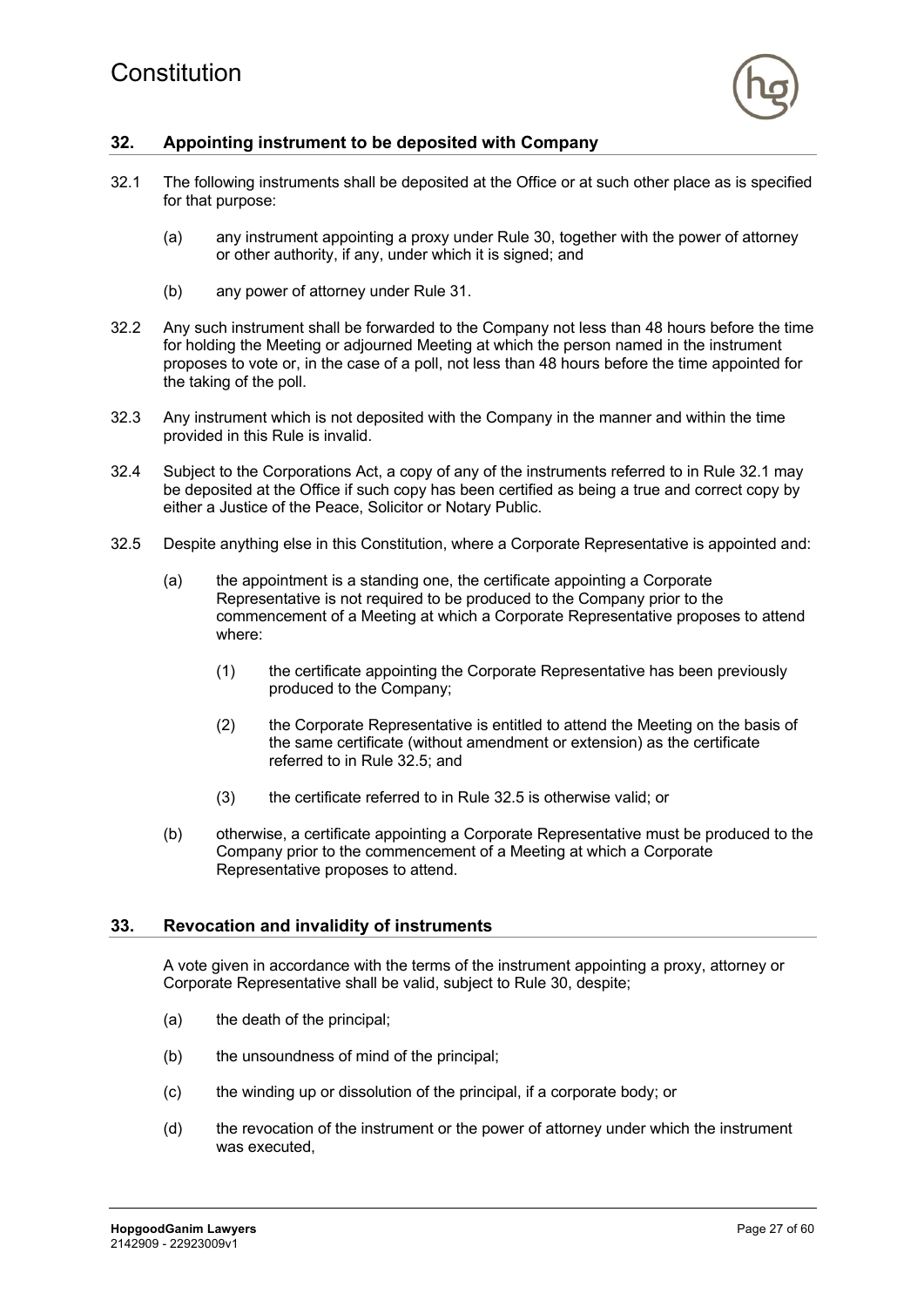

so long as no notice in writing of any such event is received at the place for deposit of proxies or by the Chairman before the Meeting or the adjourned Meeting takes place or the poll is taken.

#### **34. Number of Directors**

- 34.1 The Company may from time to time by resolution passed at a Meeting increase or reduce the number of Directors.
- 34.2 Subject to Rule 34.1, the number of Directors shall be:
	- (a) not less than three; and
	- (b) no more than nine.

#### **35. Qualification of Directors, Alternate Directors and Associate Directors**

- 35.1 Every Director shall be a natural person.
- 35.2 A Director, Alternate Director or Associate Director need not be a shareholder.

#### **36. Vacation of office of Director**

- 36.1 The office of the Director shall become vacant if the Director:
	- (a) ceases to be a Director by virtue of the Corporations Act or by order of any court of competent jurisdiction:
	- (b) becomes prohibited from being a Director by reason of any order made under the Corporations Act;
	- (c) becomes bankrupt or suspends payment or makes any arrangement or composition with his creditors generally;
	- (d) becomes of unsound mind or a person whose person or estate is liable to be dealt with in any way under the law relating to mental health;
	- (e) resigns his office under Rule 36.2 provided that in the case of an Executive Director holding office as such for a fixed term such resignation and vacation of office shall be without prejudice to any claims that the Company may have against the Executive Director for any breach of any contract of service between the Executive Director and the Company;
	- (f) for a continuous period of more than six Months is absent without the permission of the Directors from meetings of the Directors held during that period, provided that attendance by the Alternate for the Director shall be deemed to be attendance by the Director for the purposes of this paragraph;
	- (g) is removed from office under Rule 37; or
	- (h) where the Director is a shareholder, fails to pay any call within four weeks from the date such call is made payable.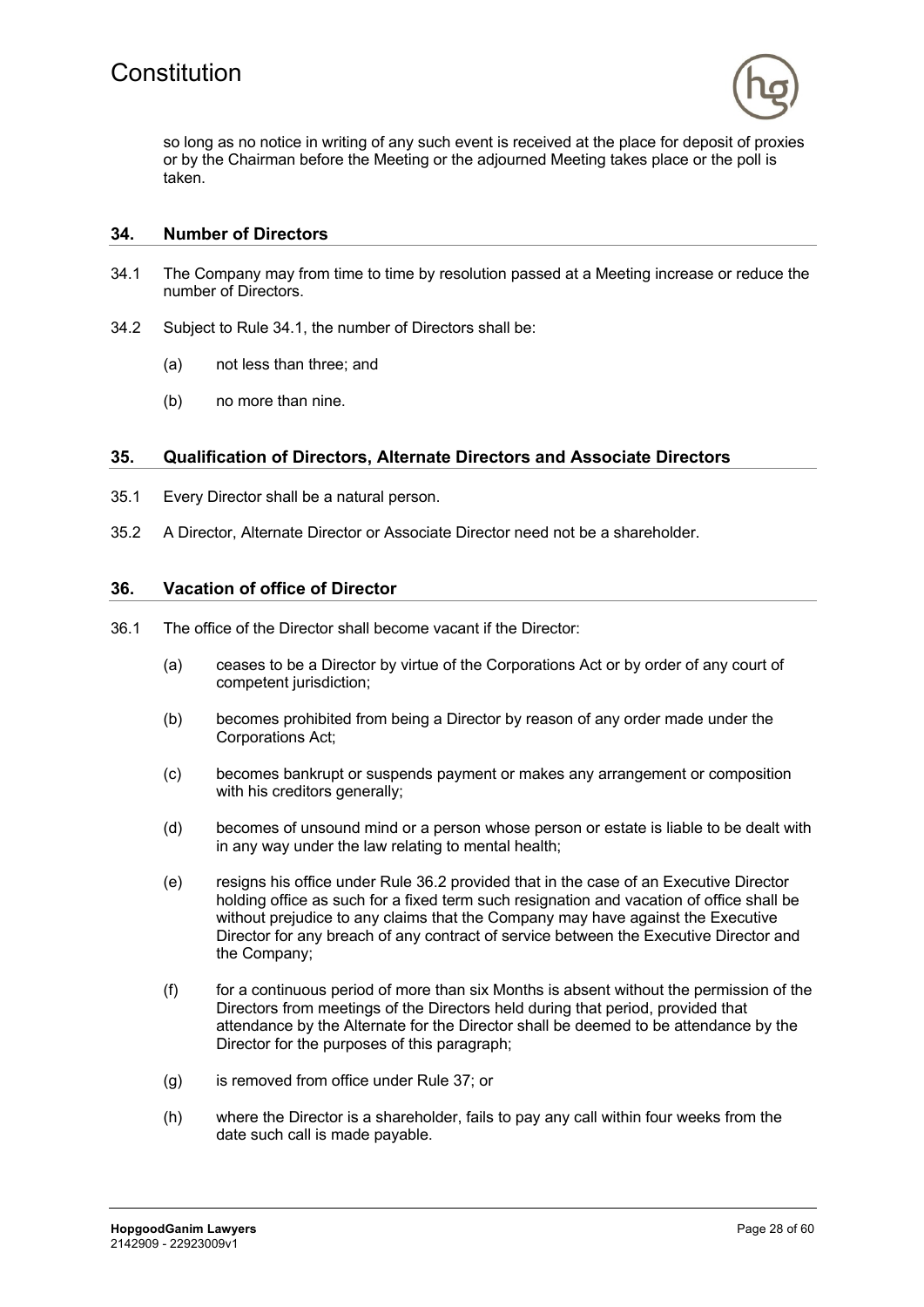

36.2 A Director may resign from office on giving one Month's notice in writing to the Company of his intention to do so and such resignation shall take effect on the expiration of the notice, or its earlier acceptance by the Board.

#### **37. Appointment and removal of Directors**

- 37.1 The Directors may at any time and from time to time appoint any other person qualified in accordance with Rule 35 as a Director, either to fill a casual vacancy or as an addition to the Board but only if the total number of Directors do not at any time exceed the maximum number for the time being allowed under this Constitution.
- 37.2 Any Director appointed under Rule 37.1 shall hold office only until the conclusion of the next following annual general meeting of the Company, and shall then be eligible for re-election but shall not be taken into account in determining the Directors who are to retire by rotation at that Meeting.

[See LR 14.4]

- 37.3 Subject to the provisions of the Corporations Act, the Company at a Meeting may by resolution:
	- (a) remove any Director before the expiration of the Director's term of office;
	- (b) appoint another qualified person as a Director; or
	- (c) remove any Director before the expiration of the Director's term of office and appoint another qualified person in the removed Director's stead.
- 37.4 Any appointment of a Director proposed under Rules 37.3(b) or 37.3(c) shall be subject to prior notice having been given under Rule 39.13.
- 37.5 A person appointed under Rule 37.3(b) shall hold office subject to Rule 39.
- 37.6 Any person appointed or re-elected under Rule 37.3(c) shall hold office only during such time as the Director in whose place the person is appointed or, in the case of re-election, the re-elected Director would have continued to hold office had the Director not been removed under this Rule.

#### **38. Offices of profit in Company**

- 38.1 Subject to the provisions of the Corporations Act, any Director may hold any other office or place of profit under the Company or in connection with the Company's business other than that of Auditor.
- 38.2 No person being a partner or employer or employee of any Auditor of the Company shall be eligible to be appointed or elected as Director or Alternate Director of the Company.

#### **39. Term of office of Directors**

- 39.1 Where the Company is Listed, at each annual general meeting of the Company, the following Directors must retire from office:
	- (a) any Director required to submit to re-election because of Rule 39.6;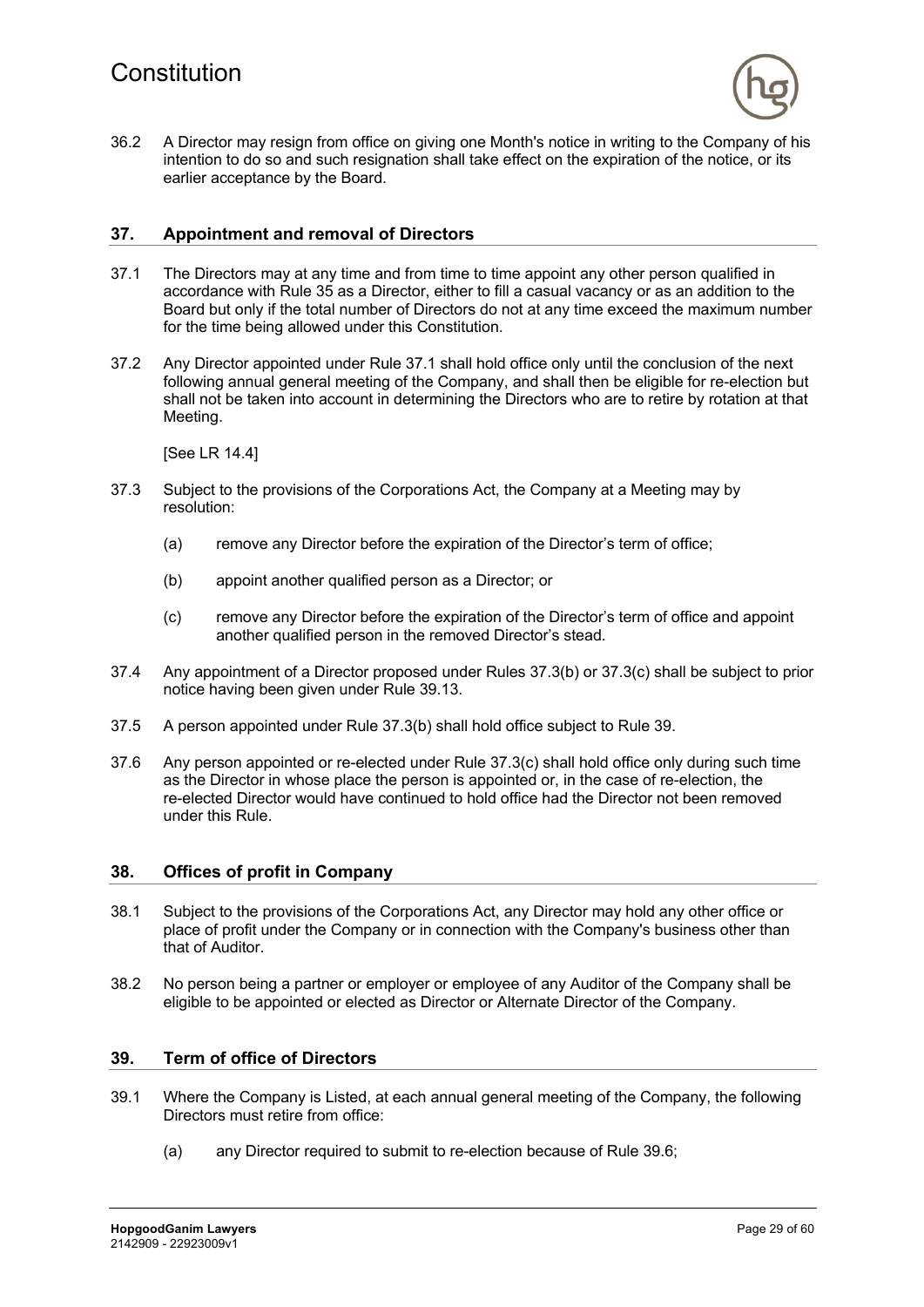

- (b) any Director required to submit to re-election because of Rule 37.2;
- (c) one-third of the Directors for the time being excluding:
	- (1) any Director to whom Rule 37.1 applies; and
	- (2) any Managing Director subject to Rule 44.2(a) and Rule 44.2(b),

or if their number is not a multiple of three then the greater of:

- (3) one; or
- (4) the number nearest to but not exceeding one-third.

[See LR 14.4 and 14.5]

39.2 Rule 39.1 does not apply to the Managing Director but if there is more than one Managing Director, Rule 39.1 does not apply to that Managing Director determined in accordance with Rule 44.2(b).

[See LR 14.4]

- 39.3 The Directors to retire under Rule 39.1(c) shall be determined according to the length of time each Director has spent in office, with those having spent the longest time in office retiring.
- 39.4 Where two or more Directors have been in office an equal length of time, the Directors to retire shall, in default of agreement between them, be determined by lot.
- 39.5 The length of time a Director has been in office shall be computed from the Director's last election or appointment where the Director has previously vacated office.
- 39.6 Subject to Rule 39.2 but despite anything to the contrary in this Constitution, a Director shall not continue in office for a period in excess of three consecutive years or until the third annual general meeting following the Director's appointment, whichever is the longer, without submitting to re-election.
- 39.7 A retiring Director shall retain office until the conclusion of the Meeting at which the retiring Director's successor is elected.
- 39.8 A retiring Director shall be eligible for re-election.
- 39.9 At any Meeting at which any Directors retire in the manner provided for in this Rule, the Company may elect a like number of persons to fill the vacancies left by the retiring Directors, and subject to Rule 39.13 may also fill any other vacancies.
- 39.10 A motion for the appointment of two or more persons as Directors by a single resolution shall not be made unless a resolution that it be so made has been first agreed to by the Meeting without any vote being given against it. A resolution passed in contravention of this Rule shall be void, whether or not it was objected to at the time the resolution was moved. For the purposes of this Rule a motion for approving a person's appointment or for nominating a person for appointment shall be treated as a motion for the person's appointment. Nothing in this Rule shall be deemed to prevent the election of two or more Directors by ballot or poll.
- 39.11 If at any Meeting at which an election of Directors ought to take place, the offices of the retiring Directors or some of them are not filled, then any vacancy created shall be deemed to be a casual vacancy capable of being filled by the Directors under Rule 37.1.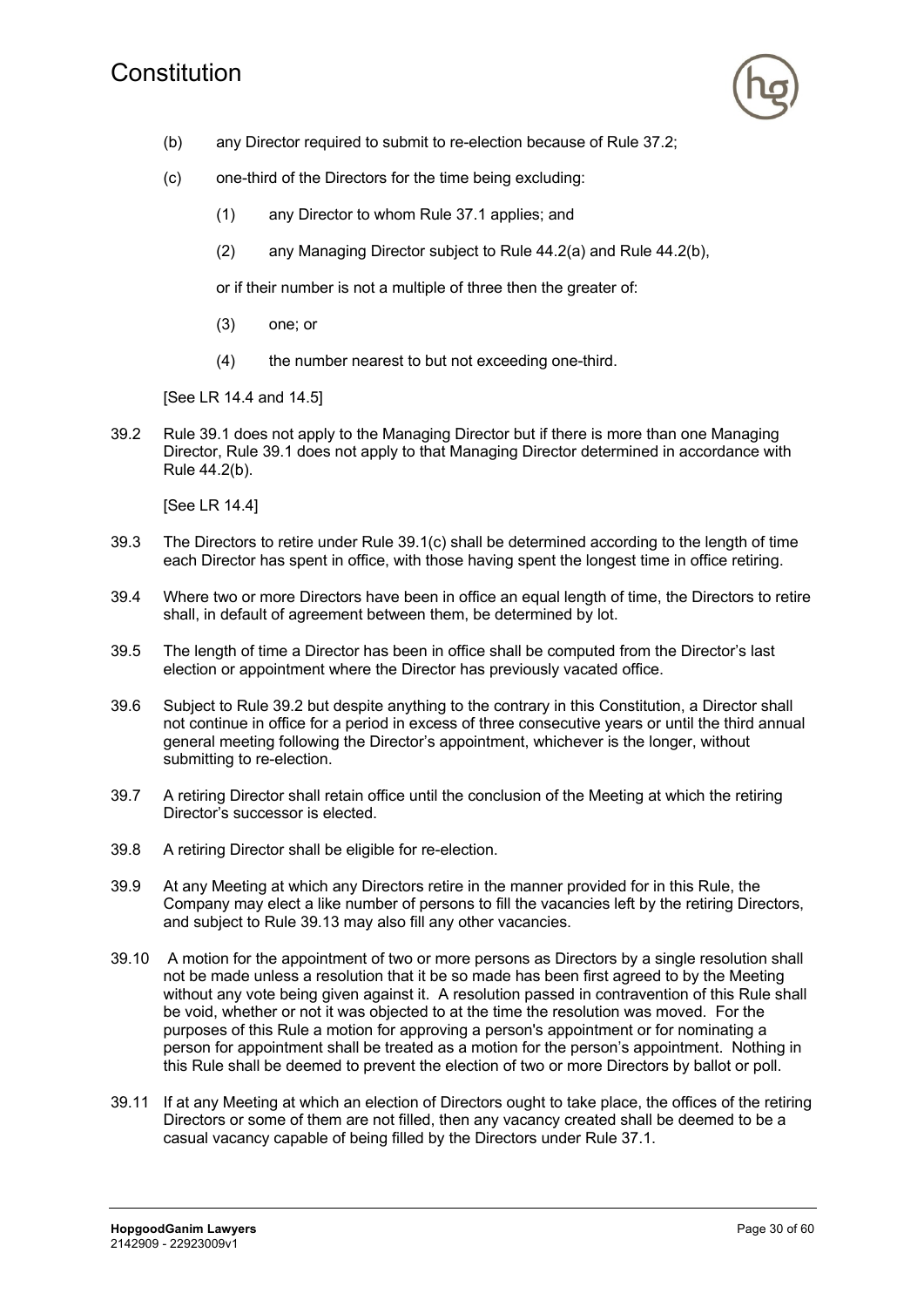# Constitution



- 39.12 The Company may at any Meeting from time to time:
	- (a) increase or reduce the number of Directors;
	- (b) alter the Directors' qualifications; and
	- (c) determine in what rotation such increased or reduced number is to go out of office.
- 39.13 Except for a person who is eligible for election or re-election under Rules 37.2 and 39.8, or a person recommended for election by the Directors, nominations for election to the office of Director shall be accepted:
	- (a) where the Company is Listed, up to 35 Business Days (or in the case of meetings that members have requested Directors to call, up to 30 Business Days); or
	- (b) otherwise, up to 25 Business Days,

before the date of a general Meeting at which Directors will be elected or re-elected.

[See LR 14.3]

#### **40. Remuneration of Directors**

- 40.1 Each Director shall be entitled to remuneration for the Director's services from the date of the Director's election or appointment to the Board.
- 40.2 The remuneration of the Executive Directors:
	- (a) shall be determined by the Board; and
	- (b) where the Company is Listed, must not include a commission on or percentage of operating revenue.

[See LR 10.17B]

- 40.3 The Directors are entitled to be paid all reasonable travelling, hotel and other expenses incurred by them in:
	- (a) attending and returning from meetings of the Directors of the Company;
	- (b) otherwise in connection with the business of the Company; and
	- (c) in the execution of their duties as Directors,

but may be required to provide reasonable verification of these expenses.

- 40.4 The remuneration of non-Executive Directors must be a fixed sum for each non-Executive Director.
- 40.5 The total amount of Director's fees payable by the Company or any subsidiary of the Company to non-Executive Directors must:
	- (a) be set by resolution of the Company; and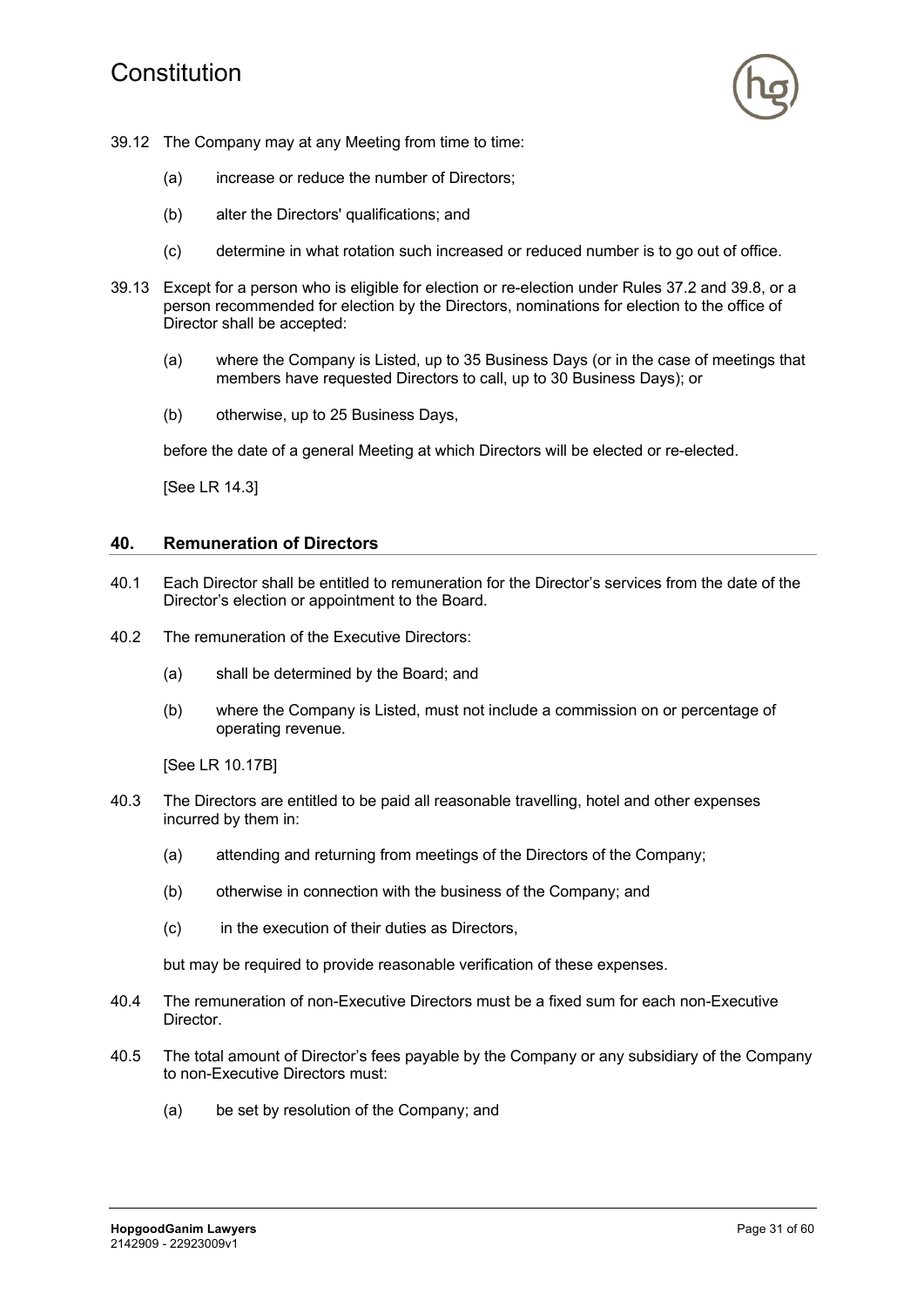

(b) only be increased by resolution of the Company, with the notice of Meeting relating to any proposed increase to specify the amount of the proposed increase and the maximum sum that may be paid.

[See LR 10.17]

- 40.6 Except as provided in this Constitution, the Directors shall not without the prior consent of the Company given in Meeting have the power to fix or pay a salary or allowance for the a non-Executive Director that would have the effect of exceeding the total amount of Director's fees payable determined in accordance with Rule 40.5.
- 40.7 Nothing in this Constitution shall prevent the Directors approving the payment of consulting or other professional services to any Director. In the event of a Director ceasing to be a Director as a consequence of dying, retiring or ceasing to hold office (**Retiring Director**), the Directors may approve and make such payment to the Retiring Director, or his legal personal representatives or dependents as permitted under division 2 of part 2D.2 of the Corporations Act (**Permitted Payment**).
- 40.8 The Directors shall only be entitled to approve and make to a Retiring Director a payment in excess of the Permitted Payment where:
	- (a) the particulars of the proposed payment referred to above (together with such other particulars as are required by the Corporations Act to be disclosed) shall have been disclosed to, and approved by, the Company at a Meeting prior to the death, retirement or vacation of office of the Director; and
	- (b) the Director has not ceased to be a Director under the provisions of Rules 36.1(a) or 36.1(b).

#### **41. Directorships in other companies**

- 41.1 Subject to Rule 41.2, a Director may be or become a director of any other company and no Director who is or becomes a director in another company shall be accountable for any benefits received as a director or Member of such other company.
- 41.2 A Director shall not, without the approval of the other Directors accept, hold or retain the office of director of any other company which in the opinion of the other Directors is for the time being in active competition with the Company.

#### **42. Alternate Directors**

- 42.1 Subject to the provisions of Rule 35, any Director may appoint any person to act as an Alternate Director in the Director's place, whether for a stated period or periods or until the happening of a specified event or from time to time, whenever by absence or illness or for any other reason the Director is unable to attend to the Director's duties as a Director as follows:
	- (a) with approval of a resolution of the Board; or
	- (b) with the approval of a majority of the other Directors.
- 42.2 The following provisions shall apply to any such Alternate Director:
	- (a) subject to this Constitution, the Alternate Director shall be entitled to receive notice of meetings of the Directors and to attend and vote at meetings of Directors if the Director by whom the Alternate Director was appointed is not present;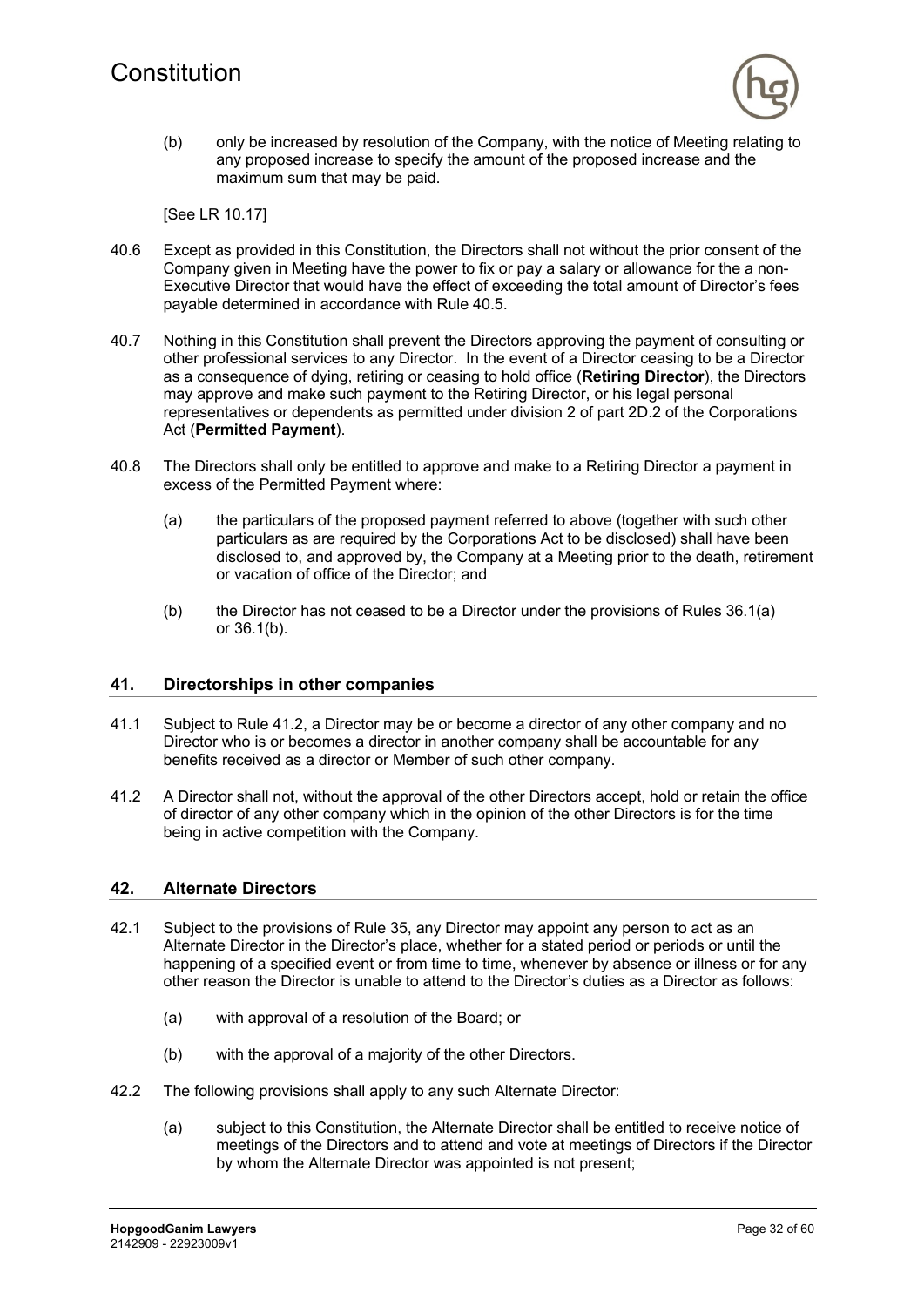

- (b) where the Alternate Director is already a Director, the Alternate Director shall have a separate vote on behalf of the Director the Alternate Director is representing in addition to the Alternate Director's own vote;
- (c) the Alternate Director shall be entitled to exercise all the powers (except the power to appoint an Alternate Director) and to perform all the duties of a Director, insofar as the Director by whom the Alternate Director was appointed has not exercised or performed them;
- (d) the Alternate Director shall vacate office as Alternate Director if the Director by whom the Alternate Director was appointed is removed or otherwise ceases to hold office for any reason;
- (e) the Alternate Director shall, while acting as an Alternate Director, be responsible to the Company for the Alternate Director's own acts and defaults and shall not be deemed to be the agent of the Director by whom the Alternate Director was appointed;
- (f) the Alternate Director shall not be entitled to receive any remuneration from the Company as a Director except for special services which in the opinion of the Directors are outside the range of the ordinary duties of a Director;
- (g) the Alternate Director shall not be taken into account in determining the number of Directors but shall, if the Director by whom the Alternative Director was appointed is not present, be taken into account for the purpose of determining whether a quorum is present under Rule 45.2; and
- (h) the Alternate Director may be removed or suspended from office by written notice, letter, facsimile, or other form of visible communication sent to the Company by the Director by whom the Alternate Director was appointed.
- 42.3 An instrument appointing an Alternate Director may be delivered to the Company by written notice, letter, facsimile or other form of visible communication and shall be retained by the Company and shall be substantially in the following form (or such other form as approved by the Directors from time to time):

Nimy Resources Limited

I,............................................................. a Director of ......................................... in pursuance of the power contained in the Constitution of the Company nominate ............................................................... of .......................................................

to act as Alternate Director of the Company in my place and stead, and to exercise and discharge all my duties and to exercise all my authorities, prerogatives, privileges and powers as a Director of the Company during my absence (or my illness or my inability to act or attend as a Director, as the case may be).

Signed this day of

Signature: .....................................................

Witness: .....................................................

# **43. Associate Directors**

- 43.1 Subject to the provisions of Rule 35, the Directors may from time to time appoint any person to be an Associate Director and may at any time remove from office any person so appointed.
- 43.2 The Directors may define and limit from time to time the duties and powers of such Associate Directors and may fix their remuneration if any.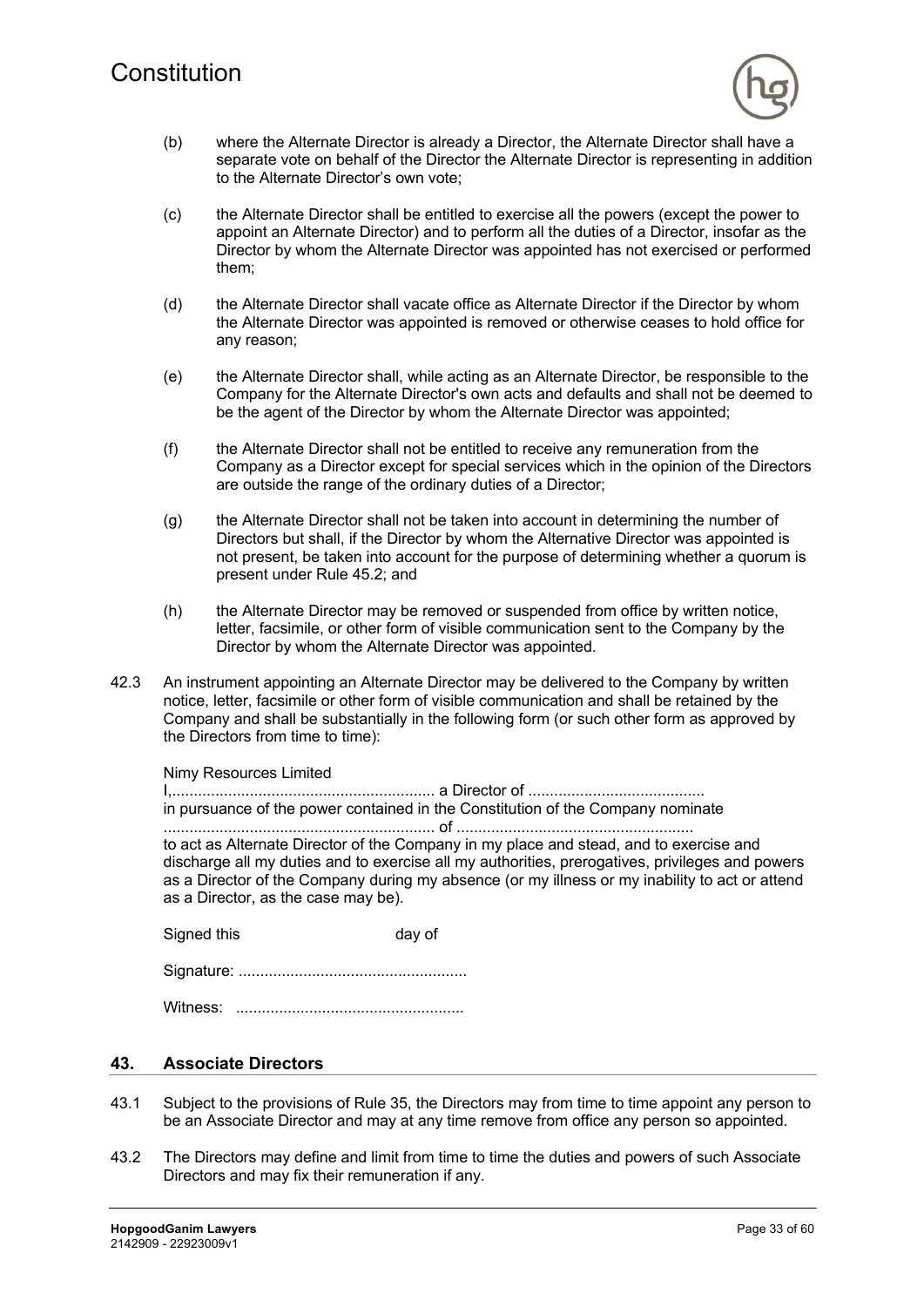

- 43.3 An Associate Director:
	- (a) shall not be deemed to be a Director of the Company within the meaning of the Corporations Act or of this Constitution;
	- (b) and shall not be recognised in a quorum or exercise any of the powers which are by this Constitution conferred on the Directors or in any way share their responsibilities; and
	- (c) may, on the invitation of the Directors, attend those Meetings to which the invitation extends.

### **44. Managing Director**

- 44.1 The Directors may from time to time appoint one or more of the Directors to the position of Managing Director or Assistant Managing Director on such terms as they think fit and may from time to time remove any Director so appointed from office and appoint another Director in place of the Director removed from that position.
- 44.2 A Managing Director or Assistant Managing Director shall be subject to the same provisions as to resignation and removal as the other Directors of the Company and shall immediately cease to be a Managing Director or Assistant Managing Director on ceasing to hold the office of Director from any cause, provided that:
	- (a) where there is only one Managing Director, the Managing Director shall not be subject to the provisions of this Constitution as regards retirement by rotation, and the Managing Director shall not be taken into account in determining the rotation or retirement of Directors;
	- (b) where there is more than one Managing Director, only one Managing Director shall be entitled not to be subject to the provisions of this Constitution as regards retirement by rotation and shall not be taken into account in determining the retirement by rotation of Directors and as between any two or more Managing Directors, in the absence of agreement between them, the Managing Director to whom the exemption in this Rule 44.2 applies shall be determined by lot;
	- (c) after a determination has been made under Rule 44.2(b), the exemption referred to in that Rule will not apply to any other Managing Director until the Managing Director first determined to have the benefit of the exemption ceases to be a Managing Director; and
	- (d) if, at the time a Managing Director ceases to have the benefit of the exemption referred to in Rule 44.2(b), that Managing Director has not submitted to re-election for a period longer than that provided in Rule 39.6, the Managing Director shall submit to re-election at the next annual general meeting of the Company.

[See LR 14.4]

44.3 Despite Rule 40, the remuneration of a Managing Director or Assistant Managing Director shall be fixed by the Directors from time to time and may be by way of fixed salary or commission on profits of the Company or of any other company in which the Company is interested or by participation in any such profits or by any or all of these modes, but shall not be by way of commission on or percentage of operating revenue.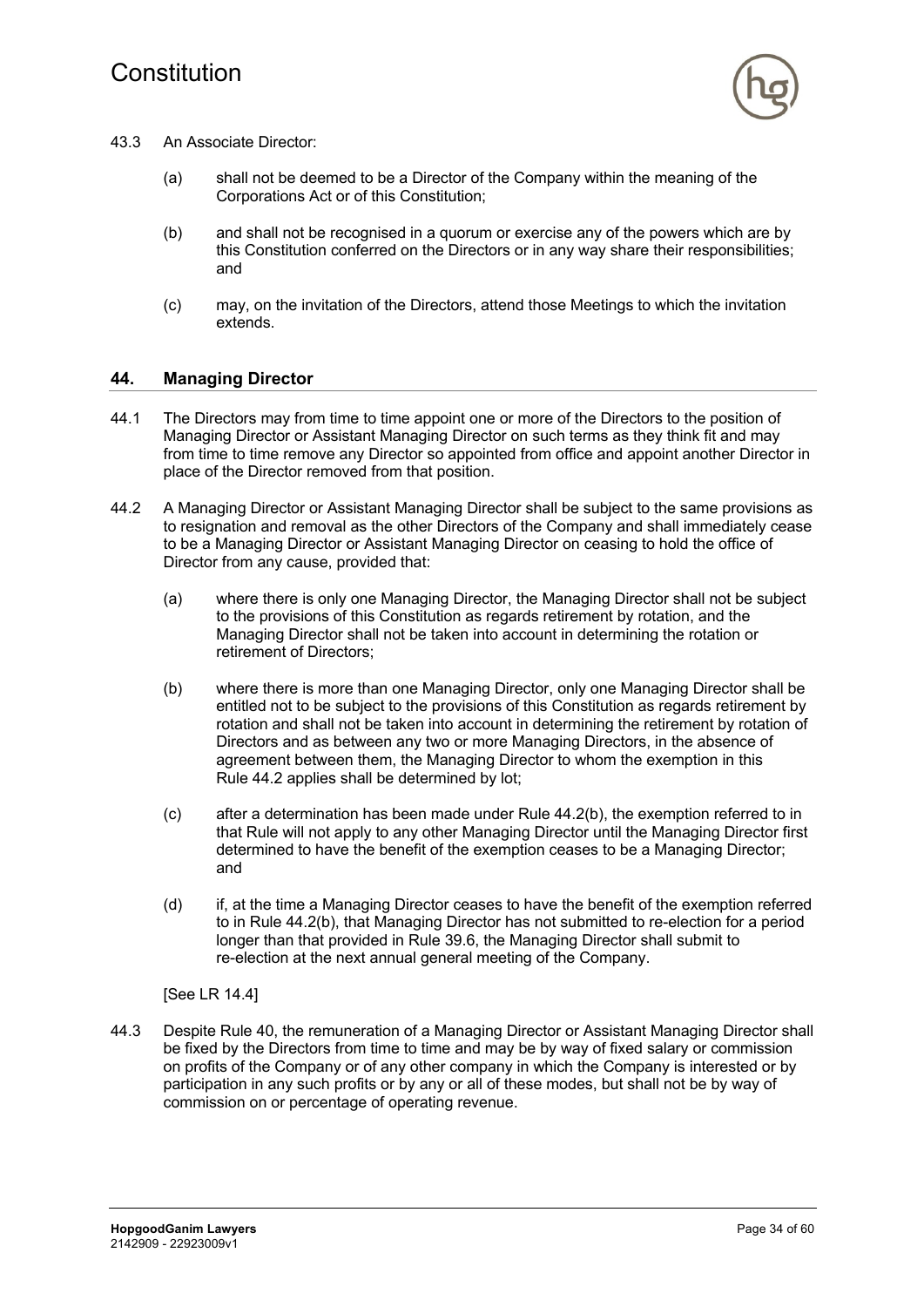

- 44.4 The Directors may from time to time:
	- (a) entrust to and confer on a Managing Director or Assistant Managing Director for the time being such of the powers exercisable under this Constitution by the Directors as they think fit;
	- (b) confer such powers for such time and to be exercised for such objects and purposes and on such terms and conditions and with such restrictions as they think expedient; and
	- (c) confer such powers collaterally with, but not to the exclusion of or in substitution for, all or any of the powers of the Directors in that behalf and may from time to time revoke withdraw alter or vary all or any of such powers.
- 44.5 This Rule 44 is subject to the provisions of any contract between the Managing Director or Assistant Managing Director and the Company so long as the terms of any contract between the Managing Director or Assistant Managing Director and the Company which are inconsistent with this Constitution, have been first approved of by the Company in general Meeting.

#### **45. Directors' Meetings**

- 45.1 The Directors may meet together in person or by any form of electronic device which must allow at all times the Directors to be able to hear and be heard by all other Directors at the meeting, for the dispatch of business, to adjourn and to otherwise regulate their meetings as they think fit.
- 45.2 Subject to the Corporations Act, the quorum necessary for the transaction of the business of the Directors may be fixed by the Directors and unless so fixed shall be two.
- 45.3 A Director may at any time convene a meeting of the Directors.
- 45.4 The Secretary shall, on the requisition of a Director, convene a meeting of the Directors.
- 45.5 Unless otherwise decided by the Directors, notice of every meeting of Directors, shall be given by delivering the same to, or by letter, facsimile or other form of visible communication to each Director at an address notified by the Director to the Secretary as the Director's address for receipt of notice. If such address is outside the State then a copy of such notice shall also be given in any of the above modes to the address (if any) within the State notified by such Director to the Secretary as the Director's address in the State for the receipt of notices.
- 45.6 If, prior to any meeting of Directors, the Secretary is advised by the Chairman of Directors or by any other Director that any urgent or contentious business is or may be transacted at such meeting, notice of such meeting shall contain a statement of the general nature of the urgent or contentious business to be transacted.
- 45.7 Questions arising at any meeting of the Directors shall be determined by a majority of votes and such a determination shall be deemed a determination of the Directors.
- 45.8 In case of an equality of votes, the Chairman of the meeting shall, when more than two Directors including the Chairman are present and competent to vote on the question at issue, have a second or casting vote.
- 45.9 A resolution in writing which is signed by all the Directors (including any Alternate Director appointed by an absent Director) containing a statement that they are in favour of the resolution shall be as valid and effectual as if it had been duly passed at a meeting of Directors duly convened and constituted. Any such resolution may consist of separate copies of a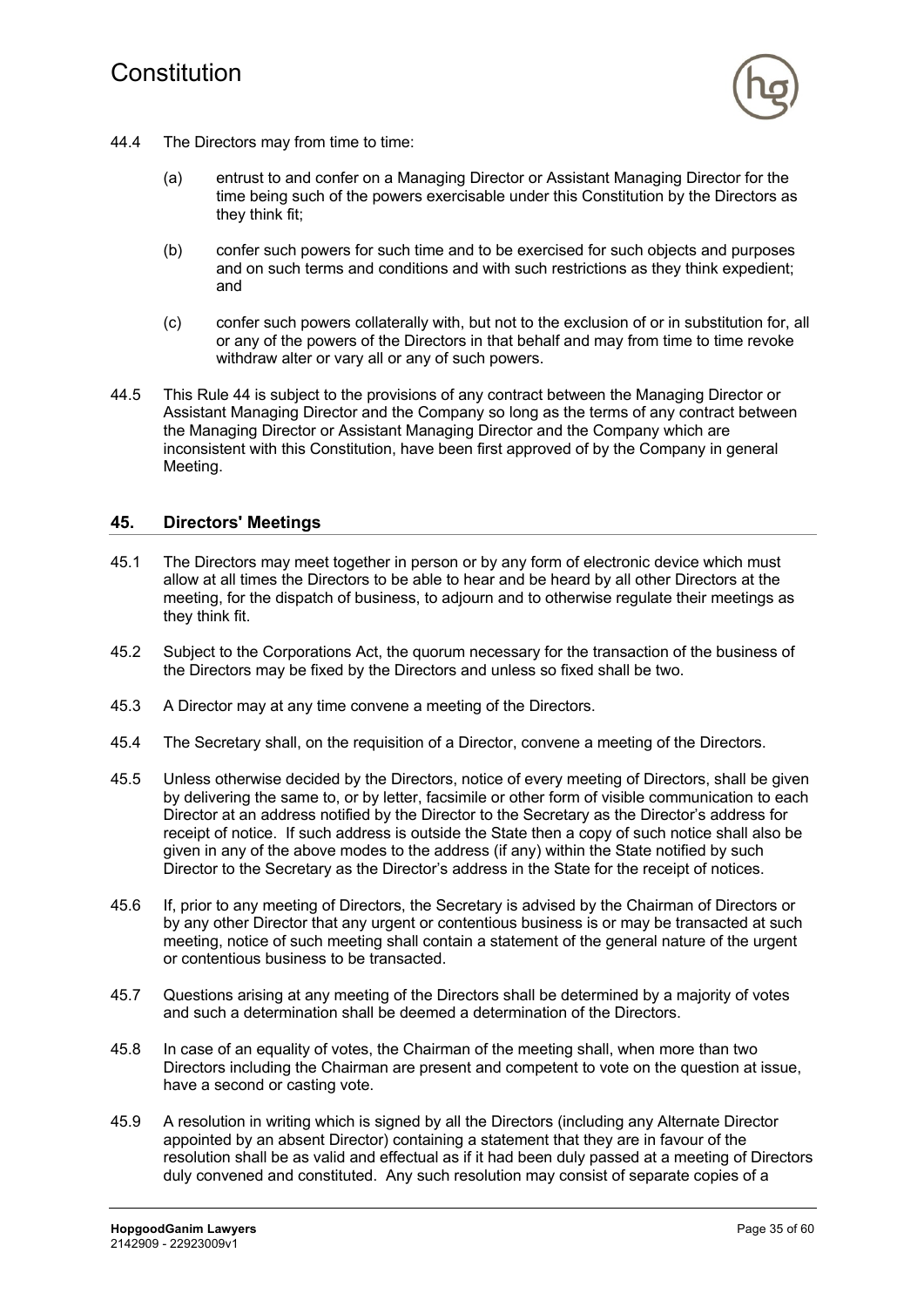

document each signed by one or more Directors if the wording of the resolution and statement is identical in each copy.

- 45.10 A resolution under Rule 45.9 shall be deemed to have been passed on the day (according to the dates of signing) when the resolution shall have been signed by all the Directors and any Alternate Director (as the case may be). If a signed copy of the resolution shall be returned to the Secretary undated, the Secretary shall fill in the date on which it was received and the same shall be deemed to have been signed on that day.
- 45.11 For the purposes of Rules 45.9 and 45.10:
	- (a) a Director may consent to (and will be deemed to have signed) a resolution by:
		- (1) signing the document containing the resolution (or a copy of that document);
		- (2) giving to the company a written notice (including by electronic means) addressed to the secretary or to the Chairman of the Board signifying assent to the resolution and either setting out its terms or otherwise clearly identifying them; or
		- (3) telephoning the secretary or the Chairman of the Board and signifying assent to the resolution and clearly identifying its terms; and
	- (b) a reference to all the Directors does not include a reference to a Director who, at a meeting of Directors, would not be entitled to vote on the resolution.
- 45.12 The continuing Directors may act despite any vacancy in their body but, if and so long as their number is reduced below the number fixed by or under this Constitution as the necessary quorum of Directors, the continuing Directors or Director may act for the purpose of increasing the number of Directors to that number or of summoning a Meeting of the Company, but for no other purpose, except in an emergency.
- 45.13 Subject to Rule 45.12, a meeting of the Directors at which a quorum is present shall be competent to exercise all or any of the authorities, powers and discretions by or under this Constitution or by or under statute for the time being vested in or exercisable by the Directors generally.
- 45.14 The Directors may adopt a code of conduct regulating the conduct and procedures to apply to all meetings of Directors, including disclosure and use of information received at any meeting of Directors.

#### **46. Chairman of Directors**

- 46.1 The Directors may from time to time appoint a Chairman of Directors or Chairman and may entrust to and confer on such Chairman of Directors or Chairman all or any of the powers of the Directors (excepting the powers to make calls, forfeit Shares, borrow or otherwise raise money or issue Debentures) that they may think fit.
- 46.2 The exercise of all powers by such Chairman of Directors or Chairman shall be subject to such regulations and restrictions as the Directors may from time to time make and impose and the said powers may at any time be withdrawn, revoked or varied.
- 46.3 The Chairman of Directors shall be entitled if present to take the chair at meetings of the Directors. If the Chairman of Directors is not present within ten minutes after the time appointed for the meeting, the Directors shall choose one of their number to be chairman of the meeting.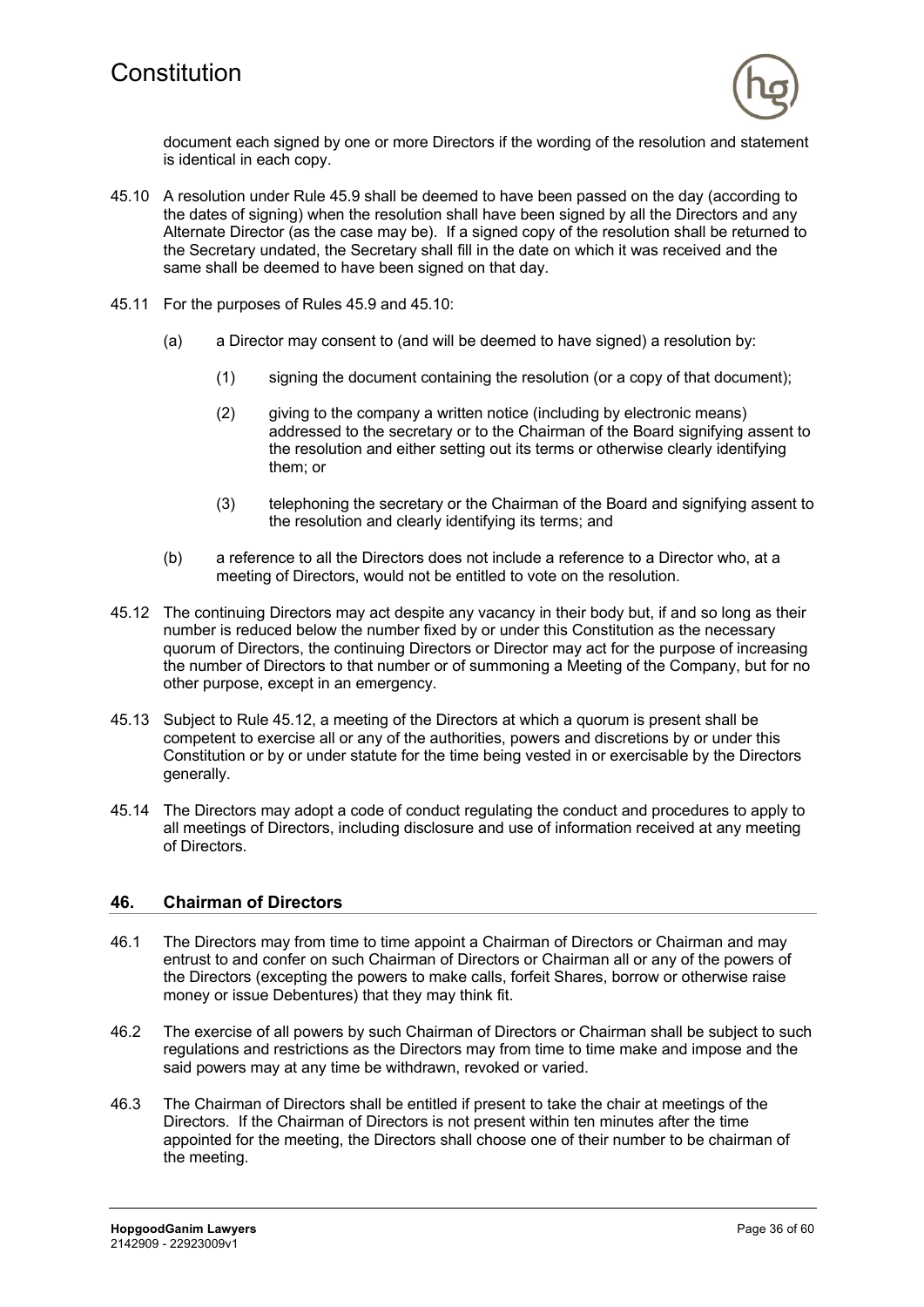

46.4 The Chairman may be removed at any time by resolution of the Directors of which reasonable notice shall have been given to all Directors before the meeting of Directors at which the resolution is proposed.

#### **47. Defective appointment of Directors**

All acts done at a meeting of the Directors or of a committee of the Directors or by any person acting bona fide as a Director shall be as valid as if every such person had been duly appointed or had duly continued in office and was qualified and had continued to be a Director, regardless as to whether it is afterwards discovered that there was some defect in the appointment or continuance in office of any of such Directors or persons acting or that any of them were disqualified or had vacated office.

#### **48. Delegation to committees of Directors**

- 48.1 The Directors may delegate any of their powers to committees consisting of such Director or Directors of their body as they think fit and may revoke or vary such delegation whenever they think fit. Such delegation does not prevent the exercise of any such powers by the Directors.
- 48.2 Any committee so formed shall in the exercise of the powers so delegated conform to any regulations that may be imposed on it from time to time by the Directors.
- 48.3 The committee may meet and adjourn as it thinks proper, questions arising at any meeting shall be determined by a majority of votes of the Directors present and, in the case of an equality of votes, the chairman shall have a second or casting vote.

#### **49. Minutes of Meetings**

- 49.1 The Directors shall cause minutes to be made of all proceedings all Meetings of Directors and of all meetings of Directors and committees of Directors.
- 49.2 The minutes shall contain details of all proceedings including:
	- (a) of all appointments of officers; and
	- (b) of names of Directors present at all Meetings and meetings of the Directors and of any committee of the Directors,

and shall be signed by the Chairman of the meeting at which the proceedings were held or by the Chairman of the next succeeding meeting.

49.3 The minutes of a meeting signed by the Chairman of that meeting as provided in Rule 49.2 shall be sufficient evidence without further proof of the facts stated in the minutes.

#### **50. General powers of Directors**

- 50.1 The Directors shall manage and control the business and affairs of the Company.
- 50.2 The Directors may exercise all of the powers and do all acts and things that the Company has power and authority to do, except those powers, acts or things which may only be done by the Company in general Meeting.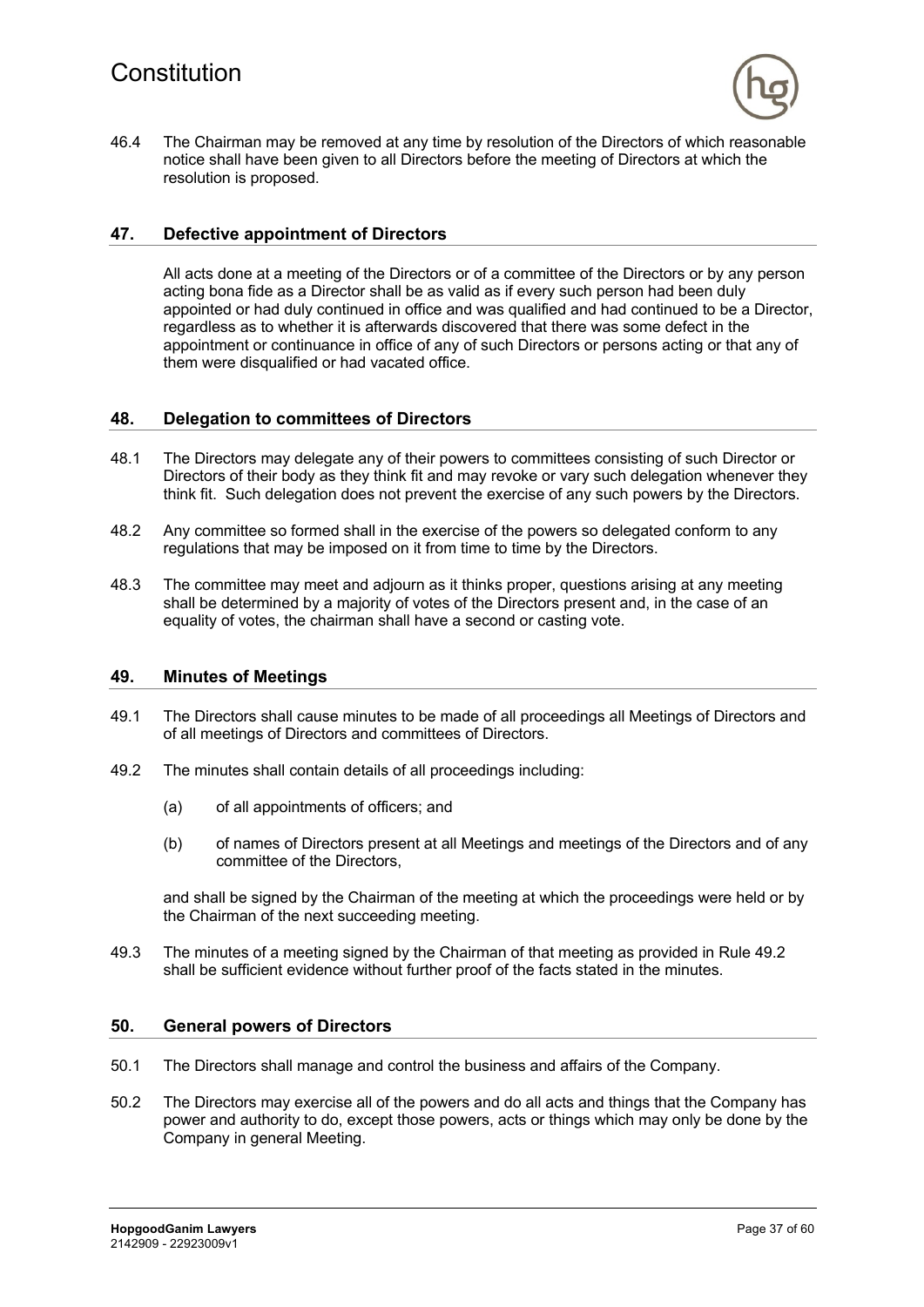

- 50.3 The powers of the Directors under this Rule shall be subject to:
	- (a) any contract which may be made with a Managing Director in which the Directors delegate certain powers; and
	- (b) the provisions of the Corporations Act, this Constitution, and any regulations made from time to time by the Company at a Meeting.
- 50.4 The Company shall not make any regulation which would have the effect of invalidating any prior act of the Directors which was validly made.
- 50.5 So far as shall be practicable and not inconsistent with the provisions of this Constitution, any power, authority or discretion vested in the Directors may be exercised at their discretion.

#### **51. Borrowing powers of Directors**

- 51.1 The Directors may, at their discretion, raise or borrow money or other financial accommodation of any kind whatever on behalf of the Company and do not require the consent of the Members to exercise these powers (**Borrowing Powers**).
- 51.2 The Borrowing Powers of the Directors include power to:
	- (a) raise or borrow any money in any manner whatever, either alone or jointly with another or others (including but without limitation by way of overdraft account, letters of credit or bill acceptance and discounting facility); and
	- (b) to secure the payment or repayment of such money in such manner and on such terms and conditions in all respects as they may think fit and, in particular, by the issue or sale of Debt Securities, bonds or other obligations of the Company whether:
		- (1) perpetual or otherwise;
		- (2) payable to bearer or otherwise; and
		- (3) either:
			- (A) without security;
			- (B) secured by deposit or pledge of the Securities;
			- (C) secured by properties of the Company;
			- (D) secured by mortgages bills of exchange or promissory notes or other instruments; or
			- (E) secured in any other manner.
- 51.3 The Directors may offer as security, in any manner whatever, any part of the Company's property and assets including its future property and uncalled Capital for the time being.
- 51.4 Any Debentures, Debt Securities, and other Securities or obligations issued by the Company may be made assignable free from any equities between the Company and the person who was granted or issued the same.
- 51.5 Any Debentures, Debt Securities and other Securities or obligations may be issued at a discount, premium or otherwise and with any special privileges as to redemption, surrender,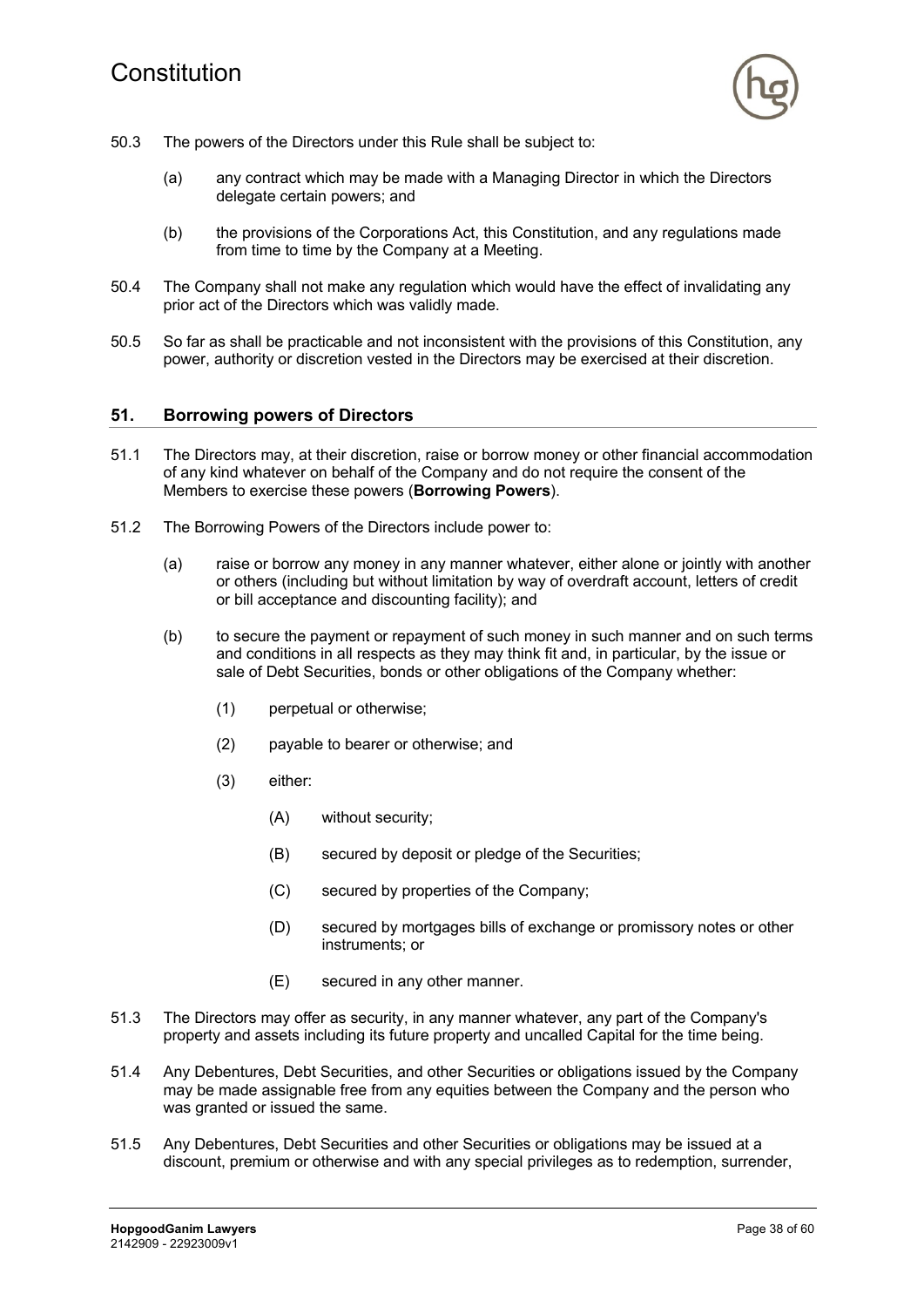

drawings, attending and voting at general Meetings of the Company, appointment of Directors, making calls on Members for any uncalled Capital included in such Securities and otherwise.

51.6 The Directors shall establish and maintain all proper registers required by law to be kept of all Debentures, Debt Securities and other Securities, mortgages and charges specifically affecting the property of the Company.

#### **52. Interested Directors**

- 52.1 A Director shall be entitled to acquire or have the following interests:
	- (a) an interest of the kind set out in section 191 of the Corporations Act (**Material Personal Interest**);
	- (b) an interest of the kind set out in Chapter 2E of the Corporations Act (**Financial Benefit**); and
	- (c) an interest of any other kind whatever permitted or authorised by law.

#### **53. Directors' material personal interests**

- 53.1 A Director shall only be entitled to acquire, receive and have a Material Personal Interest in the manner and to the extent permitted by law.
- 53.2 A Director holding a Material Personal Interest shall comply with all obligations required by law including any disclosure obligations under the Corporations Act and the Listing Rules in respect of the same.

#### **54. Directors' financial benefits**

- 54.1 A Director shall only be entitled to be given a Financial Benefit in the manner and to the extent permitted by law.
- 54.2 A Director given or to be given a Financial Benefit shall comply with all obligations required by law including any disclosure obligations under the Corporations Act and the Listing Rules in respect of the Financial Benefit.

#### **55. Local management**

- 55.1 The Directors may provide for the management and transaction of the business and affairs of the Company in any place in Australia or elsewhere to the extent permitted by law.
- 55.2 The Directors may from time to time establish any local boards of directors, managers, branch offices or agencies for managing the affairs of the Company in any locality and may:
	- (a) appoint any persons to be Members of such local boards of directors or managers or agents; and
	- (b) fix their remuneration.
- 55.3 The Directors may at their discretion make regulations for the management of any local board, branch office or agency from time to time. The Directors may pay the expenses occasioned by any of the matters in this Rule out of the funds of the Company, and may at their discretion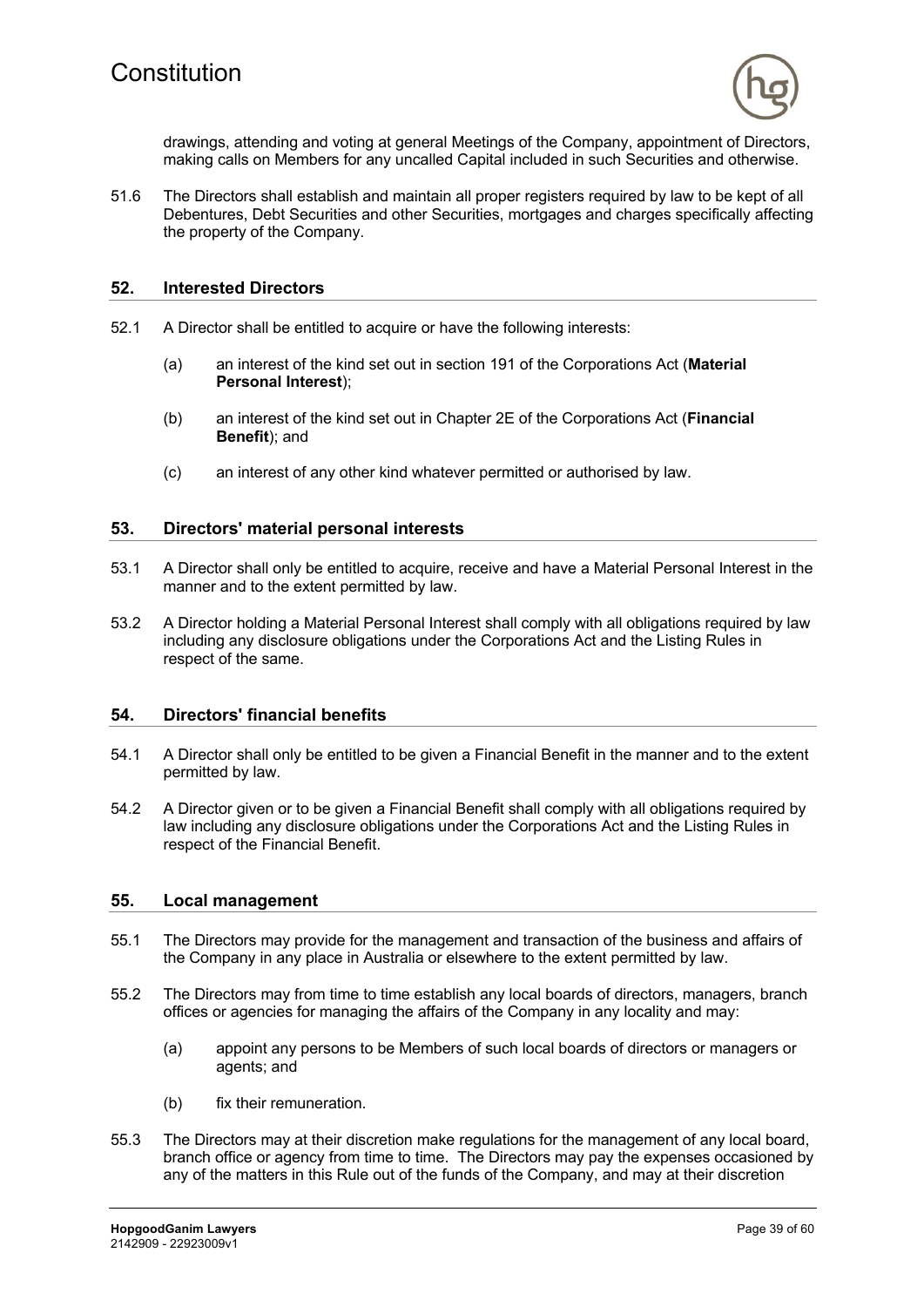

from time to time discontinue all or any of such local boards of directors, branch offices or agencies.

- 55.4 All local boards of directors, branch offices, agencies, local directors, agents, officers, clerks, servants and workmen wherever located shall at all times be under the control of the Directors.
- 55.5 Except for the power of making calls which cannot be delegated, the Directors may from time to time delegate to any person appointed under Rule 55.2 any of the powers, authorities and discretions for the time being vested in the Directors other than and may authorise the Members for the time being of any local board of directors or any of them to fill any vacancies therein and to act notwithstanding such vacancies.
- 55.6 Any appointment made under Rules 55.2 and 55.5 shall be made on such terms and conditions as the Directors determine at their discretion.
- 55.7 The Directors may at any time:
	- (a) remove any person appointed under Rules 55.2 and 55.5; and
	- (b) annul or vary any delegation of their powers to persons so appointed.
- 55.8 Any person appointed under Rules 55.2 and 55.5 may be authorised by the Directors to subdelegate all or any of the powers authorities and discretions for the time being vested in that person.
- 55.9 Where permitted or authorised by law, the Directors may cause to be kept in any other State or Territory of Australia, or other country in which it transacts business a branch register of Members. The Directors may, at their discretion, make provisions with respect to the keeping of such branch register, and may do whatever they consider necessary to comply with any local law.
- 55.10 If a Director is in any place where there is a local board of directors, the Director shall be entitled to act and vote at all meetings of the local directors.

#### **56. Attorneys for Company**

- 56.1 The Directors may, in any manner permitted and effective by law, appoint any corporation, firm, or person or body of persons to be the attorney or agent of the Company for such purposes and with such powers, authorities and discretions and for such period and subject to such conditions as they may think fit so long as the powers do not exceed those vested in or exercisable by the Directors under this Constitution.
- 56.2 An appointment under Rule 56.1 may contain such provisions for the protection and convenience of persons dealing with any such attorney or agent as the Directors may think fit and may authorise any such attorney or agent to delegate all or any of the powers, authorities, and discretions vested in the attorney or agent.
- 56.3 The Directors may appoint local directors or agents by facsimile, email or other form of visible communication in cases of urgency to act for and on behalf of the Company.

#### **57. Execution of documentation by Company**

57.1 The Company shall not be required to have a common seal.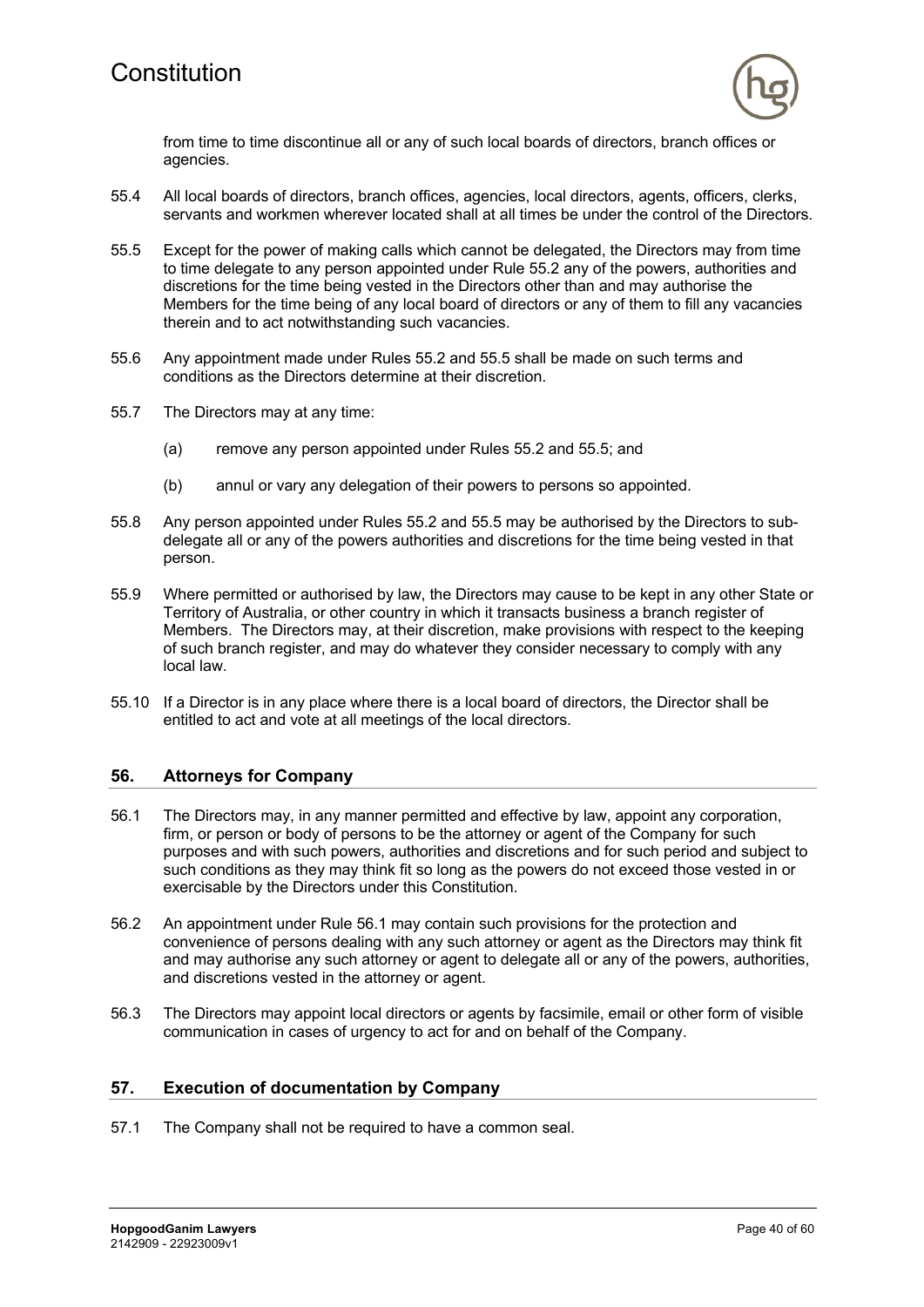# Constitution



- 57.2 If the Company has a common seal it shall contain:
	- (a) the name of the Company; and
	- (b) its Australian Company Number or Australian Business Number.
- 57.3 The Directors shall provide for the safe custody of any common seal and any duplicate of the Company as they shall think fit. No document, writing or other material shall be executed by the Company except by the authority of the Board of Directors or of a committee of the Directors duly authorised or as otherwise permitted under the Corporations Act.
- 57.4 A Company may execute any agreement, deed, share certificate (if any) or other document in any manner permitted by law including with or without the use of a common seal. Every document which is executed shall be signed by either:
	- (a) two Directors;
	- (b) a Director and the Secretary; or
	- (c) a Director and another authorised signatory appointed for that purpose by the Directors.
- 57.5 The Directors may, by resolution, determine either generally or in any particular case that the signature of any Director, Secretary or other person appointed by the Directors for the purpose of signing any instruments or documents which may need to be executed by the Company is affixed by some mechanical or other means (to be specified in the resolution of the Directors).

#### **58. Bills of Exchange**

All cheques, promissory notes, drafts, bills of exchange, and other negotiable instruments and all receipts for money paid to the Company shall be signed, drawn, accepted, endorsed or otherwise executed, as the case may be, by any two Directors or in such other manner as the Directors from time to time determine.

#### **59. Secretary**

- 59.1 The Secretary:
	- (a) shall be appointed by the Directors for such term, at such remuneration, and on such conditions as they may think fit in any manner permitted by law; and
	- (b) may be removed by the Directors in any manner permitted by law.
- 59.2 The Directors may appoint an acting Secretary as temporary substitute for the Secretary who while exercising such office shall be deemed to be the Secretary for the purpose of this Constitution.
- 59.3 The Directors may also appoint Assistant Secretaries.

#### **60. Public officer**

The Directors may appoint a public officer to the Company and may, if they think fit, remove such person from office and appoint another in place of the person removed from office.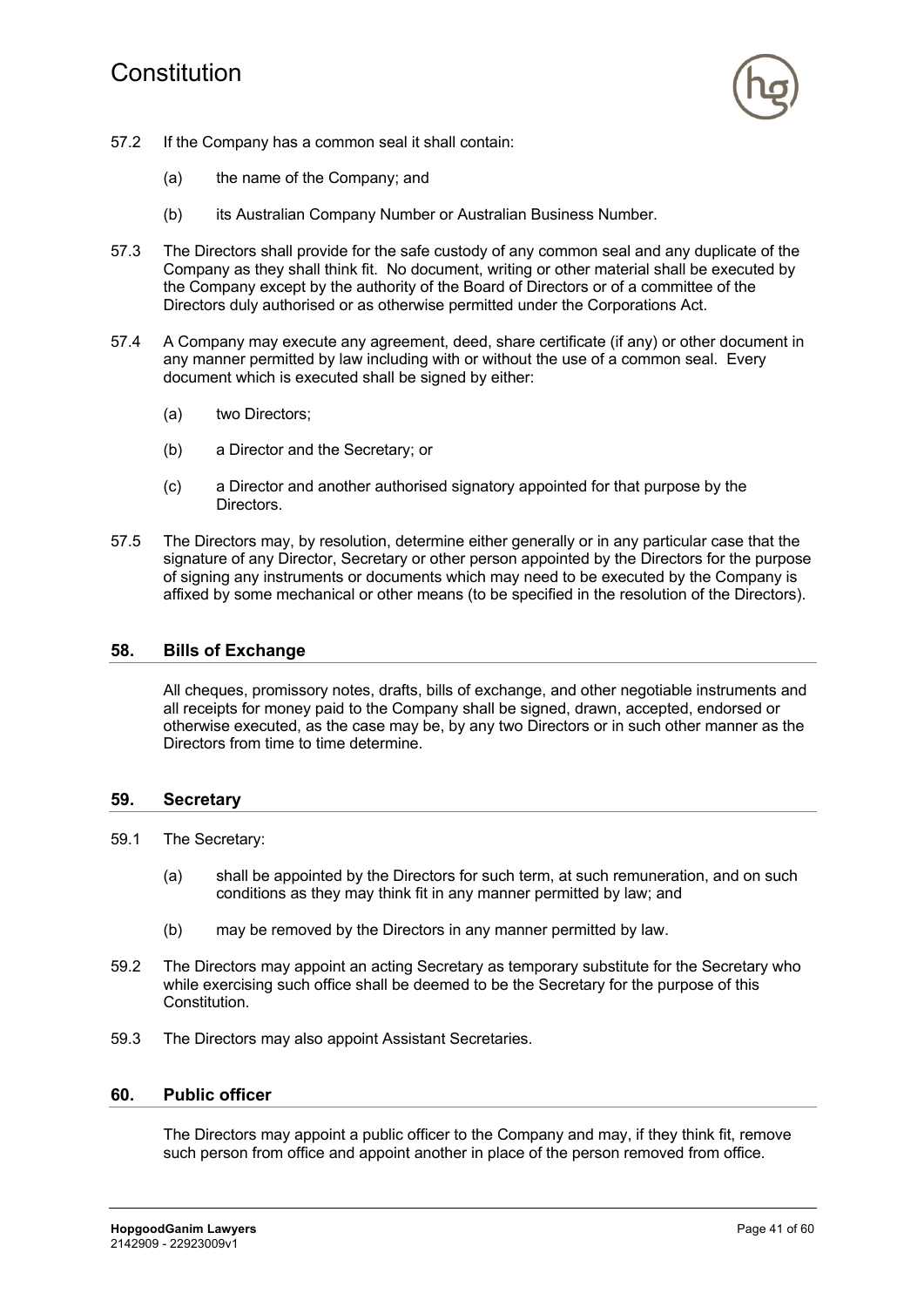

### **61. Reserves**

- 61.1 The Directors may set aside out of the profits or other surplus assets such sums as they may think fit as reserves.
- 61.2 Subject to the provisions of the Corporations Act, all sums set aside as reserves may be applied from time to time in the discretion of the Directors for:
	- (a) meeting depreciation;
	- (b) meeting contingencies;
	- (c) repairing, improving or maintaining the property of the Company;
	- (d) special Dividends;
	- (e) bonuses;
	- (f) equalising Dividends;
	- (g) paying Dividends; or
	- (h) such other purposes as the Directors in their absolute discretion think proper and conducive to the interest of the Company or which may be required by law.
- 61.3 The Directors may divide such reserves into separate funds as they shall think fit.
- 61.4 The Directors may, pending any application of reserve sums as provided in Rule 61.2:
	- (a) invest such reserve sums on such investments and Securities (other than Shares of the Company or of its holding company) as they may think fit;
	- (b) place such reserve sums or part thereof either on deposit or at call at interest with any bank or banking institution or with any corporation receiving money on deposit;
	- (c) from time to time deal with and vary any such investments and Securities and dispose of all or any part of the investments for the benefit of the Company; or
	- (d) divide the reserve fund into such special funds as they may think fit.
- 61.5 The Directors may employ any asset or assets constituting the reserves of the Company or any part of the asset or assets in the business of the Company without being bound to keep same separate from the other assets of the Company.
- 61.6 Any interest or other income derived from or accretions to such investments or Securities shall be dealt with as profits arising from the business of the Company.
- 61.7 The Directors may re-value any assets of the Company.
- 61.8 The Directors may carry forward so much of the profits as the Directors consider appropriate or necessary without transferring same to a reserve.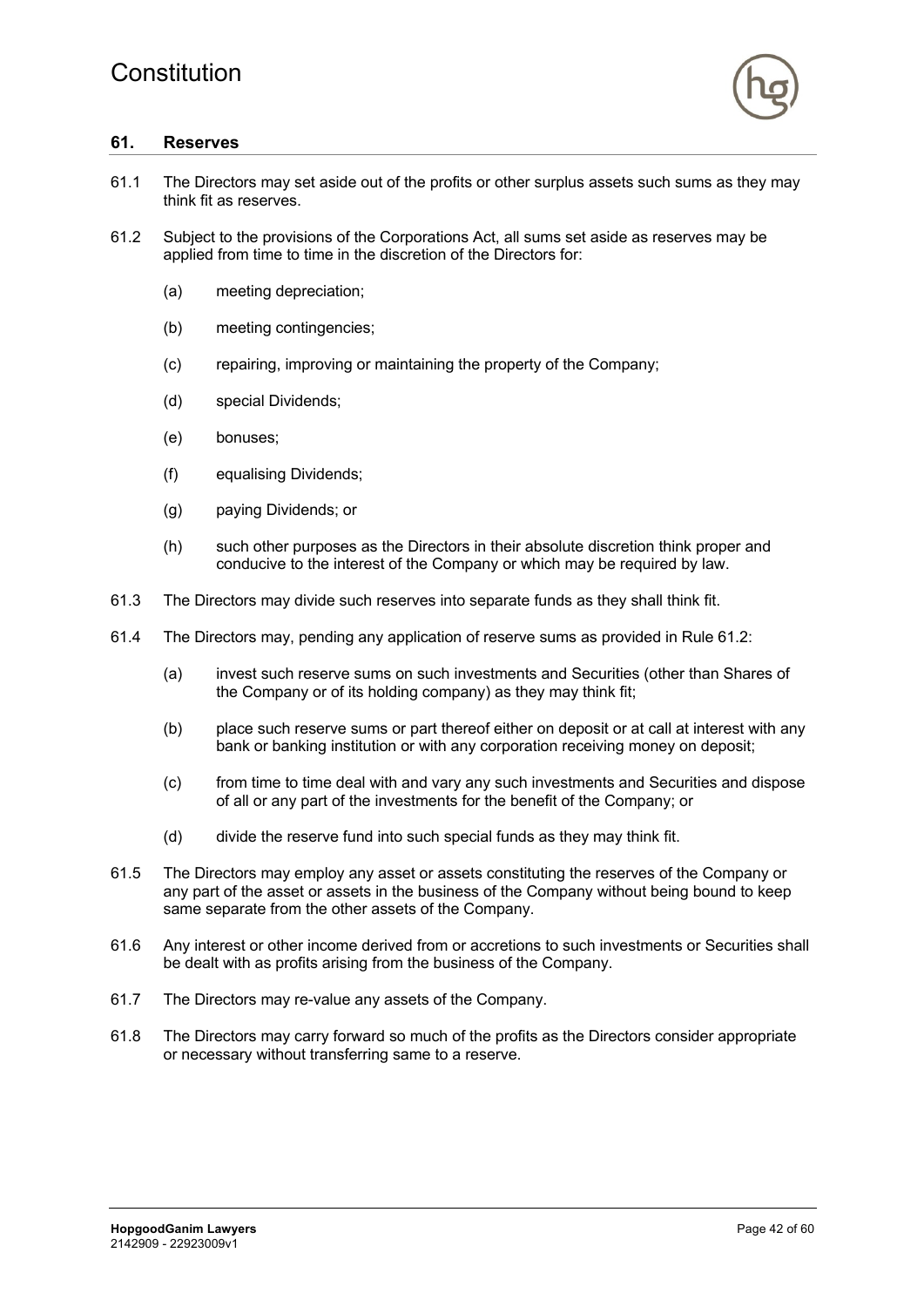

### **62. Dividends**

#### 62.1 Subject to:

- (a) the provisions of Rule 61;
- (b) this Constitution;
- (c) the Corporations Act in relation to when a company may pay a Dividend; and
- (d) the special conditions or rights (if any) as to Dividends attaching to any Shares,

the Directors shall be entitled to distribute the Equity of the Company by way of Dividend and payment of Dividends on the Shares shall be in proportion to the amounts Paid up on such Shares respectively at the date of declaration of the Dividend.

[See LR 6.11]

62.2 If any Capital is Paid up on any Share in advance of calls or otherwise on the footing that the same shall carry interest, such Capital while carrying interest shall not confer a right to participate in Dividends.

[See LR 6.11]

62.3 Subject to Rules 62.1 and 62.2, all Dividends shall be apportioned and paid proportionately to the amounts Paid on the Shares during any portion or portions of the period in respect of which the Dividend is declared unless any Share is issued on terms providing that it shall rank for Dividend as from a particular date in which case it shall only rank for Dividend from that date.

[See LR 6.11]

- 62.4 Subject to this Constitution and the Corporations Act, the Directors may from time to time declare and pay to the Members such final Dividends as appear to the Directors to be justified by the Equity of the Company.
- 62.5 Subject to this Constitution and the Corporations Act, the Directors may from time to time declare and pay to the Members such interim Dividends as appear to the Directors to be justified by the Equity of the Company.
- 62.6 No Dividend shall be paid otherwise than out of the Equity or shall bear interest against the Company.
- 62.7 A declaration by the Directors as to the amount of Equity available for Dividend shall be conclusive and binding on all Members of the Company.
- 62.8 Subject to this Constitution and the Corporations Act, the Directors may determine that any Dividend declared or recommended by them shall be made payable out of any particular profits (whether current, past or reserved profits) or otherwise as they in their discretion shall think fit, subject however to any requirements of law in relation to amounts held in share premium reserves, Capital redemption accounts or other special funds.
- 62.9 A transfer of Shares shall not pass the right to any Dividend declared after such transfer and before the registration of the transfer.
- 62.10 All Dividends and interest shall belong and be paid (subject to any lien or charge) to those Members who are on the Register at the date on which the Dividend is declared payable, or at the date on which interest is payable respectively, despite any subsequent transfer or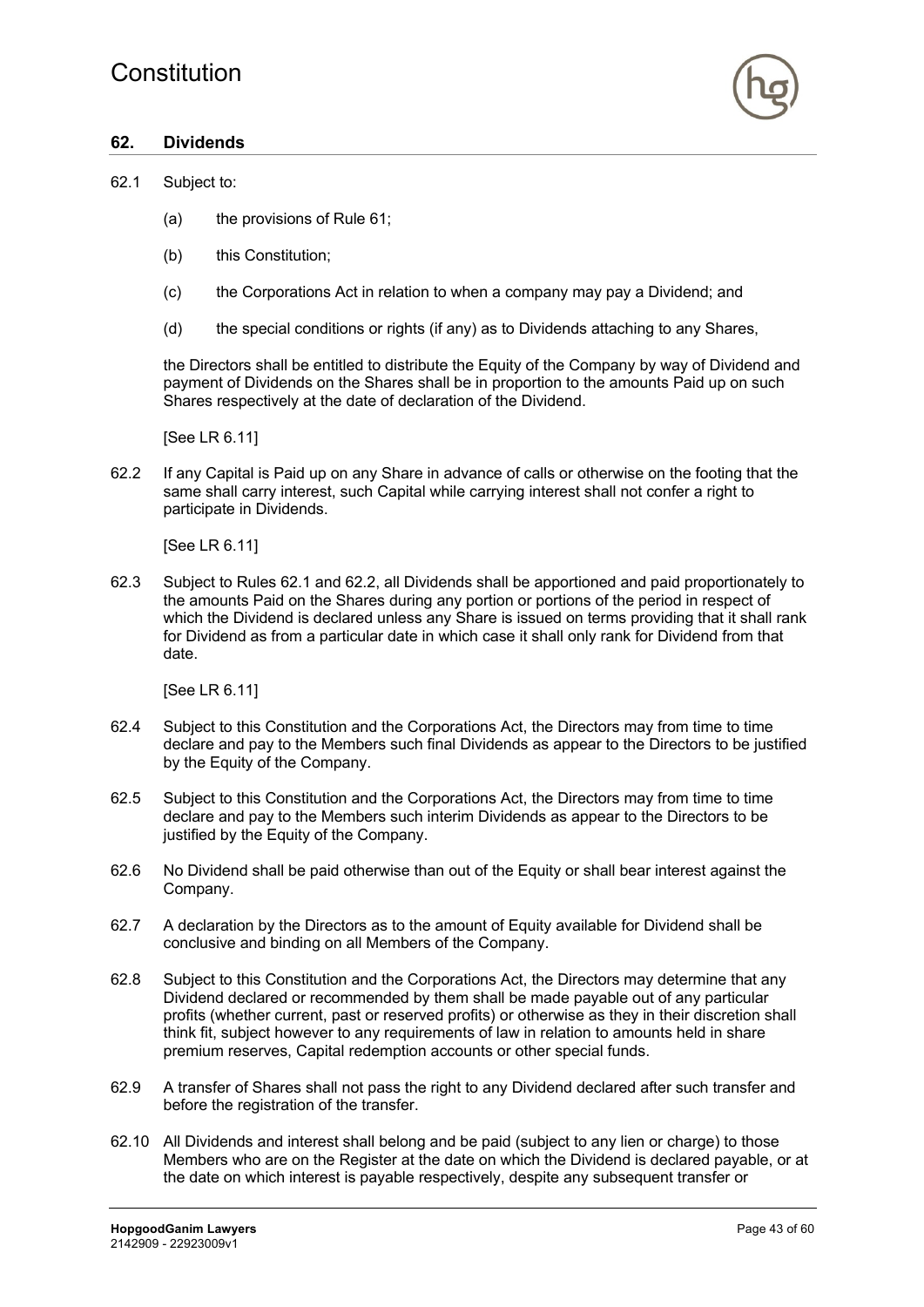

transmission of Shares, provided that the Directors may retain any Dividend payable on a Share in respect of which any person is entitled under Rule 17 to become a Member or which any person is entitled to transfer under that Rule, until such person shall become a Member in respect of such Share or shall duly transfer the same as the case may be.

- 62.11 The Directors may deduct from any Dividend payable to any Member all sums of money, if any, presently payable by the Member to the Company on account of calls or otherwise in relation to the Shares of the Company.
- 62.12 Any one of the several persons who are registered as the Joint Holders of a Share may give an effectual receipt for any Dividends, payments on account of Dividend, bonuses or other money payable in respect of the Share so held.
- 62.13 Any Dividend, interest, or other money payable in cash in respect of Shares or Debt Securities may be paid by:
	- (a) cheque or warrant sent through the post directed to the registered address of the holder or, in the case of Joint Holders, to the registered address of that one of the Joint Holders who is first named on the Register or to such person and to such address as the holder or Joint Holders may in writing direct and every such cheque or warrant shall be made payable to the order of the person to whom it is sent;
	- (b) electronic funds transfer to an account nominated by the holder to the Company for the purpose of receiving such payments, or in the case of Joint Holders, to the account nominated to the Company by that Joint Holder who is first named in the Register for the purpose of receiving such payments; or
	- (c) in such other manner as the Directors determine from time to time.
- 62.14 Different methods of payment may apply to different Members or group of Members, such as overseas Members.
- 62.15 Notice of declaration of Dividend whether interim or otherwise shall be given in the manner specified in Rule 79 to the persons entitled to share in the Dividend.
- 62.16 All Dividends, interest or other money payable in cash in respect of Shares or Debt Securities unclaimed after having been declared (including where the Directors determine that payments will be made by electronic funds transfer into an account under Rule 62.13(b), but no such account is nominated by the Member or an electronic transfer into a nominated account is rejected or refunded) may be invested and otherwise made use of by the Directors for the benefit of the Company until claimed and the Company shall not be constituted a trustee in respect of those funds. This paragraph is subject to the provisions of section 544 of the Corporations Act and the *Unclaimed Money Act 1990* (WA) or, in the event the Company is not subject to the *Unclaimed Money Act 1990* (WA), the equivalent legislation in the Company's state of registration dealing with unclaimed money.

# **63. Election to forego cash Dividends**

- 63.1 The Board may, at its discretion and subject to the provisions of this Rule, adopt a Dividend reinvestment plan (**DRP**) under which the Board may decide (at the same time as it resolves to pay or to recommend any Dividend on the Ordinary Shares) that each holder of Ordinary Shares to the extent that the holder's Ordinary Shares are fully Paid shall have the option to:
	- (a) elect to forego the holder's right to share in such Dividend; and
	- (b) to receive instead an issue of Ordinary Shares credited as fully Paid to the extent and within the limits and on the terms and conditions in the DRP and as set out in this Rule.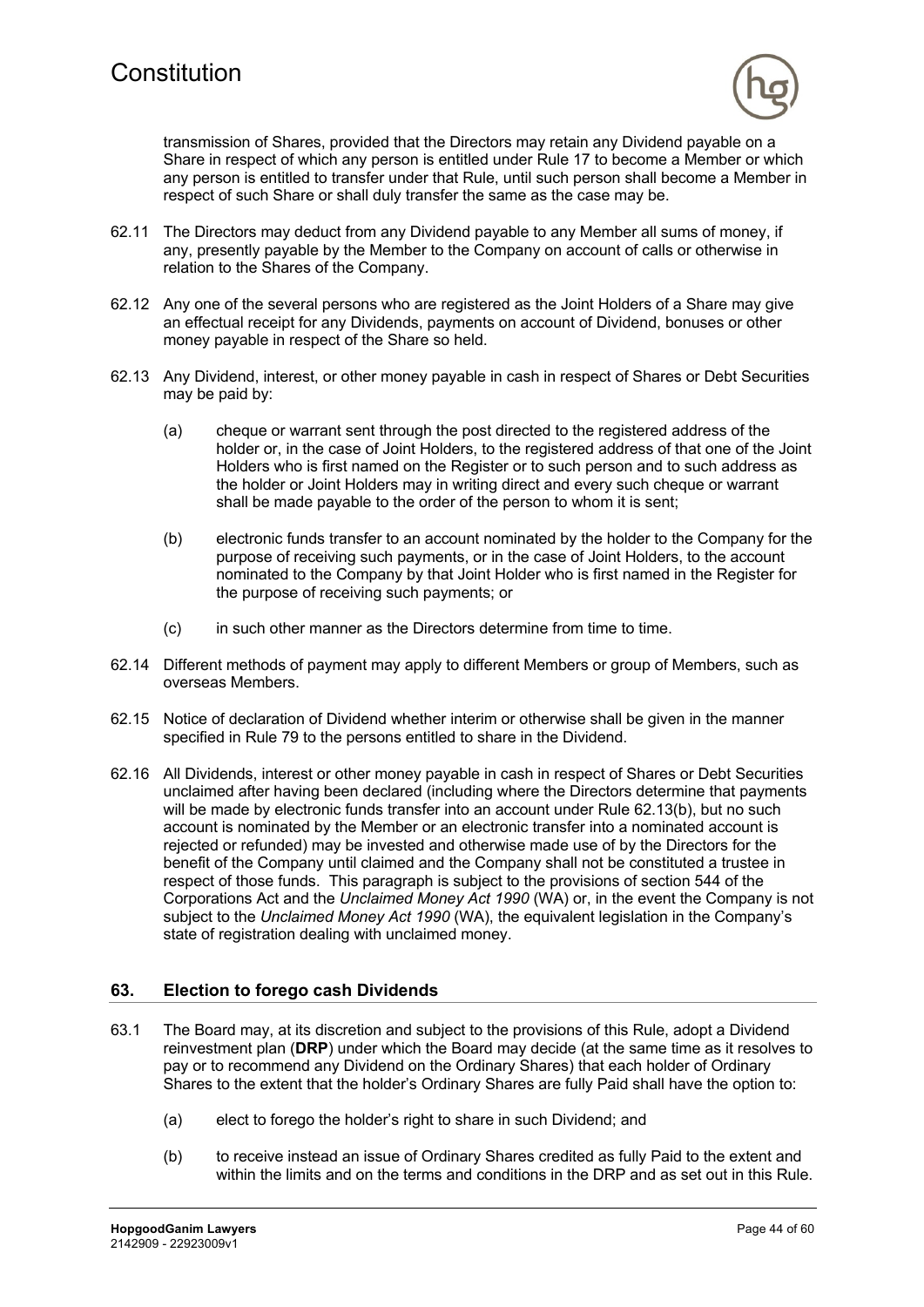

- 63.2 The Board shall provide a copy of the DRP and a summary of its terms and conditions to all holders of Ordinary Shares from time to time.
- 63.3 If the Board resolves to allow such option in relation to any Dividend, each holder of fully Paid Ordinary Shares conferring a right to share in such Dividend may, by notice in writing to the Company (**Notice of Election**) given in such form and within such period as the Board may from time to time decide, elect to forego (subject to the provisions of Rule 63.4) the Dividend which otherwise would have been paid to the holder on such of the holder's Ordinary Shares conferring a right to share in such Dividend as the holder shall specify in the Notice of Election and to receive in lieu Ordinary Shares, to be allotted and issued credited as fully Paid in the manner and on the terms determined by the Board under the DRP.
- 63.4 A shareholder entitled to make an election under Rule 63.3 shall not be permitted to forego under the provisions of Rule 63.3 such amount of Dividend per Share as the Board in its sole discretion may resolve shall not be foregone.
- 63.5 Following the receipt of a duly completed Notice or Notices of Election under Rule 63.3, the Board shall appropriate from such other reserve or account which may be conducted by a company and from which bonus Shares may be distributed, an amount equal to the aggregate nominal amount of the Ordinary Shares to be allotted and credited as fully Paid to those holders of Ordinary Shares who have given Notices of Election and shall apply the same in paying up in full the number of Ordinary Shares required to be so allotted. The Ordinary Shares so allotted and issued will rank pari passu with the existing fully Paid Ordinary Shares and will rank for all Dividends on Ordinary Shares declared after the date of such allotment.
- 63.6 The Board shall not exercise the power conferred on them by Rule 63.1 unless the Company shall then have sufficient reserves to give effect to any elections which could be made under the terms of this Rule.
- 63.7 The powers given to the Board by this Rule are additional to the provisions for Capitalisation of profits provided for by this Constitution.
- 63.8 The Board shall not adopt a DRP or exercise the power conferred on them by Rule 63.1 under the DRP in respect of any Dividend payment which they resolve to make or recommend unless the Company shall, by ordinary resolution passed at a Meeting, have approved the adoption of the DRP and the use of that power in respect of any such payment or recommendation by the Board under the DRP.

#### **64. Dividends in specie**

- 64.1 Any Meeting declaring a Dividend or bonus may direct payment of such Dividend or bonus wholly or partly by the distribution of specific assets, and in particular of Paid up Shares, Debentures or debenture stock of the Company or of any other company or in any one or more of such ways and the Directors shall give effect to such resolution.
- 64.2 Where any difficulty arises in relation to the distribution of assets as provided in Rule 64.1, the Directors may settle such difficulty in such manner as they think fit and may:
	- (a) fix the value for distribution of all or part of the assets;
	- (b) determine that cash payments shall be made to any Members on the basis of the value so fixed or that fractions of less than \$1.00 may be disregarded in order to adjust the rights of all parties; and
	- (c) vest any such specific assets in trustees on such trusts for the persons entitled to the Dividend as determined by the Directors at their discretion.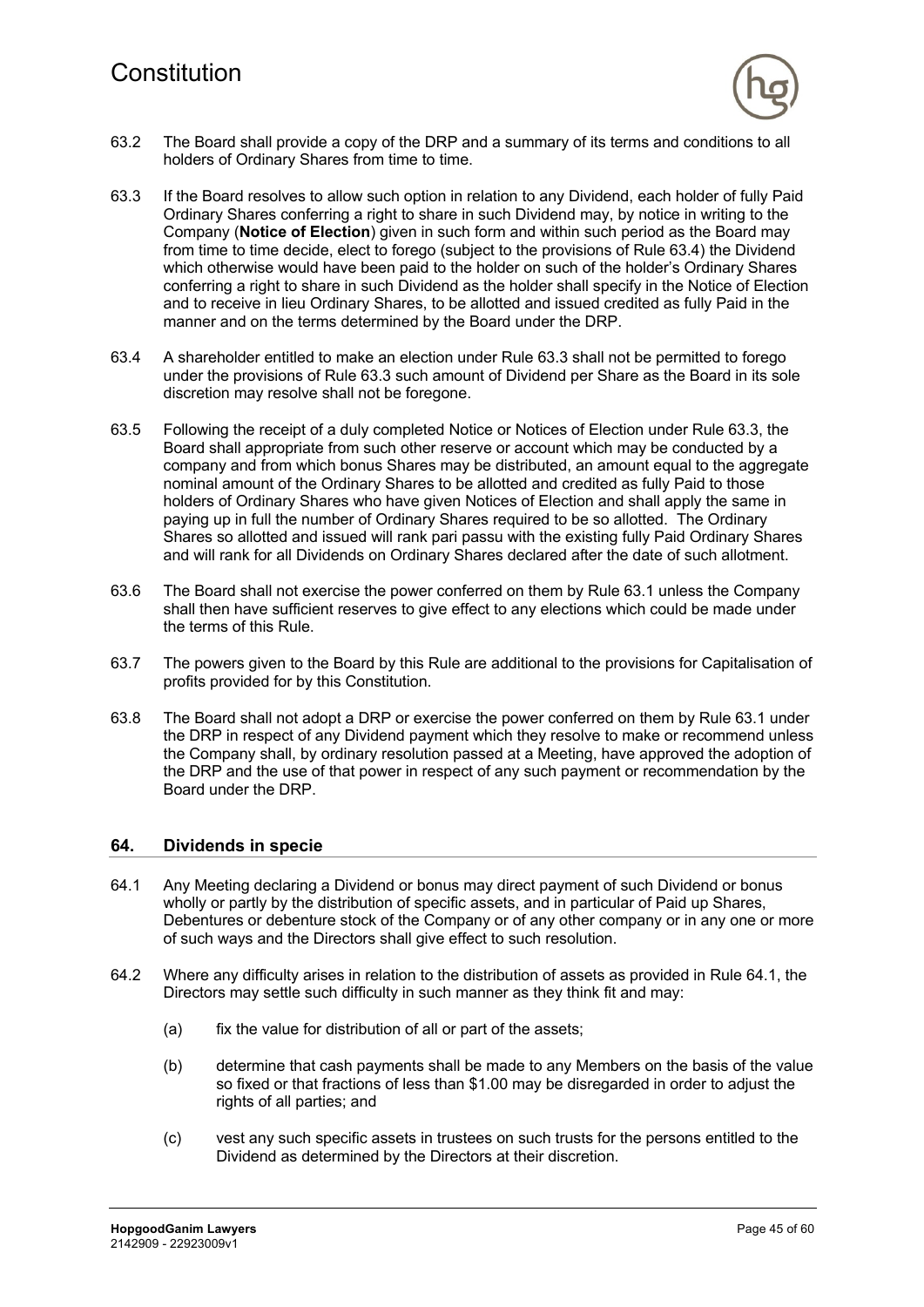

# **65. Employee bonuses and employee scheme**

- 65.1 The Directors may from time to time reserve out of the profits of the Company in any year a sum or sums of money, and distribute all or any part of the amount as a bonus or bonuses among the employees of the Company and the subsidiaries of the Company or any of them at such time and in such amounts and on such terms and conditions as the Directors may determine.
- 65.2 The Directors may at their discretion introduce an employee scheme under which the Company may issue Securities in the Company to employees of the Company in any manner permitted by:
	- (a) this Constitution, the Corporations Act and the law; and
	- (b) where the Company is Listed, the Listing Rules.

[See LR 10.14]

### **66. Capitalisation of profits**

- 66.1 The Directors may resolve:
	- (a) that any part of the undivided profits of the Company which are available for distribution (including profits standing to the credit of any reserve other than the Capital redemption reserve or of the profit and loss account and profits arising from accretion in value as disclosed on revaluation of fixed assets) shall be divided or distributed as Capital among such of the Members as would be entitled to receive the same if distributed as Dividends and in the same proportions; and
	- (b) that all or any part of the profits referred to in Rule 66.1(a) be appropriated in or towards payment of the uncalled liability of such Members on issued Shares or Debentures held by them, or be applied in paying up in full previously unissued Shares or Debentures all of which shall be distributed to the Members entitled according to their respective rights, or partly in one way and partly in the other.
- 66.2 A Capital redemption reserve fund may for the purposes of this Rule be applied only in the paying up of unissued Shares to be issued to Members of the Company as fully Paid bonus Shares.
- 66.3 Whenever a resolution has been passed under the provisions of Rule 66.1, the Directors must in accordance with such resolution:
	- (a) make all appropriations and applications of the undivided profits resolved to be capitalised;
	- (b) make all allotments and issues of fully Paid Shares or Debentures, if any; and
	- (c) do all acts and things required to give effect to the resolution.
- 66.4 In carrying out their duties under Rule 66.3, the Directors have full power to make such provision by payment in cash or otherwise as they think fit, for the case of Shares or Debentures becoming distributable in fractions.
- 66.5 Any payment or distribution of or in relation to capitalised profits to any Members made under this Rule is binding on and accepted by such Members in full satisfaction of their respective interests in such profits.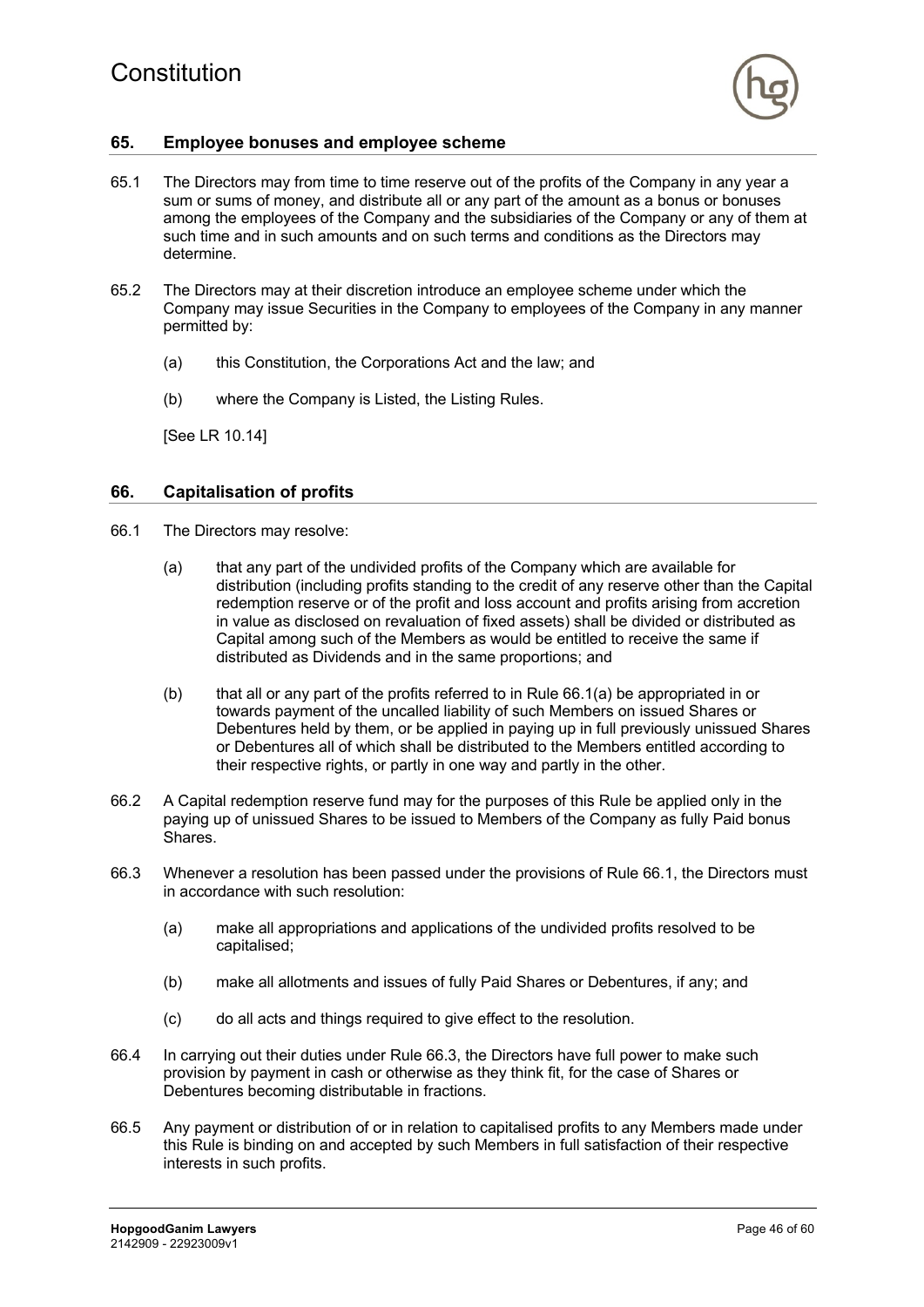

# **67. Accounts**

- 67.1 The Directors shall cause the Company to:
	- (a) keep such accounting records as correctly record and explain the transactions (including any transactions as trustee) and financial position of the Company;
	- (b) keep its accounting records in such a manner as will enable true and fair accounts of the Company to be prepared from time to time; and
	- (c) keep its accounting records in such manner as will enable the accounts of the Company to be conveniently and properly audited in accordance with the Corporations Act.
- 67.2 Subject to any law to the contrary, the Directors shall lay before each annual general meeting of the Company the Financial Statements and Financial Report made up to the end of the Company's financial year giving a true and fair view of the state of affairs of the Company as at the end of that financial year.

### **68. Directors' report**

The Directors of the Company shall cause to be attached to every Financial Report, a report made in accordance with a resolution of the Directors and signed by not less than two of the Directors with respect to the profit and loss of the Company for that financial year and the state of the Company's affairs as at the end of that financial year, stating the matters required by the Corporations Act.

#### **69. Distribution of accounts**

- 69.1 The Financial Report together with such other material as is required by section 314 of the Corporations Act (**Annual Report**) shall be provided to every person entitled to receive notice of Meetings of the Company by the earlier of:
	- (a) 21 days before the next annual general meeting after the end of the relevant financial year to which the reporting under section 314 of the Corporations Act relates (**Relevant Financial Year**); or
	- (b) four Months after the end of the Relevant Financial Year.
- 69.2 If the Company is Listed:
	- (a) Rule 69.1 is to be read subject to the requirements for reporting to Members under the Listing Rules; and
	- (b) a copy of such Financial Statements, Financial Report, Directors Report and such other material as is required to be provided by section 314 of the Corporations Act shall be forwarded to the Home Branch at the same time as the material is provided to shareholders (or at such other time as may be prescribed under the Listing Rules), together with additional copies of all such material as the Company shall be obliged to provide under the Listing Rules.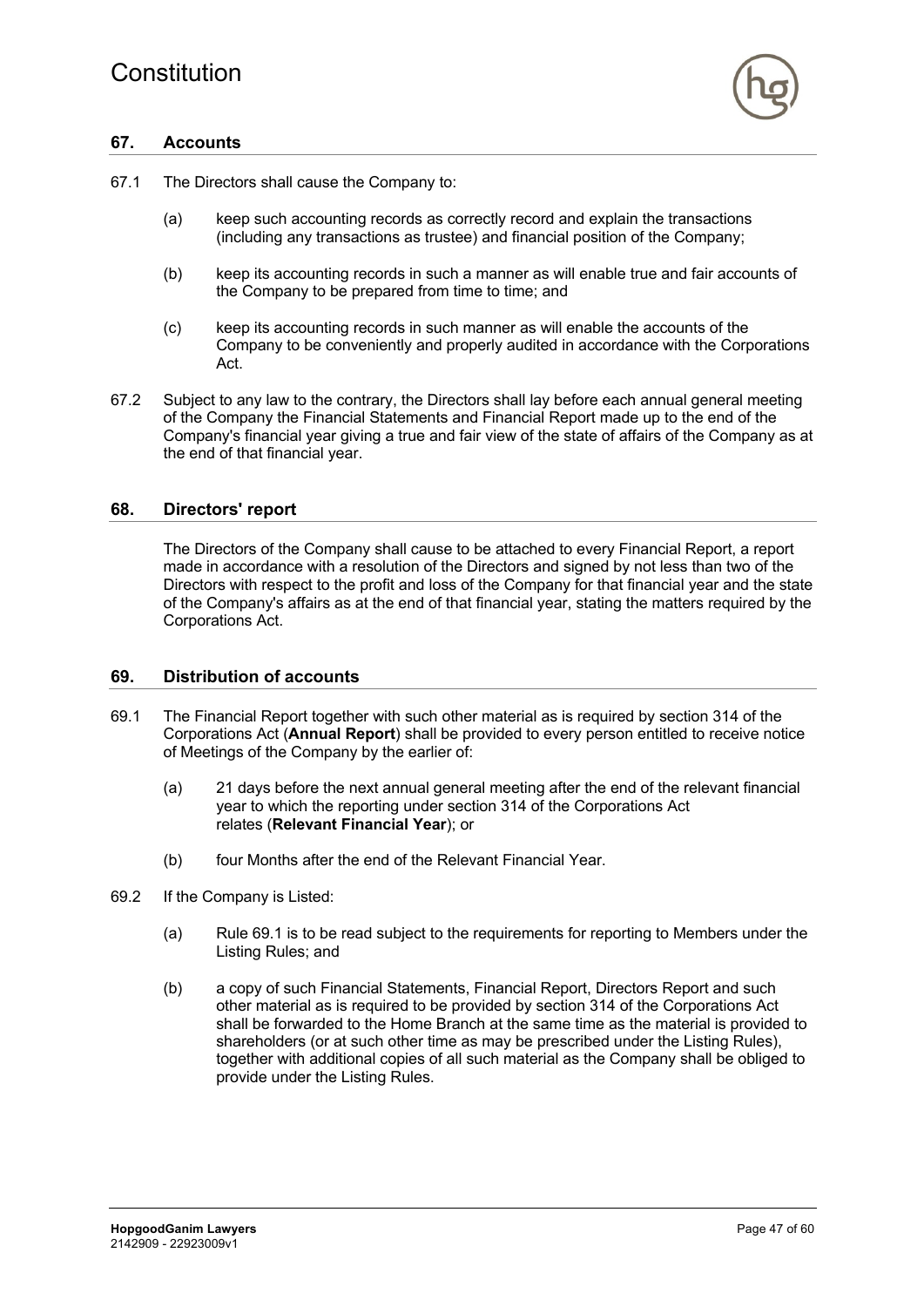

69.3 The Company shall (when it is obliged under the Corporations Act to lodge annual Financial Statements) provide the Home Branch with a copy of those documents at the same time as they are lodged with the ASIC.

[See LR 4.5]

- 69.4 The Company may provide the Annual Report in any manner permitted by the Corporations Act including, without limitation, section 314.
- 69.5 Notwithstanding any other Rule of this Constitution, the Annual Report to be provided to a Member in accordance with this Constitution shall be deemed to have been provided to that Member:
	- (a) where the Annual Report is sent by post or where the Annual Report is made readily accessible on a website and notice of this is sent by post, on the day following that on which the letter envelope or wrapper containing the same was posted;
	- (b) where the Annual Report is sent or notified by facsimile or where the Annual Report is made readily accessible on a website and notice of this is sent or notified by facsimile, service shall be deemed to have been given at the time when a transmission of the facsimile is completed by the Company and a report is generated stating that the transmission has been sent to the facsimile number; or
	- (c) where the Annual Report is sent or notified by electronic transmission or other electronic means or where the Annual Report is made readily accessible on a website and notice of this is sent by electronic transmission or other electronic means, service shall be deemed to have been given when the Company receives a report confirming the transmission has been received, or if no such report is received, on the day following that which it was sent.

#### **70. Inspection of books of account**

- 70.1 The books of account and records shall be kept at the Office of the Company or at such other place or places as the Directors think fit and shall at all times be open to inspection by the Directors of the Company or of any holding company of the Company.
- 70.2 Subject to the provisions of the Corporations Act, the Directors shall from time to time determine whether and to what extent and at what times and places and under what conditions or regulations the books of account and records of the Company or any of them shall be open to the inspection of the Members.
- 70.3 A Member shall only be entitled to inspect any accounts, records, books or documents of the Company:
	- (a) if that Member also a Director;
	- (b) as provided by the Corporations Act;
	- (c) as authorised by the Directors under Rule 70.2; or
	- (d) by a resolution of the Company at a Meeting.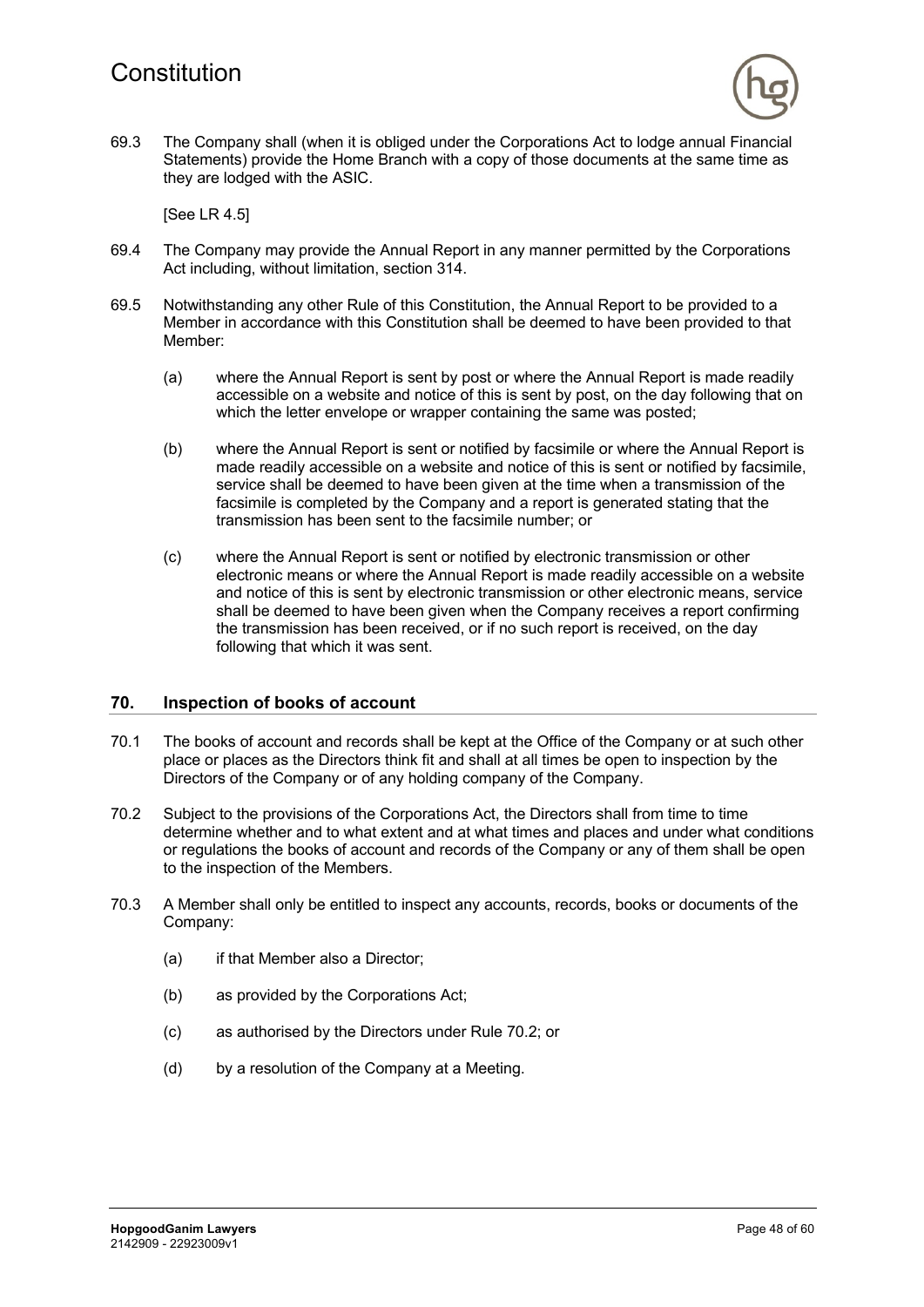

# **71. Accounts conclusive**

Every account of the Company (including any consolidated accounts of the Company and its subsidiaries or holding company if any) when audited and approved by a Meeting shall be conclusive.

### **72. Audit**

- 72.1 An Auditor or Auditors shall be appointed and his or their duties shall be regulated in accordance with the Corporations Act.
- 72.2 The Auditor shall report to the Members on the Financial Statements to be laid before the Company at a Meeting and on the Company's accounting records relating to those Financial Statements and, if the Company is a holding company for which group accounts are required by the Corporations Act, the Auditor of the Company shall also report to the Members on the group accounts.
- 72.3 Any person who is:
	- (a) a Director of the Company;
	- (b) an Officer of the Company;
	- (c) a partner, employer or employee of a Director or Officer of the Company;
	- (d) a partner, employer or employee of an employee of a Director or Officer of the Company;
	- (e) not a registered company auditor; or
	- (f) indebted in any amount exceeding \$5,000.00 to the Company or to a Related Body Corporate,

shall not be capable of being appointed or of acting as Auditor of the Company.

- 72.4 A copy of an Auditor's qualified report must be supplied by the Directors to the Home Branch.
- 72.5 The Company's Share Register and branch registers (if any) shall be audited at such times as are required by any relevant law (if any) or the Listing Rules (if required).

#### **73. Buy-back arrangements**

The Company may buy Securities in itself from time to time and shall be entitled to give financial assistance to any entity for the purpose of the same:

- (a) to the extent and in the manner permitted by the Corporations Act or by law; and
- (b) if Listed, to the extent and in the manner permitted by the Listing Rules.

[See LR 7.29]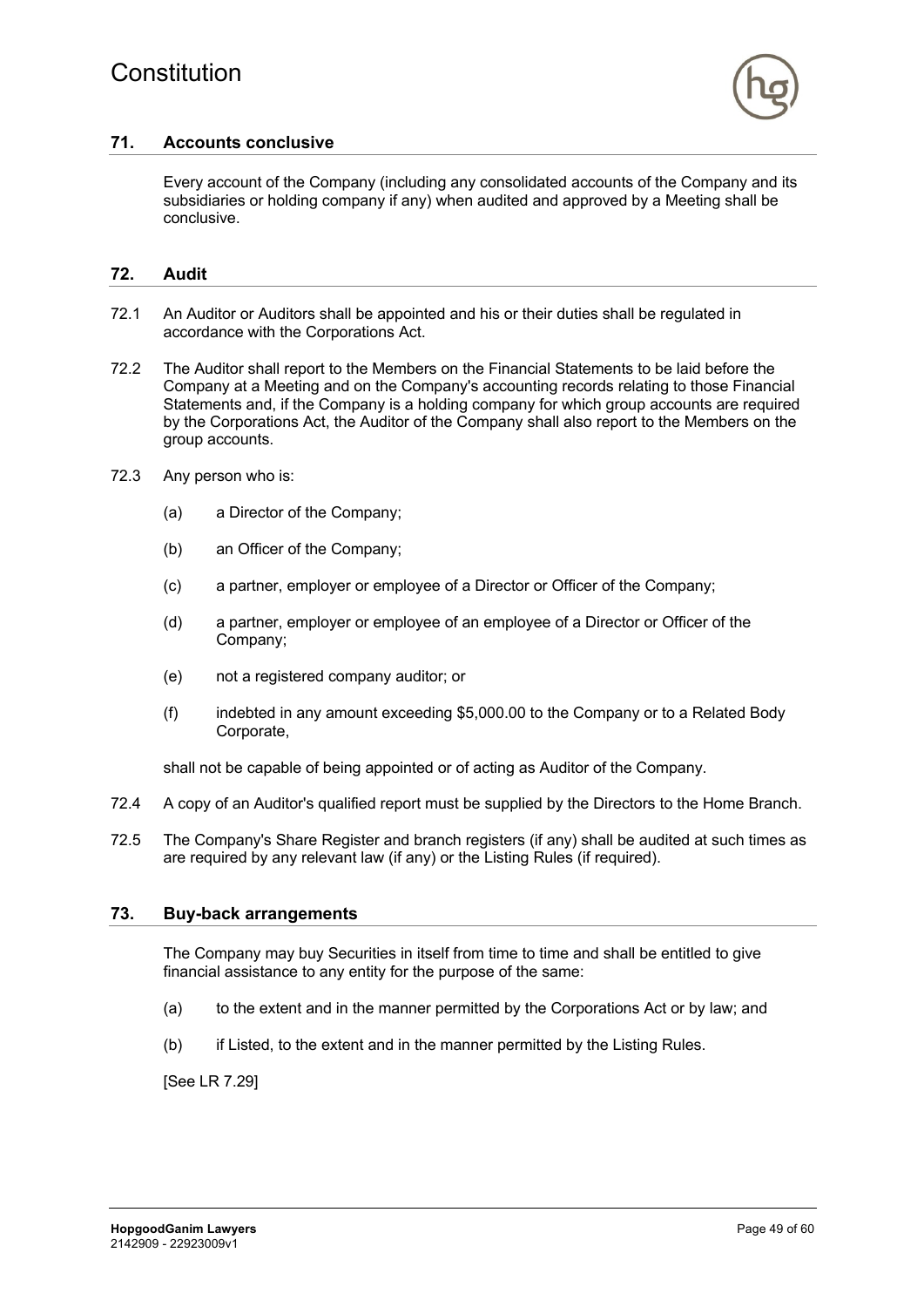

# **74. Sale of less than minimum holding**

- 74.1 This Rule has effect notwithstanding any other provision of this Constitution to the contrary and shall override the same to the extent of any inconsistency.
- 74.2 In this Rule:

**Continuation Election Notice** means a notice by a Small Holder in the form contained on or enclosed with a Continuing Member Notice and completed and signed in accordance with the instructions on the Continuing Member Notice, notifying the Company that this Rule is not to apply to that Small Holder so that that Small Holder may remain as the holder of the Securities registered in its name.

**Continuing Member Notice** means a notice issued under Rule 74.3 below.

**Election Deadline** means 5.00pm (Australian Eastern Standard Time) on a date specified in a Continuing Member Notice, being a date not less than six weeks after the date of dispatch of that Continuing Member Notice.

**Sale Consideration** means the consideration received for the sale of any Securities (less any unpaid calls instalments or interest (if any) accrued on those instalments) under this Rule.

**Small Holders** means persons registered, either alone or jointly with any other persons, as the holders of less than a Marketable Parcel of a class of Securities in the Company.

- 74.3 Subject to the provisions of this Rule, the Board may determine no more than once in any 12 Month period, to require all (and not merely some) of the Small Holders of any class of Securities in the Company to elect whether they wish to remain as the holders of the Securities of that class in the Company registered in their name by forwarding to each such Small Holder (including all persons registered jointly) a Continuing Member Notice containing or enclosing:
	- (a) details of the Securities of that class in the company held by the Small Holder;
	- (b) statements to the effect that:
		- (1) the Company intends to invoke the provisions of this Rule which allows for the sale of Securities of that particular class held by all Small Holders in that class;
		- (2) if the Company does not receive from any such Small Holder a Continuation Election Notice by the Election Deadline, the Company will be, subject to this Rule, entitled to sell the Securities of that particular class held by those particular Small Holders in its absolute discretion; and
		- (3) in the case of a Member whose Securities are in a CHESS holding, that the Company may, without further notice, after the Election Deadline, move the Securities from the CHESS holding to an Issuer Sponsored Holding or certificated holding for the purpose of sale;
	- (c) a Continuation Election Notice;
	- (d) a copy of the text of this Rule; and
	- (e) any other information which the Directors may desire to include.
- 74.4 If a Small Holder on whom a Continuing Member Notice has been served wants to keep the Securities referred to in the Continuing Member Notice, the Small Holder must give the Company a Continuation Election Notice which must be received by the Company before the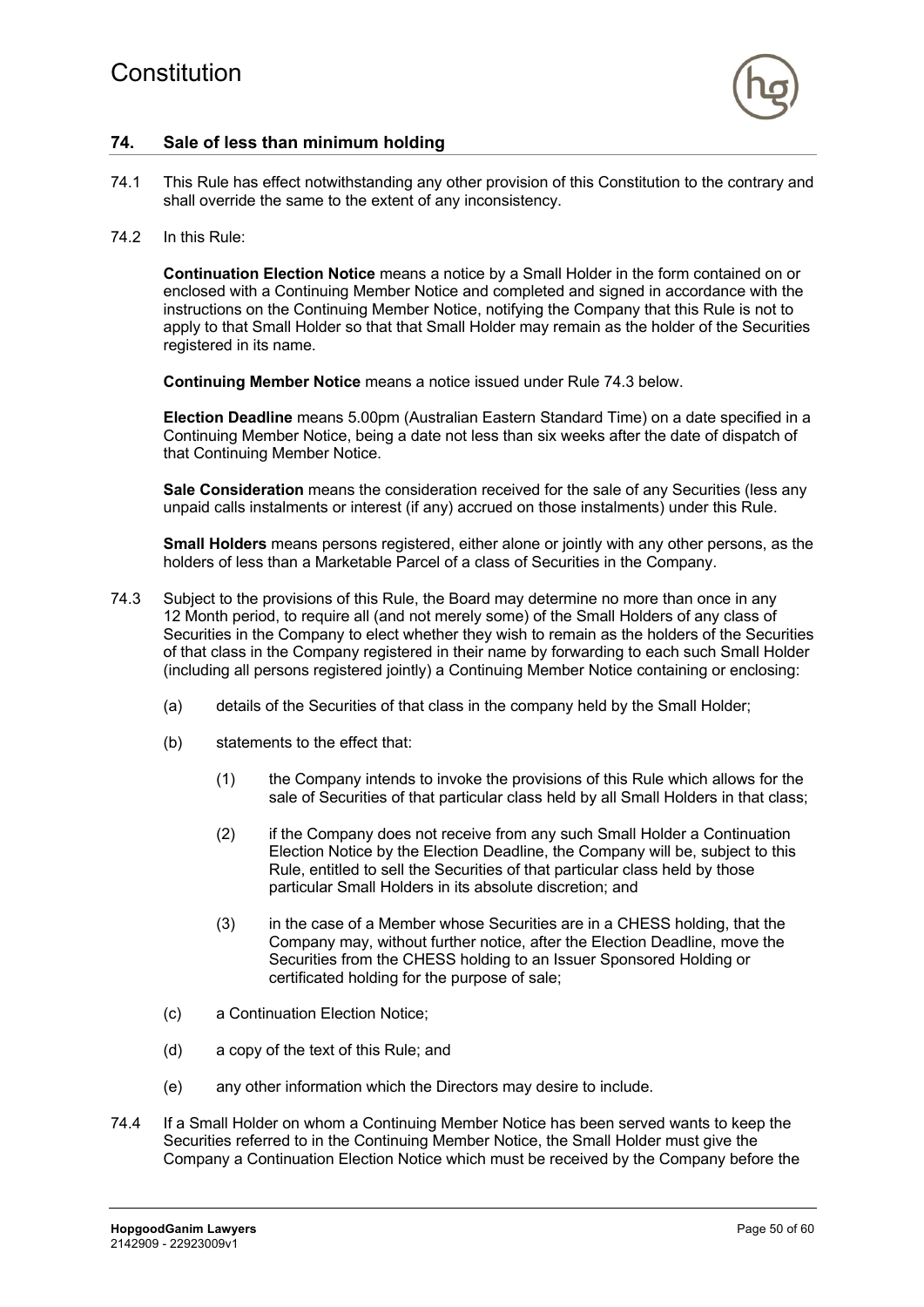

Election Deadline, in which event the Company will not sell the Securities referred to in the Continuing Member Notice.

- 74.5 If a Small Holder on whom a Continuing Member Notice has been served does not give a Continuation Election Notice which is received by the Company before the Election Deadline, the Company shall be entitled to, subject to this Rule:
	- (a) if the Small Holder holds those Securities in a CHESS Holding, move those Securities from the CHESS Holding to an Issuer Sponsored Holding or a certificated holding for the purpose of the sale; and
	- (b) in any case, sell those Securities in accordance with this Rule,

but only if the Securities held by the Small Holder in the class of Securities the subject of the Continuing Member Notice on the Election Date is less than a Marketable Parcel.

- 74.6 Any Securities to be sold under this Rule may be sold on such terms and conditions, in such manner, at such prices and to such persons (including the Company itself where authorised by law) as the Board may, in its absolute discretion, think fit and, for the purposes of such sale, each such Small Holder shall be deemed to have:
	- (a) appointed the Company as its agent for sale;
	- (b) authorised the Company to effect on its behalf a transfer of the Securities sold and to deal with the proceeds of the sale of the Securities in accordance with this Rule;
	- (c) appointed the Company, its Directors and the Secretary at the relevant time jointly and severally as its attorney to execute any instrument or take such steps in its name and on its behalf as they or any of them may consider appropriate to transfer the Securities so sold; and
	- (d) authorised each of the attorneys appointed under Rule 74.6(c) to appoint an agent to do a thing referred to in Rule 74.6(c).
- 74.7 Any transferee of any Securities sold under this Rule shall not be bound to see to the regularity of any procedure or to the application of the purchase consideration in respect of such sale nor shall any transferee be required to produce the certificates in respect of such Securities to enable registration. Once the transferee has been registered as the holder of such Securities the transferee's title shall not be affected by any irregularity or invalidity in any procedure and the only remedy of any Small Holder aggrieved by the sale of its Securities under this Rule shall be in damages only and against the Company exclusively and shall be limited to the amount of the relevant Sale Consideration.
- 74.8 The costs and expenses of any sale of Securities under this Rule (including legal costs and disbursements, brokerage and stamp duty) shall be borne and paid by the Company.
- 74.9 The Sale Consideration shall be held by the Company in trust for the Small Holder whose Securities have been so sold.
- 74.10 On receipt of the Sale Consideration, the Company shall forthwith notify such Small Holder in writing that the relevant class of Securities held by it have been sold and that the relevant Sale Consideration is being held by the Company pending the receipt by the Company of written instructions as to how such money is to be dealt with. If the Small Holder has been issued with a share certificate or certificates, the Small Holder's instructions to be effective, must be accompanied by the share certificate or certificates in respect of such Securities sold or, if the certificate or certificates have been lost or destroyed, by a statement and undertaking under section 1070D(5) of the Corporations Act.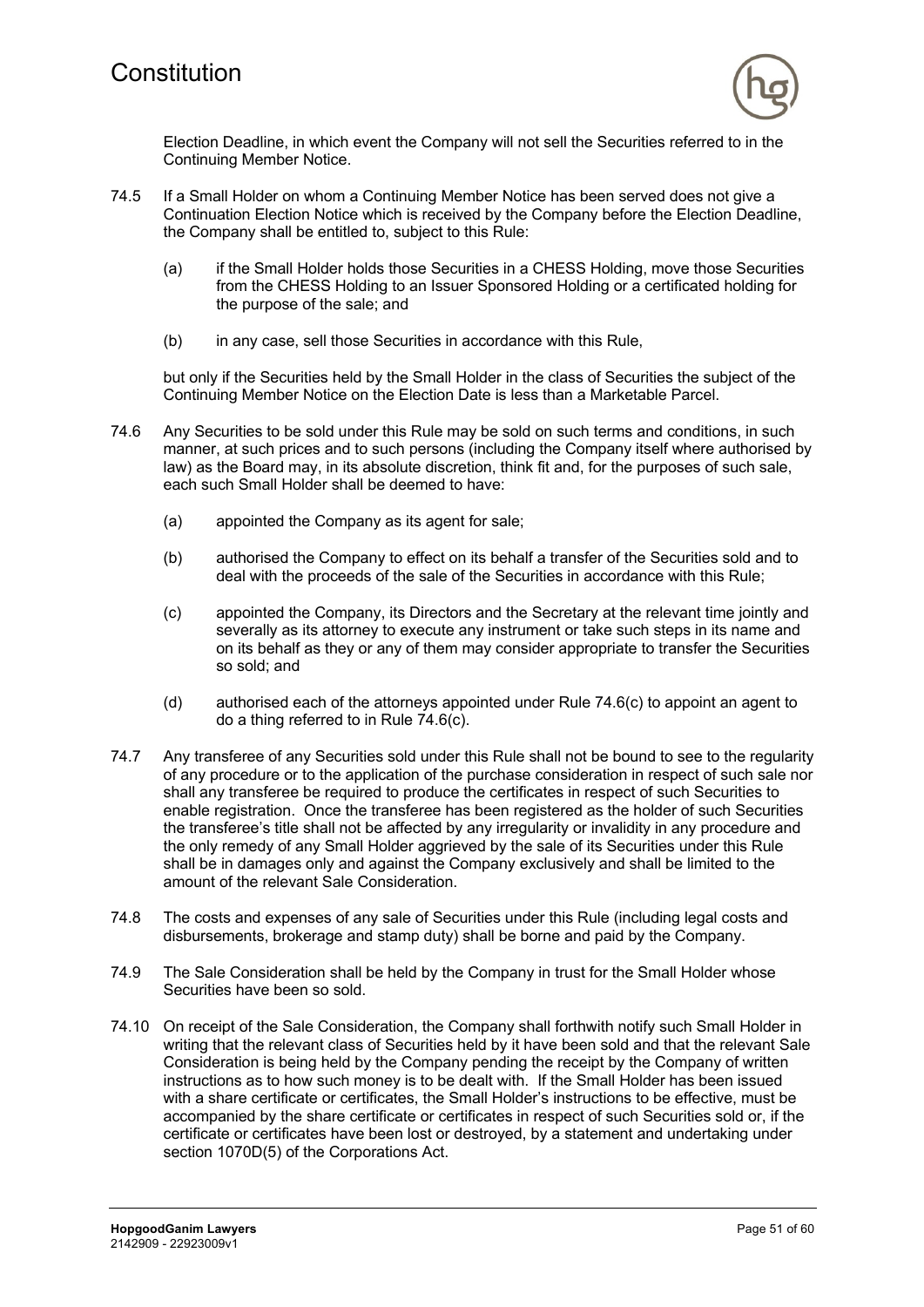

- 74.11 Despite any provision of this Rule, either express or implied, to the contrary:
	- (a) the Board shall not be bound to exercise the powers conferred by this Rule and shall be entitled, at any time prior to a sale of Securities being effected, to suspend or terminate its use by written notice to the Small Holders affected;
	- (b) the accidental omission by the Company to give any notice required under this Rule or the non-receipt of any such notice by any Small Holder shall not invalidate any action undertaken in good faith under this Rule;
	- (c) the Board may, in its absolute discretion, settle any ambiguity, difficulty, anomaly or dispute which may arise in relation to the operation of this Rule; and
	- (d) no sale of any Securities under this Rule shall be undertaken if prior to such sale a Takeover Bid to acquire Securities of the same class as the Securities which are to be sold under this Rule has either been announced as being intended to be made or has been made and is still open for acceptance.
- 74.12 If the Company is Listed, this Rule shall be subject to the potential operation of the Listing Rules or the ASX Settlement Operating Rules (as the case may be) to the Securities intended to be sold under this Rule.

[See LR 15.13]

# **75. Fractional entitlements and difficulties**

The Board may determine, as it thinks fit, the manner in which fractional entitlements or any difficulties relating to distribution and adjustment of the rights of the Members themselves are to be dealt with and, without limitation, may:

- (a) specify that fractions are to be disregarded or that any fractional entitlements are to be increased to the next whole number;
- (b) make cash payments in lieu of fractional entitlements or sell Shares not divisible by reason of fractional entitlements and account for the net proceeds of sale to Members entitled to such fractions proportionately;
- (c) fix the value for distribution of any specific assets or any part of those assets;
- (d) vest any such cash Shares or specific assets in trustees on trusts for the persons entitled to the Dividend or capitalised sum; or
- (e) appoint a person to sign a contract, on behalf of the Members entitled to any further Shares or Debentures on the capitalisation, with the Company providing for the issue to them, credited as fully Paid up, of any such further Shares or Debentures or for the payment by the Company on their behalf of the amounts or any part of the amounts remaining unpaid on their existing Shares by the application of their respective proportions of the sum resolved to be capitalised.

#### **76. Takeover approval provisions**

Subject to the provisions of the Corporations Act, where offers have been made for Shares in the Company under a Takeover Bid and each such offer relates to a proportion of these Shares in the Company included in a class of Shares being a proportion that is the same in respect of each offer, the Directors shall refuse to register a transfer giving effect to a contract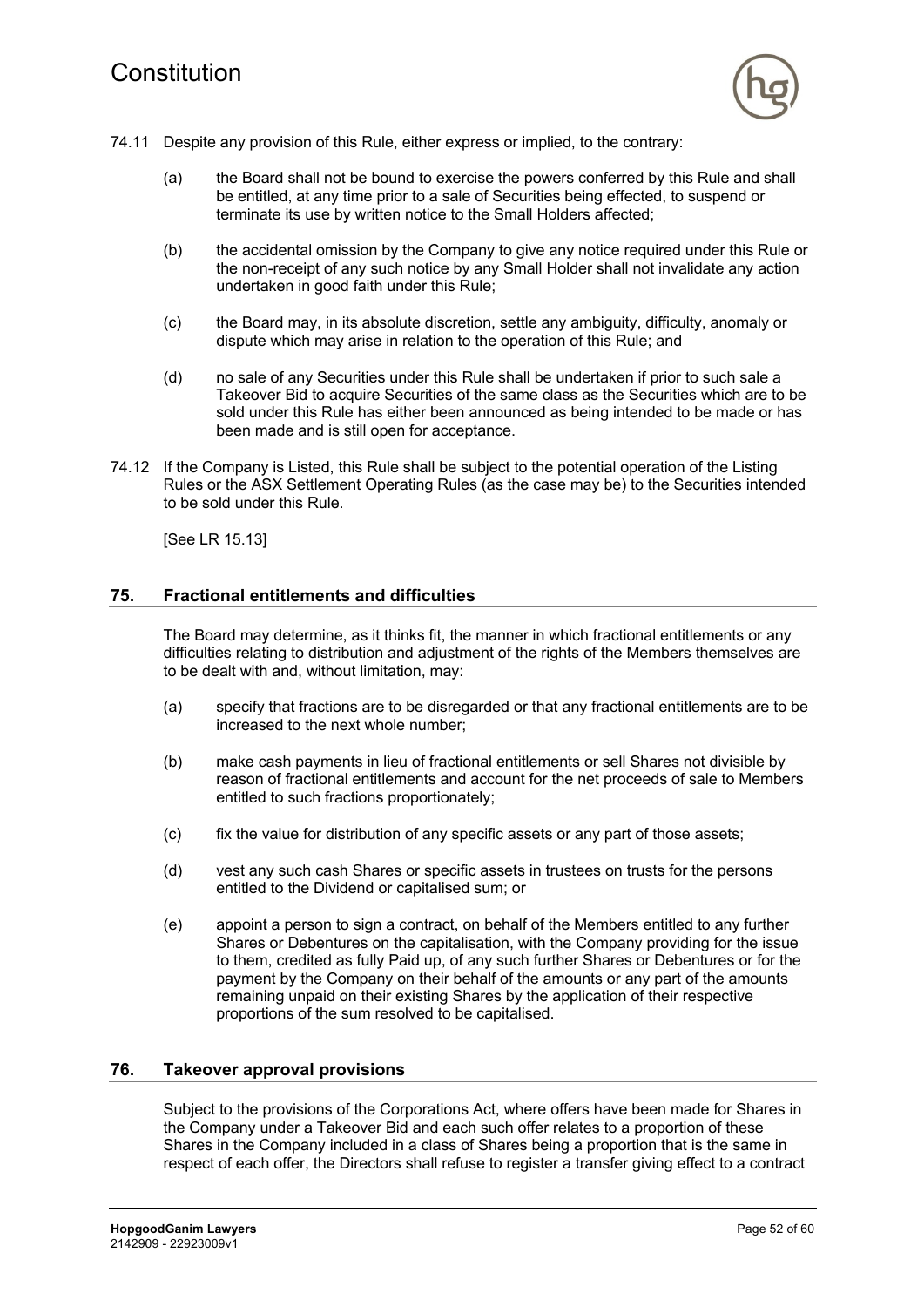

resulting from the acceptance of any offer under the Takeover Bid unless the following provisions have been complied with:

- (a) the Directors shall convene a Meeting of the Company to be held in accordance with this Constitution on a day which is not less than 15 days prior to the end of the period during which the offers made under the Takeover Bid remain open;
- (b) at the Meeting referred to the Members entitled to vote in accordance with Rule 76(c) shall consider and vote on a resolution approving the Takeover Bid which resolution shall be taken to have been passed if the votes cast in favour of the resolution exceed 50% of all votes validly passed in respect of the resolution; and
- (c) for the purposes of the resolution referred to in Rule 76(b), a person (other than the offeror under the Takeover Bid or a person associated within the meaning of the Corporations Act with the bidder) who, as at 5.00pm on the day on which the first offer under the Takeover Bid was made, held Shares included in the class of Shares the subject of the Takeover Bid is entitled to vote and despite anything contained in this Constitution shall have one vote for each such Share held.

### **77. Notice to holders**

- 77.1 Despite any other provision of this Constitution to the contrary, a Member shall not be entitled to receive Notices in respect of a holding in the event that the Member has returned to the Company a duly completed Request for Suspension of Full Notice Rights as described in Rule 77.2(d) (**Request for Suspension of Full Notice Rights**).
- 77.2 The Company shall at any time be entitled to give to a Member (in the manner prescribed for the giving of notice of general meetings) the documents referred to below:
	- (a) a written invitation to complete and return to the Company a Request for Suspension of Full Notice Rights;
	- (b) an explanation that, in the event of that Member returning to the Company a duly completed Request for Suspension of Full Notice Rights, the Member will not be entitled to receive Notices in respect of that holding and that such entitlement will be restored to the Member on return to the Company of a duly completed Request for Full Notice Rights as described in Rule 77.3 (**Request for Full Notice Rights**) at any time during which the Member is a Member;
	- (c) an envelope, pre-printed with the address of the Registered Office of the Company, in which the Request for Suspension of Full Notice Rights may, should the Member so desire, be mailed to the Company free of postage cost to the Member; and
	- (d) a form of Request for Suspension of Full Notice Rights as nearly as practicable in the following form or such other form as determined by the Directors from time to time:

Nimy Resources Limited

Request for Suspension of Full Notice Rights

I/We

(Full Name(s))

of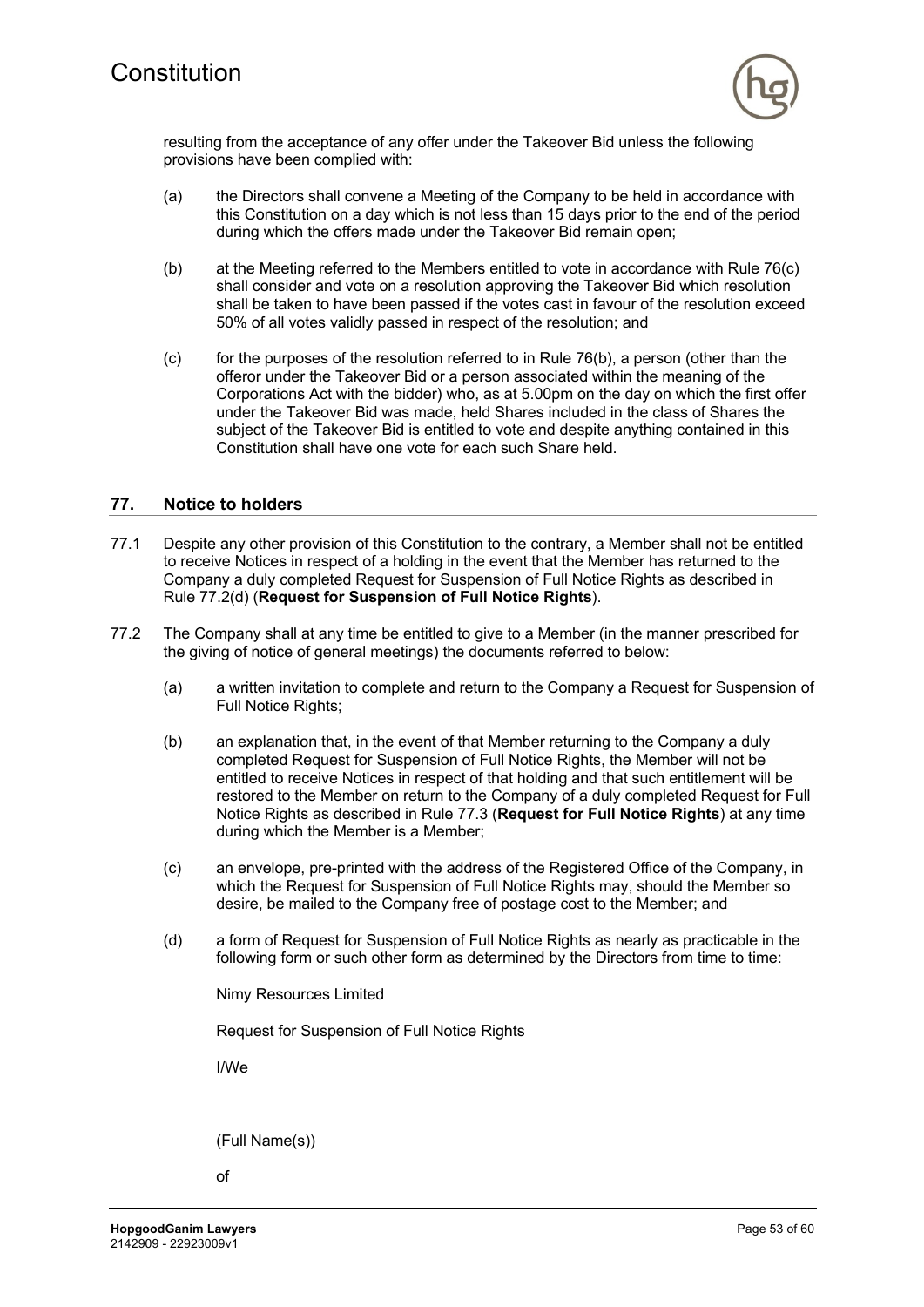

(Address(es))

being a Member, advise under Rule 77.2 of the Constitution of the Company that I/we wish to cease to receive all Notices to which I/we would be entitled were it not for the operation of Rule 77.2.

(Signature of Member(s))

(Date)

77.3 A Member who, by returning to the Company a duly completed Request for Suspension of Full Notice Rights, has ceased to be entitled to receive Notices shall have that right restored forthwith on the Company receiving from that Member a duly completed Request for Full Notice Rights at any time, and which Request for Full Notice Rights shall as nearly as practicable be in the following form or such other form as determined by the Directors from time to time:

Nimy Resources Limited

Request for Full Notice Rights

I/We

(Full Name(s))

of

(Address(es)

being a Member, advise under Rule 77.3 of the Constitution of the Company that I/we wish to receive all Notices to which I/we would be entitled were it not for the operation of Rule 77.2.

(Date) (Signature of Member(s))

- 77.4 On being requested to do so by a Member, the Company shall forward a Request for Full Notice Rights to the Member in an envelope, pre-printed with the address of the Registered Office of the Company, in which the Request for Suspension of Full Notice Rights may, should the Member so desire, be mailed to the Company free of postage cost to the Member.
- 77.5 By execution of a Request for Suspension of Full Notice Rights a Member for the duration of any requested suspension shall not be entitled to make any Claim against the Company in respect of non receipt of a Notice.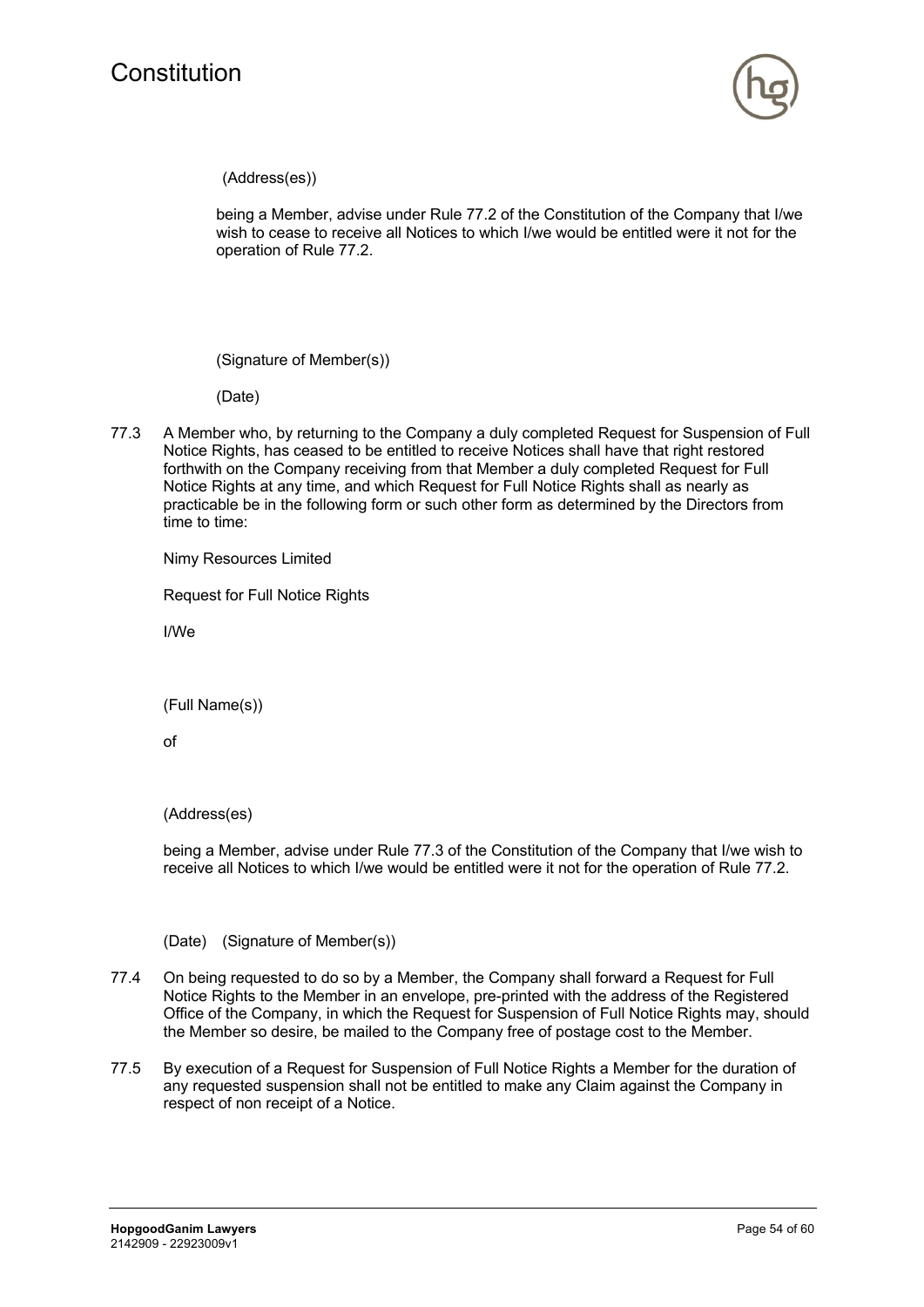

# **78. Confidential information**

- 78.1 No Member, not being a Director, shall be entitled to require or receive any information concerning the business, trading or customers of the Company or any trade secret or secret process of or used by the Company.
- 78.2 Every Director, manager, trustee or Member of a committee of the Company may be required by the Directors to sign a declaration pledging to observe strict secrecy respecting all transactions of the Company. Such a declaration may require the person so signing to pledge not to reveal any of the matters which may come to the person's knowledge in the discharge of the person's duties except when required to do so by the Directors or a Member of a local board or by any Meeting of Members or by a court of law and except so far as may be necessary in order to comply with any of the provisions in this Constitution.
- 78.3 A person who ceases to be a Director of the Company shall, within a period of seven years from the date of cessation from office, be given access by the Company to materials referred to in Rule 78.1 (which came into existence during the Director's term of office or arose from conduct during that term) on the following terms and conditions:
	- (a) a written request is made to the Company for access by the former Director (or that person's duly authorised representative) stating a reasonable and lawful purpose for the access as well as particulars of the documentation that the former Director is wishing to obtain access to;
	- (b) the notice in Rule 78.3(a) gives the Company a reasonable period of time prior to when access is requested;
	- (c) the Company shall be entitled (acting at all times reasonably) to reject or postpone (as the case may be) any request for access on the basis that to provide access would impose an unreasonable burden on the Company's resources, having regard to the circumstances of the Company at the time;
	- (d) the former Director provides the Company with an undertaking to meet all reasonable costs to be incurred by the Company in providing access; and
	- (e) the former Director signs a declaration along similar terms to that contemplated by Rule 78.2.

#### **79. Notices**

- 79.1 Any notice or document to be given by the Company under this Constitution may be served on the person to be notified either personally, by sending it through the post in a prepaid letter envelope or wrapper to the person to be notified at his registered place of address or by sending it to any facsimile number or electronic address notified by that person to the Company for the purposes of the Company giving notices or documents to that person.
- 79.2 Notwithstanding Rule 79.1, written notice of a meeting of the Company and all associated documents may be given to a Member in any manner permitted by the Corporations Act including, without limitation, sections 249J(3) and 249J(3A).
- 79.3 Notwithstanding any other Rule of this Constitution, a notice of meeting and all associated documents provided by the Company to a Member in accordance with this Constitution shall be deemed to have been given to that Member:
	- (a) where served personally, on the date of service;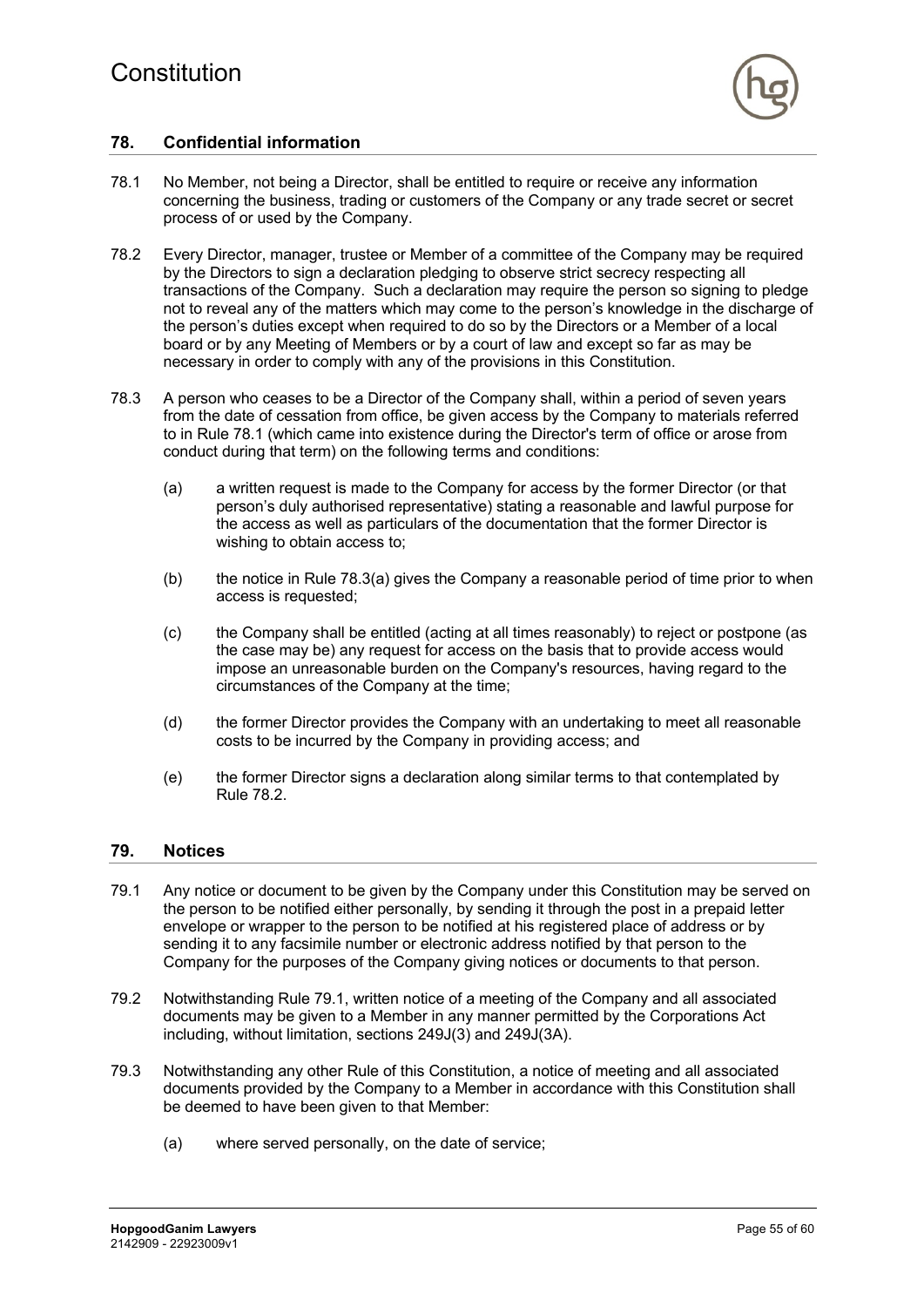

- (b) where the notice of meeting is sent by post, on the day following that on which the letter envelope or wrapper containing the same was posted;
- (c) where the notice of meeting is sent or notified by facsimile, service shall be deemed to have been given at the time when a transmission of the facsimile is completed by the Company and a report is generated stating that the transmission has been sent to the facsimile number; or
- (d) where the notice of meeting is sent or notified by electronic transmission or other electronic means, service shall be deemed to have been given when the Company receives a report confirming the transmission has been received, or if no such report is received, on the day following that which it was sent.
- 79.4 The signature to any notice to be given by the Company may be written, typewritten or printed.
- 79.5 Where a non-resident Member has supplied an overseas facsimile or other electronic address to the Secretary, the Secretary may endeavour to send by facsimile or other means of electronic communication to the facsimile or electronic address (as the case may be) a copy of any notice given to Members but a failure to do so shall not affect the validity of any Meeting.
- 79.6 A notice may be given by the Company to the Joint Holders of a Share by giving the notice to the Joint Holder first named in the Register in respect of the Share and notice so given shall be sufficient notice to all the holders of such Share.
- 79.7 Every person who becomes entitled to any Share shall be bound by every notice in respect of such Share which, prior to that person's name and address being entered on the Register, has been duly given to the Member from whom the person derives title to such Share.
- 79.8 Any notice or document delivered, sent or notified to a Member under this Constitution shall, despite that such Member is then deceased and whether or not the Company has notice of the Member's decease, be deemed to have been duly served in respect of any Share whether held by the Member solely or jointly with other persons, until some other person be registered in the Member's stead as the holder or Joint Holder and such service shall for all purposes of this Constitution be deemed a sufficient service of such notice or document on the Member's legal personal representatives and on all persons, if any, jointly interested with the Member in the Share.
- 79.9 Any notice served personally on a person shall be deemed to have been given on the day of service.
- 79.10 Any notice sent by post shall be deemed to have been given on the day following that on which the letter envelope or wrapper containing the same was posted.
- 79.11 Any notice sent by facsimile shall be deemed to have been given at the time when a transmission of the facsimile is completed by the Company and a report is generated stating that the transmission has been sent to the facsimile number.
- 79.12 Any notice sent by electronic transmission or other electronic means, service shall be deemed to have been given when the Company receives a report confirming the transmission has been received, or if no such report is received, on the day following that which it was sent.
- 79.13 In proving service of a notice by post it shall be sufficient to prove that the letter envelope or wrapper containing the notice was properly addressed stamped and posted. A certificate in writing signed by any manager Secretary or other officer of the Company that the letter envelope or wrapper containing the notice was so addressed and posted shall in the absence of evidence to the contrary be conclusive evidence.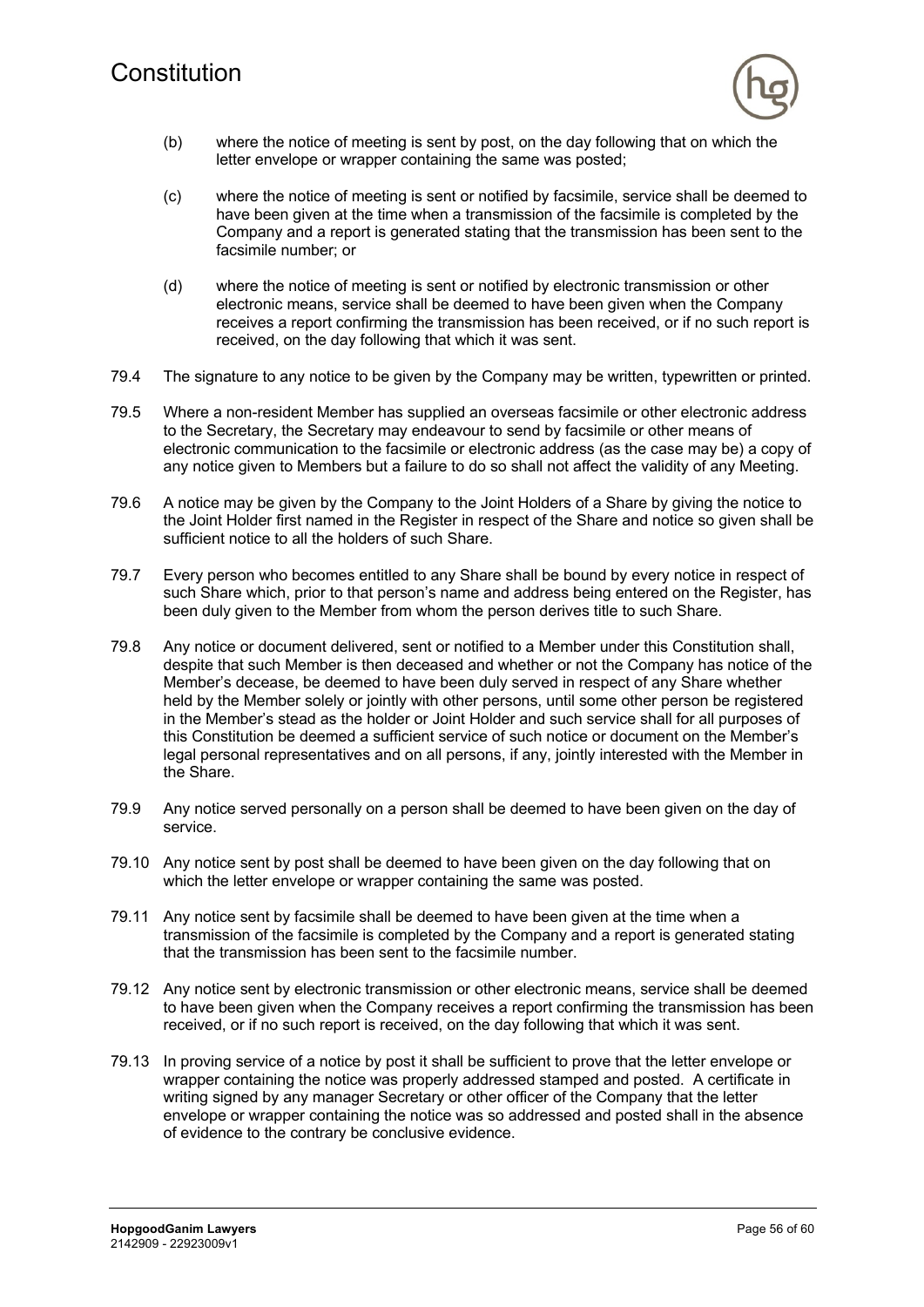

- 79.14 Subject to Rule 79.15, any notices to be given under or in reference to this Constitution by the Company to any Director or vice versa may be given in accordance with Rule 79.1 and, if so given, shall be deemed to have been given in accordance with rules 79.9, 79.11 and 79.12. Where a given number of days' notice or notice extending over any period is required to be given, the day on which the notice is deemed to be served shall be excluded but the day for which the notice is given shall be included in calculating the number of days or other period.
- 79.15 Subject to any provisions with respect to service in the Corporations Act or in the rules of any court in which proceedings are brought by the Company or its liquidator against any Director or Member, all summonses, notices, process, orders and judgments in relation to any such proceedings may be served on such Director or Member by registered post and the provisions contained in the foregoing paragraphs of this Rule shall apply mutatis mutandis and such service shall be deemed for all purposes to be personal service.
- 79.16 Subject to Rule 79.1, notice of every Meeting or, if required, any adjournments shall be given in any manner authorised under this Rule to:
	- (a) every Member;
	- (b) every person entitled by transmission to vote under this Constitution; and
	- (c) the Auditor for the time being of the Company.
- 79.17 Where:
	- (a) the Company has a bona fide reason to believe that a Member is not known at his or her registered address; and
	- (b) the Company has subsequently made an enquiry in writing at that address as to the whereabouts of the Member and this enquiry either elicits no response or a response indicating that the Member or his present whereabouts are unknown,

all future notices will be deemed to be given to the Member if the notice is exhibited in the Registered Office (or, in the case of a Member registered on a branch register, in a conspicuous place in the place where the branch register is kept) for a period of 48 hours (and shall be deemed to be duly served at the commencement of that period) unless and until the Member informs the Company of a new address to which the Company may send the Member notices (which new address shall be deemed to be the Member's registered address).

#### **80. Overseas Shareholders**

- 80.1 On an issue of Equity Securities, the Directors may take such steps as are authorised from time to time by the Listing Rules and as they shall think fit to provide equitably in all the circumstances for the rights and interests of any Overseas Shareholder.
- 80.2 Documents for Overseas Shareholders shall be forwarded by air, by facsimile, by electronic transmission or in another way that ensures they will be received quickly.

[See LR 15.10]

- 80.3 In this Rule 80, **Overseas Shareholder** means a Member of the Company who has not supplied to the Company an address within Australia under Rule 79.1 and:
	- (a) being an individual, the Directors have reason to believe is not resident in Australia; or
	- (b) being a company, the Directors have ascertained that it is not registered in Australia.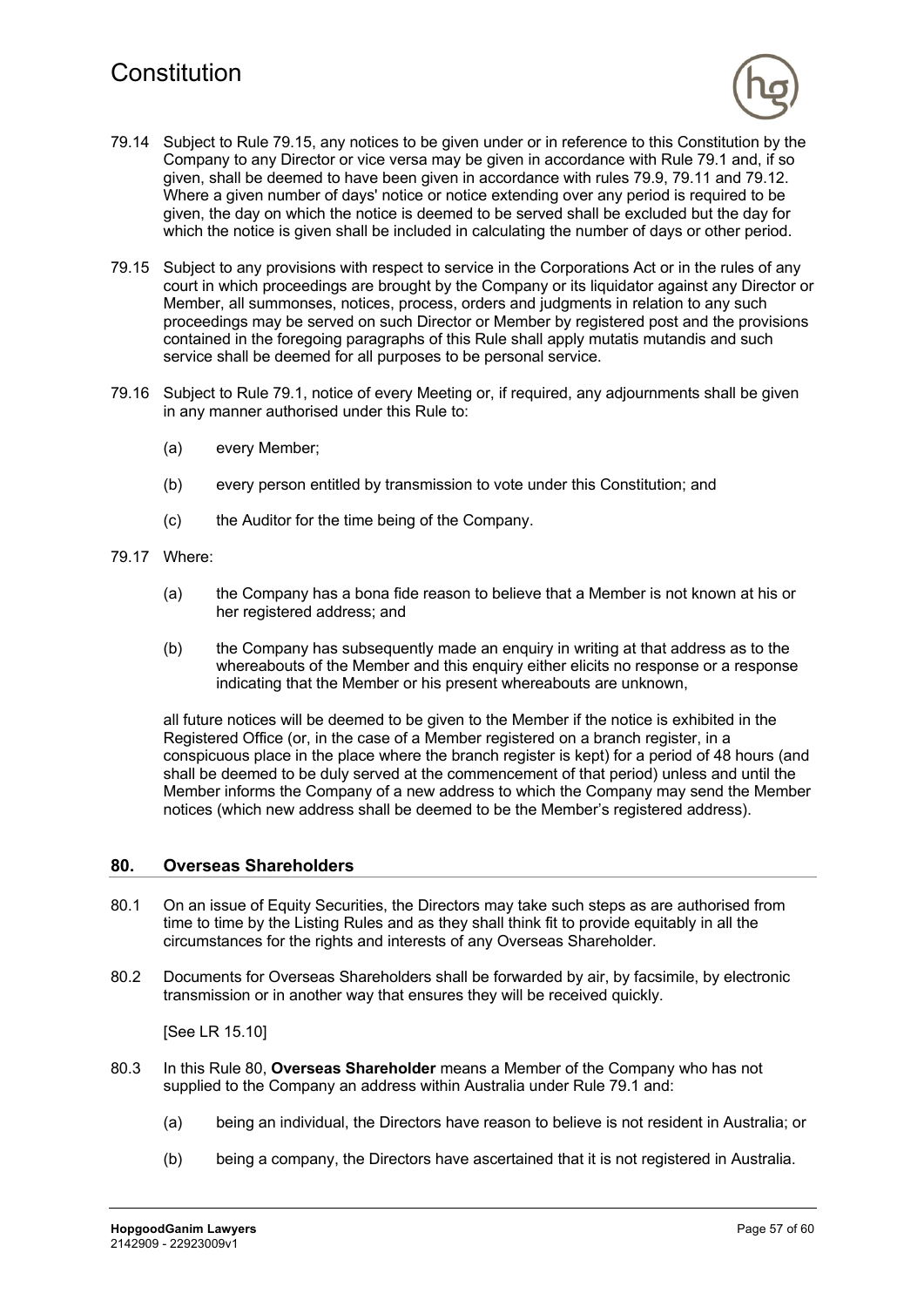

# **81. Indemnity and liability of directors and other officers**

- 81.1 To the extent permitted by law, the Company shall:
	- (a) indemnify a person who is or has been an Officer of the Company against liability incurred by the person as such an Officer to another person (other than the Company or a Related Body Corporate); and
	- (b) indemnify a person who is or has been an Officer or Auditor of the Company against liability for costs and expenses incurred by the person in defending proceedings, whether civil or criminal, in which judgment is given in favour of the person or in which the person is acquitted or in connection with an application, in relation to such proceedings, in which the Court grants relief to the person under the Corporations Act.
- 81.2 The Company may pay, or agree to pay, at the discretion of the Directors, a premium in respect of a contract insuring a person who is or has been an Officer of the Company against the liability incurred by the person as such an Officer, except for a liability arising out of conduct involving a wilful breach of duty in relation to the Company or a contravention of sections 182 or 183 of the Corporations Act. In the case of a Director, any such premium shall be paid in addition to any remuneration paid to that Director by the Company in accordance with the Constitution.

### **82. Restricted Securities**

- 82.1 A holder of Restricted Securities must not Dispose of or agree or offer to Dispose of the securities during the escrow period applicable to those securities except as permitted by the Listing Rules or the Exchange.
- 82.2 If the Restricted Securities are in the same class as quoted securities, the holder will be taken to have agreed in writing that the Restricted Securities are to be kept on the Company's issuer sponsored subregister and are to have a holding lock applied for the duration of the escrow period applicable to those securities.
- 82.3 The Company will refuse to acknowledge any Disposal (including, without limitation, to register any transfer) of Restricted Securities during the escrow period applicable to those securities except as permitted by the Listing Rules or the Exchange.
- 82.4 A holder of Restricted Securities will not be entitled to participate in any return of capital on those securities during the escrow period applicable to those securities except as permitted by the Listing Rules or the Exchange.
- 82.5 If a holder of Restricted Securities breaches a restriction deed or a provision of this Constitution restricting a Disposal of those securities, the holder will not be entitled to any dividend or distribution, or to exercise any voting rights, in respect of those securities for so long as the breach continues.

[See LR 15.12]

#### **83. Winding up**

83.1 In this Rule, **Surplus Assets** means those assets of the Company which, on the winding up of the Company, remain after the payment of debts and liabilities of the Company and of the costs of winding up.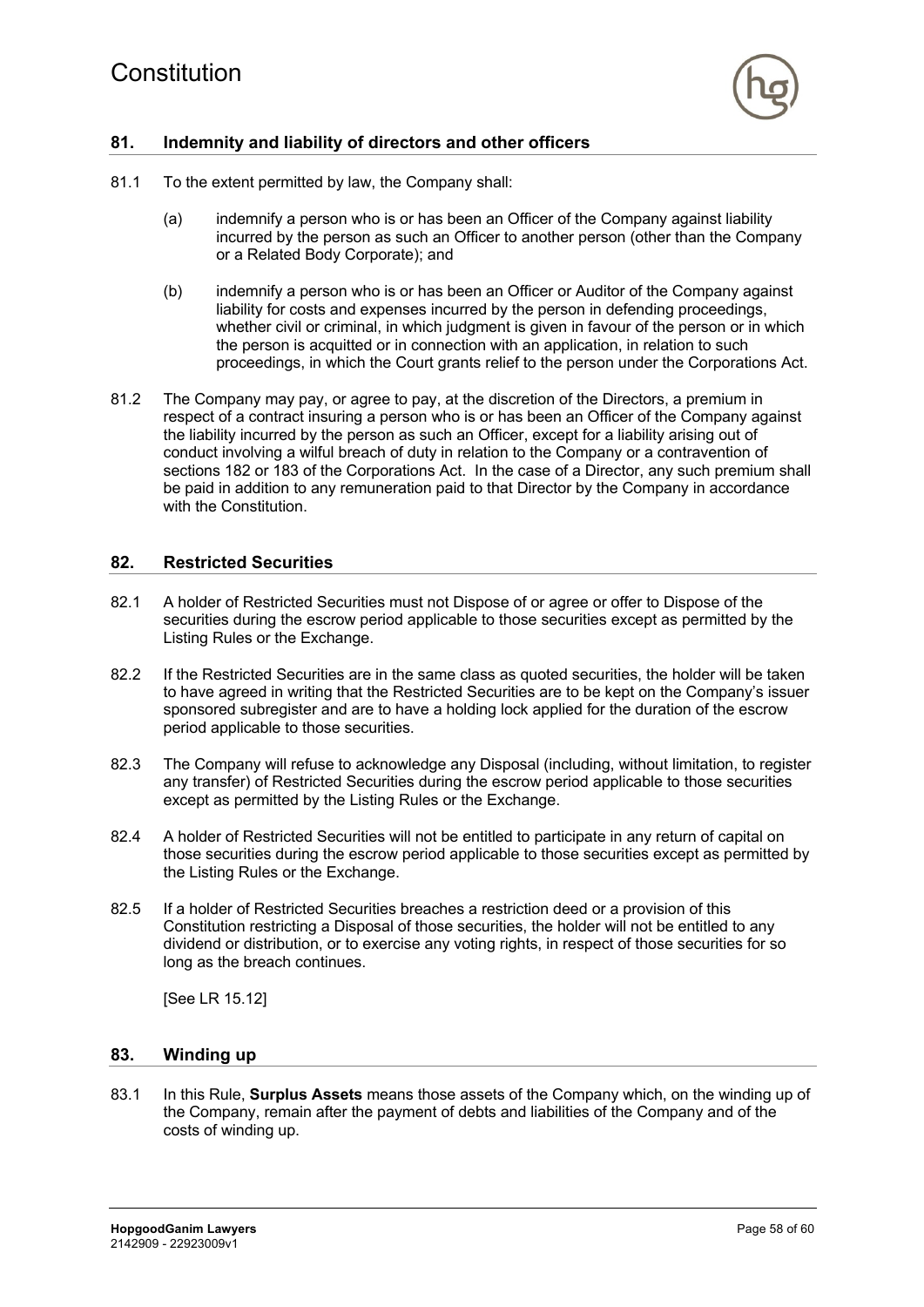

- 83.2 Subject to Rule 83.3, and the terms and conditions on which any Shares have been issued, the Surplus Assets shall be distributed as follows:
	- (a) first, in repayment of Paid-up Capital in accordance with the respective rights of the Members; and
	- (b) second, the balance then remaining shall be distributed among the ordinary Members in proportion to the Capital Paid up or which ought to have been Paid up at the commencement of the winding up on the Shares held by them respectively other than amounts Paid in advance of calls.
- 83.3 Subject to the provisions of Rule 83.4, if the Surplus Assets shall be insufficient to repay the whole of the Paid up Capital, such assets shall be distributed, so that the losses shall be borne by the Members in proportion to the Capital Paid up or which ought to have been Paid up at the commencement of the winding up on the Shares held by them respectively, but disregarding amounts Paid in advance of calls.
- 83.4 If the Company is wound up in any way, then, subject to the rights of holders of Shares issued on special conditions, the liquidator, with the sanction of a special resolution, may:
	- (a) divide in specie among the contributories of the Company any part of the Surplus Assets; and
	- (b) vest any part of the Surplus Assets in trustees on such trusts for the benefit of the contributories or any of them as the liquidator shall think fit.
- 83.5 Any division by a liquidator under Rule 83.4 may be otherwise than in accordance with the legal rights of the contributories of the Company and in particular any class may be given preference or special rights or may be excluded altogether or in part provided that if any division otherwise than in accordance with the legal rights of the contributories shall be decided on, any contributory who would be prejudiced thereby shall have a right of dissent and ancillary rights as if such determination were a special resolution passed under the Corporations Act.
- 83.6 If the Surplus Assets to be distributed under Rule 83.4 are Shares on which there are unpaid calls, any person entitled under such distribution to any of the said Shares may within ten days after the passing of the special resolution by notice in writing direct the liquidator to sell that person's proportion and pay the person the net proceeds.
- 83.7 Remuneration may only be paid by the Company to any Director or liquidator on any sale or realisation of any part of the Company's undertaking or assets except with the prior sanction of a Meeting convened by at least seven days' notice specifying the remuneration proposed to be paid.

# **84. Supply of documentation to Exchange**

The Company shall supply to the Exchange all documentation required by the Listing Rules to be lodged with the Home Branch or released or issued by the Company for the information of holders of any of the Company's Securities.

[See LR 3.17 and 15.2 to 15.7 inclusive]